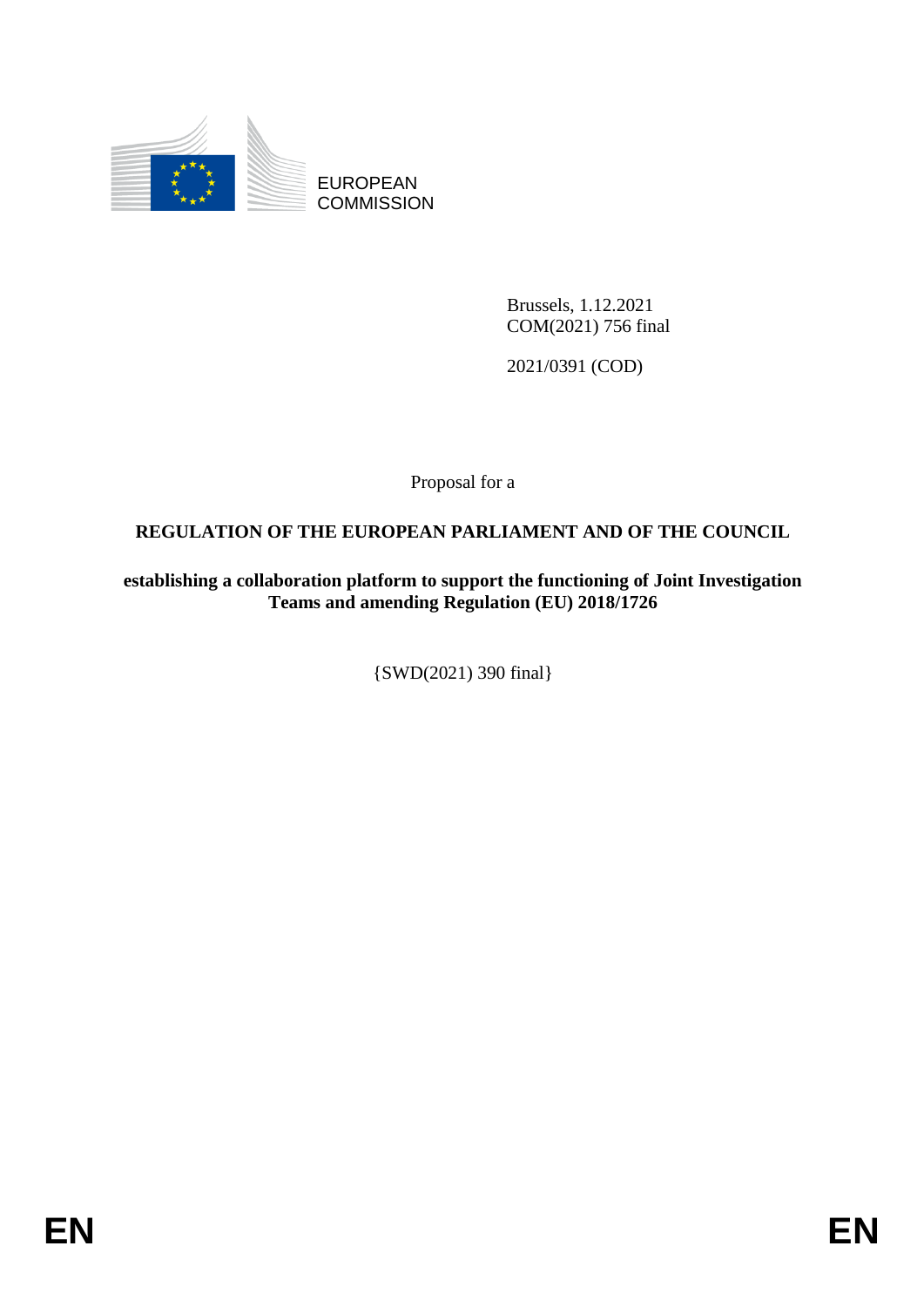### **EXPLANATORY MEMORANDUM**

### **1. CONTEXT OF THE PROPOSAL**

#### **Reasons for and objectives of the proposal**

#### *Introduction*

Joint Investigation Teams (JITs) are teams set up for specific criminal investigations and for a limited period of time. They are set up by the competent authorities of two or more Member States and possibly non-EU countries (third countries), to carry out together criminal investigations that cross borders. A JIT can be set up, in particular, when a Member State's investigations into criminal offences require difficult and demanding investigations having links with other Member States or third countries. It can also be set up when a number of Member States are conducting investigations into criminal offences in which the circumstances of the case necessitate coordinated, concerted action in the Member States involved.

The legal basis for setting up a JIT are Article 13 of the European Union (EU) Convention on Mutual Assistance in Criminal Matters<sup>1</sup> and Council Framework Decision 2002/465/JHA of 13 June 2002 on joint investigation teams<sup>2</sup>. Third countries can be parties in JITs if the legal basis allow for this. For example, Article 20 of the Second Additional Protocol of the 1959 Council of Europe Convention<sup>3</sup> and Article 5 of the Agreement on Mutual Legal Assistance between the European Union and the United States of America<sup>4</sup>.

JITs are one of the most successful tools for cross-border investigations and prosecutions in the EU. They enable direct cooperation and communication between judicial and law enforcement authorities of several States to organise their actions and investigations to efficiently investigate cross-border cases.

#### *Problems the proposal tackles*

However, practice shows that JITs have been facing several technical difficulties preventing them from being efficient in their daily work and from fostering their operations. The main difficulties concern secure electronic exchange of information and evidence (including large files), secure electronic communication with other JIT members and the competent Union bodies, offices and agencies such as Eurojust, Europol and the European Anti-Fraud Office (OLAF), as well as a joint daily management of a JIT.

The second evaluation report on  $JITs<sup>5</sup>$ , prepared in 2018 by the Network of National Experts on Joint Investigation Teams (the JITs Network), a body established to support Member States and share best practices and experience in the area of JITs, already indicated that the JITs' work could be improved and sped up if supported by a dedicated IT platform. The IT platform would enable its members to securely communicate among themselves, and share information and evidence. The Digital Criminal Justice study<sup>6</sup> confirmed the findings of that

1

<sup>&</sup>lt;sup>1</sup> OJ C 197, 12.7.2000, p. 3–23.

<sup>&</sup>lt;sup>2</sup> OJ L 162, 20.6.2002, p. 1–3.<br><sup>3</sup> CET N<sub>2</sub>, 182

 $\frac{3}{4}$  CET No 182.

<sup>4</sup> OJ L 181, 19.7.2003, p. 34.

<sup>5</sup>

<sup>6</sup> <https://op.europa.eu/en/publication-detail/-/publication/e38795b5-f633-11ea-991b-01aa75ed71a1>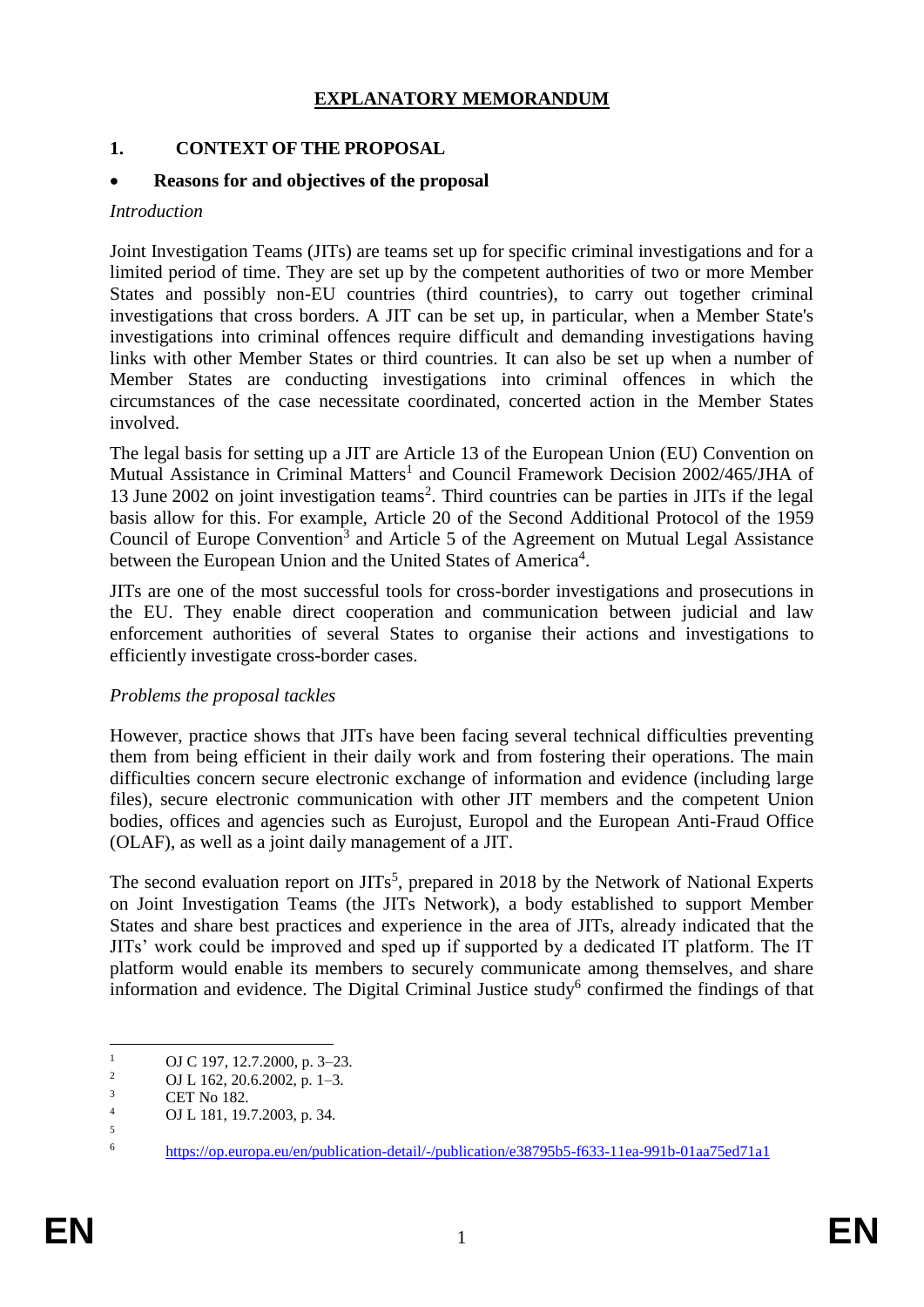report and recommended creating an IT platform for JITs to ensure that JITs function more efficiently and more securely.

Following these findings, the Commission announced plans<sup>7</sup> to propose legislation establishing a dedicated 'collaboration platform to support the functioning of Joint Investigation Teams' (the platform).

## *Objectives of the proposal*

The general objective of the proposal is to provide technological support to those involved in JITs to increase the efficiency and effectiveness of their cross-border investigations and prosecutions.

The specific objectives of the proposal are to:

- (1) Ensure that the members and participants of JITs can more easily share information and evidence collected in the course of the JIT activities.
- (2) Ensure that the members and participants of JITs can more easily and more safely communicate with each other in the context of the JIT activities.
- (3) Facilitate the joint daily management of a JIT, including planning and coordination of parallel activities, enhanced traceability of shared evidence and coordination with third countries, especially where physical meetings are too expansive or time consuming.

### *The proposed solution*

To meet those objectives and to tackle the underlying problems, a dedicated IT platform consisting of both centralised and decentralised components – the JITs collaboration platform – is proposed. The platform would be accessible to all actors involved in JIT proceedings, i.e. Member States' representatives fulfilling the role of members of a given JIT, representatives of third countries invited to cooperate in the context of a given JIT, and the competent Union bodies, offices and agencies such as Eurojust, Europol, the European Public Prosecutor's Office and OLAF.

The key functions, described in detail below, will ease electronic communication, allow information and evidence to be shared, including large amounts of data, ensure traceability of evidence as well as planning and coordination of JIT operations.

The design, development, technical management and maintenance of the platform would be entrusted to the European Union Agency for the Operational Management of Large-Scale IT Systems in the Area of Freedom, Security and Justice (eu-LISA), which is the Union agency in charge of large-scale IT systems in the in the Area of Freedom, Security and Justice.

The platform would be of a voluntary nature, so the authorities involved in JITs would have full discretion in deciding whether they want to use the platform for a specific JIT. In addition, the JIT members and participants would be free to use other tools while making use of the platform. For instance, if they decide to pass on evidence in person at a working meeting or through the Secure Information Exchange Network Application (SIENA), managed by Europol.

 $\overline{7}$ <sup>7</sup> Commission Communication on the Digitalisation of justice in the European Union - A toolbox of opportunities, COM (2020) 710 final, 2.12.2020.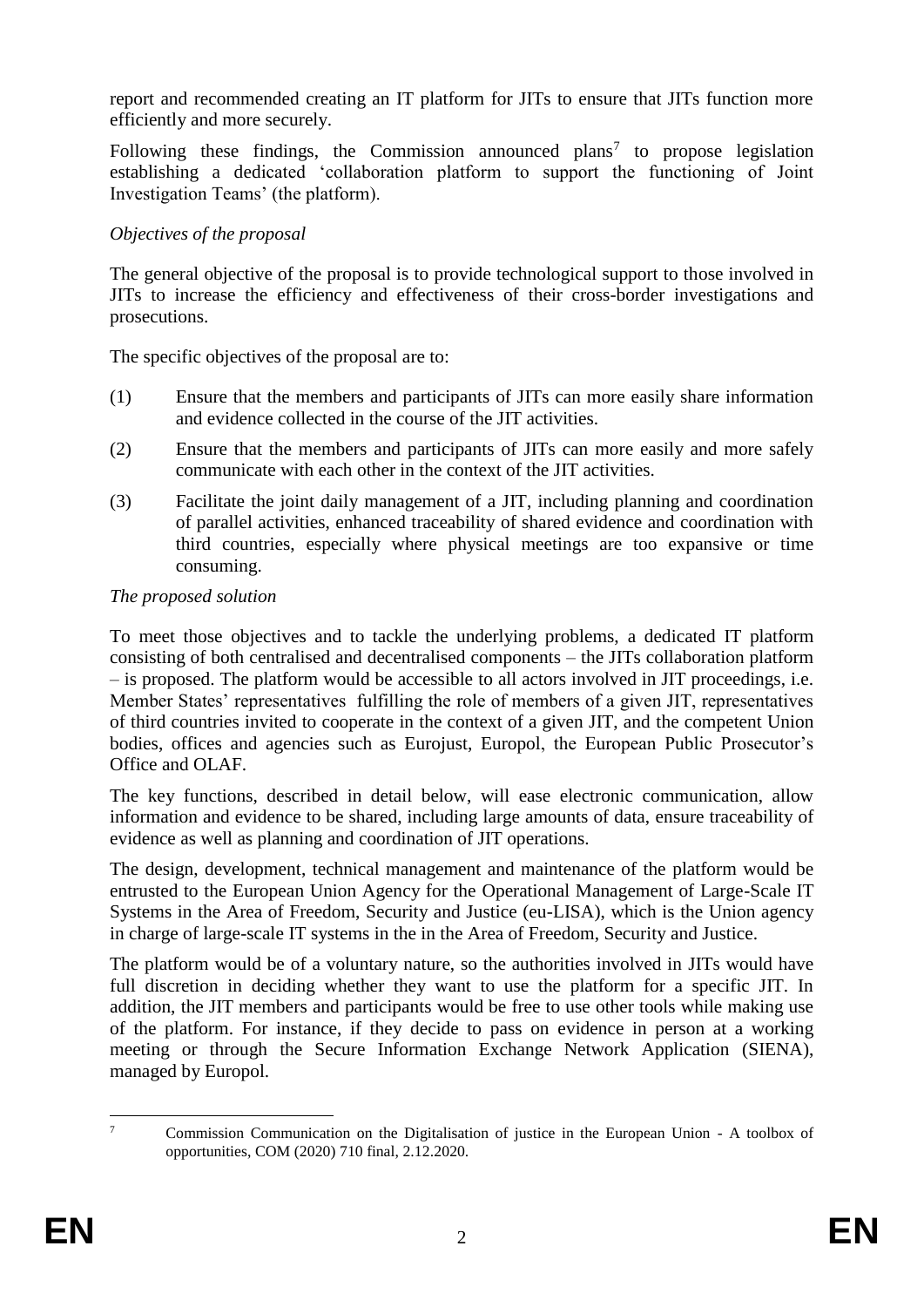The platform's architecture would enable the creation of (non-interoperable) sessions in silo, the 'JIT collaboration spaces,' specific to each JIT and open only for the duration of the JIT. There would be no cross-cutting functions or any interactions between different JITs hosted by the platform.

The platform would support the functioning of JITs throughout their operational and postoperational phases. In practical terms, an individual JIT collaboration space could be created on the platform as soon as all establishing parties sign the JIT agreement. The space would be closed following the end of the evaluation process.

Access to the platform would be granted through regular computers (desktops, laptops, etc.) as well as through mobile devices. Its interface would be made available in all EU languages.

From a technical perspective, the platform would be composed of two distinctive elements, (i) a centralised information system, which would allow for a temporary central storage of data, and (ii) a communication software, a mobile application, which would enable communication and local communication data storage.

From a security perspective, while the platform will operate over the internet to offer flexible means of accessing it, the focus will be to guarantee confidentiality by design. This will be achieved by using robust end-to-end encryption algorithms to encrypt data in transit or at rest (i.e. stored on a physical storage). This feature is crucial for gaining the trust of JITs practitioners who deal with sensitive data and must be reassured regarding any risk of uncontrolled disclosure. In addition, appropriate multi-step identification and authentication mechanisms will be put in place to ensure that only authorised JIT members and participants have access to the platform.

When designing the JITs collaboration platform, eu-LISA should ensure technical interoperability with SIENA.

### *Key functions*

The platform will offer the following key functions:

- secure, untraceable communication stored locally at the devices of the users, including a communication tool offering an instant messaging system, a chat feature, audio/videoconferencing and a function replacing standard emails;
- exchange of information and evidence, including large files, through an upload/download system designed to store the data centrally only for the limited time needed to technically transfer the data. As soon as the data are downloaded by all addresses, it would be automatically deleted from the platform;
- evidence traceability an advanced logging mechanism logging a trail of who did what and when regarding all evidence shared through the platform, and supporting the need to ensure admissibility of evidence before a court.

#### *Other functions*

Apart from these key functions, the platform will also offer the following:

- functions related to daily management of the JIT during its operational and postoperational (evaluation) phase;
- support for the administrative and financial processes;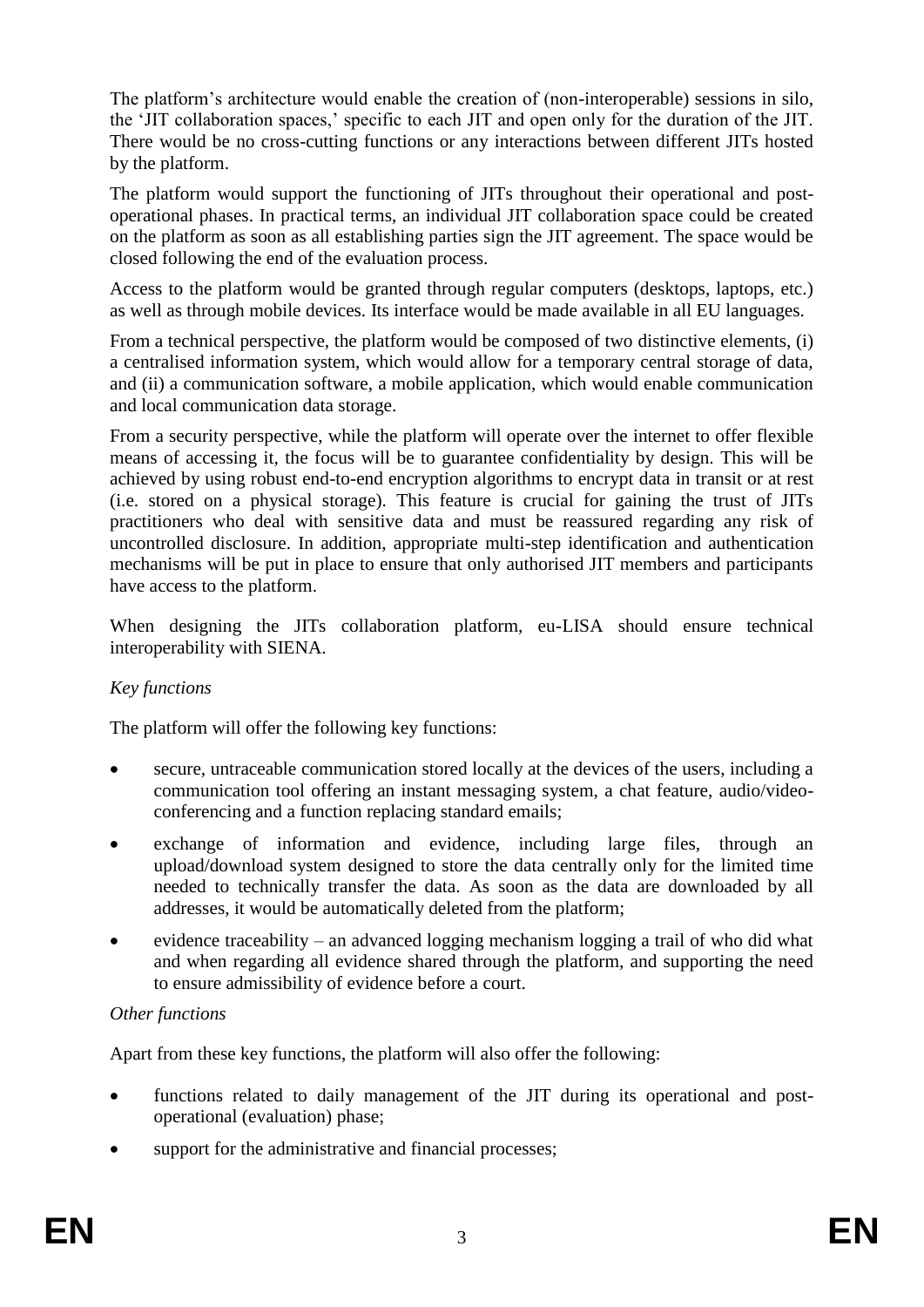various technical capabilities supporting operational and administrative processes, including the integration with the JITs-related electronic services already hosted at Eurojust and managed by the JIT Secretariat, i.e. JITs Funding, JITs Evaluation and JITs Restricted Area, allowing relevant information and documents to be obtained without needing to connect separately to the platform and the services offered by the JIT Secretariat.

### *Access rights*

Particular attention will be given to the platform's access rights. The platform's starting principle will be that the management of access rights rests with the JIT space administrator(s) from the JITs participating Member States. They will be in charge of granting access, during the operational and post-operational phases of the JIT, to:

- representatives of the other Member States participating in the JIT;
- representatives of third countries which are also members of a given JIT;
- representatives of Eurojust, Europol, the European Public Prosecutor's Office, OLAF and other competent Union bodies, offices and agencies; and
- representatives of the JIT Secretariat.

In addition, the JIT space administrator(s) will have the option to limit access to parts of information and evidence only to those who are concerned by it, including case-by-case granular access permissions. This restriction would concern all users of the JITs collaboration platform, be it the Member States, third countries, the competent Union bodies, offices and agencies or the JIT Secretariat.

It must be underlined that eu-LISA, as the hosting provider, will not have access to the data stored or exchanged through the platform. It will also not be involved in the access rights management, except for the initial process of granting access rights to JIT space administrator(s) based on the signed JIT agreement. The platform's architecture must offer sufficient guarantees for this to happen.

The access rights of the competent Union bodies, offices and agencies should be defined in view of the operational support they provide to JITs, covering all steps of the proceedings, from the moment of the signed JIT agreement until the end of the evaluation phase. On the latter, the platform must provide for access rights for the JIT Secretariat, which plays an important role in that process. The JIT Secretariat could also be in charge of the platform's administrative support, including access rights management, as long as the JIT space administrator(s) of each individual JIT envisage such a role.

Keeping in mind the increasing role of third countries in the successful prosecution of serious organised crime and terrorism, the platform will also be available to them, if they are part of a JIT agreement. However, specific access rights will depend on their role in a given JIT and should be set out by the JIT space administrator(s) for each respective JIT. To guarantee the respect for fundamental rights, including data protection, and in line with the currently applicable procedures, before granting access to a specific third country, the JIT space administrator(s) will need to thoroughly assess the data protection aspects against the applicable rules, notably Directive 2016/680<sup>8</sup>.

 $\overline{8}$ <sup>8</sup> Directive (EU) 2016/680 of the European Parliament and of the Council of 27 April 2016 on the protection of natural persons with regard to the processing of personal data by competent authorities for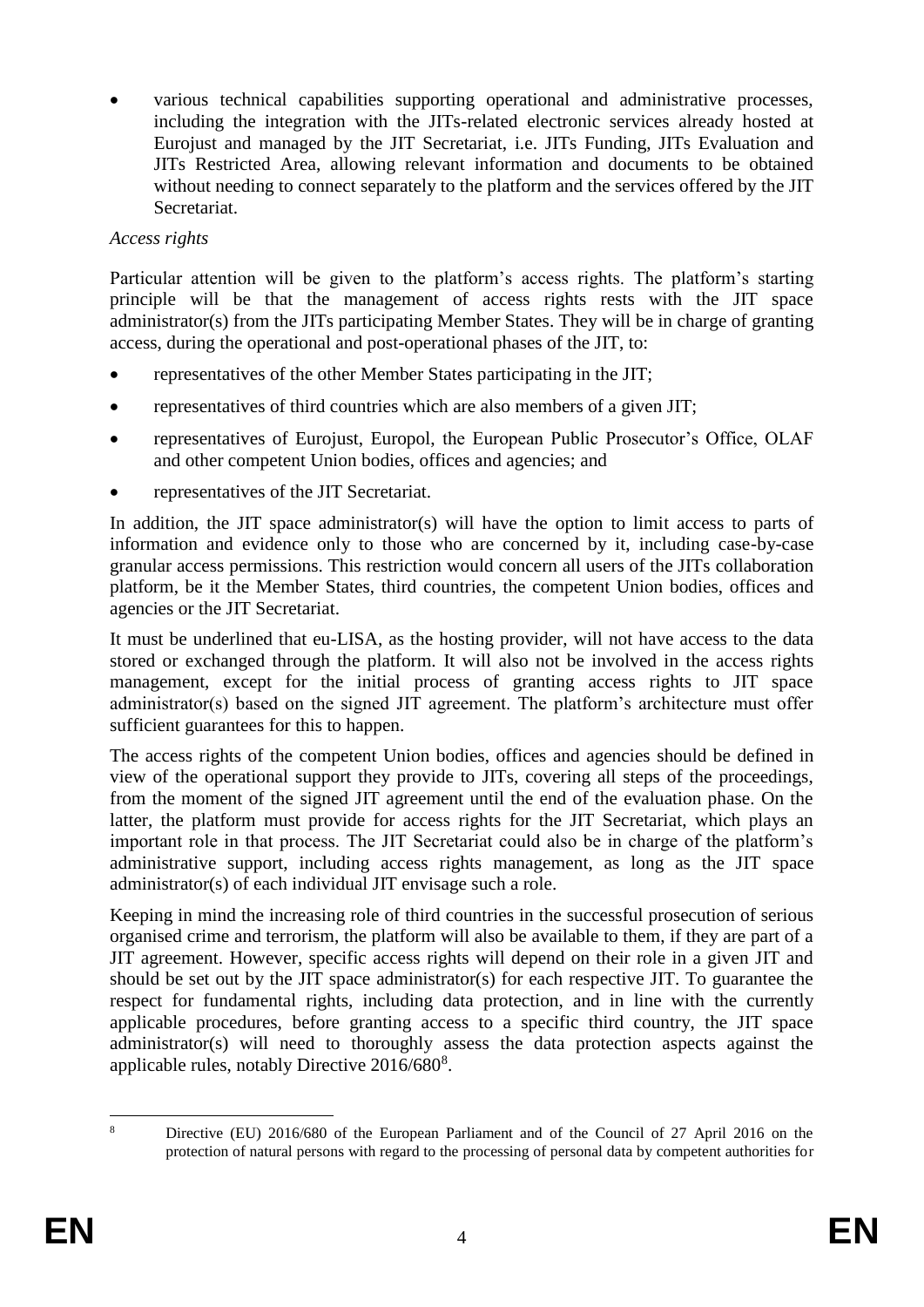## **Consistency with existing policy provisions in the policy area**

Strengthening cross-border criminal investigations and prosecutions carried out by JITs is a crucial part of creating an area of freedom, security and justice.

This proposal has been announced in the Commission's Communication on the digitalisation of justice in the  $EU^9$ , as part of a broader initiative to enable the secure electronic communication and exchange of information and documents between courts, national authorities, and justice and home affairs agencies. It also constitutes part of the digitalisation of justice package contained in the Commission's work programme for 2021 under the heading 'A New Push for European Democracy'<sup>10</sup>.

## **Consistency with other Union policies**

The proposal is in line with the EU Security Union strategy<sup>11</sup>, the counter-terrorism agenda for the  $EU^{12}$  and the EU strategy to tackle organised crime<sup>13</sup>.

Given the highly sensitive nature of the information exchanged, it is essential that the implementation of the toolbox approach on the digitalisation of justice, including through this proposal, takes place in a way that guarantees strong cybersecurity standards. This is consistent with the approach outlined in the EU's Cybersecurity Strategy and the Commission's proposal for a Directive on measures for a high common level of cybersecurity across the Union (NIS2), aiming to improve further the cybersecurity capacities of public and private entities, competent authorities and the Union as a whole in the field of cybersecurity and critical infrastructure protection. While judiciary in Member States is not in the scope of NIS2 proposal it is of essence that Member States will put in place national measures that would ensure a comparable level of cybersecurity.

# **2. LEGAL BASIS, SUBSIDIARITY AND PROPORTIONALITY**

### **Legal basis**

The legal basis for the proposal is Article  $82(1)(d)$  of the Treaty on the Functioning of the European Union (TFEU). In line with that Article, the EU has the power to adopt measures to ease cooperation between judicial or equivalent authorities of the Member States in relation to proceedings in criminal matters.

In line with Articles 1 and 2 of Protocol No 22 on the position of Denmark, annexed to the Treaty of the European Union (TEU) and to the TFEU, Denmark is not taking part in the adoption of this Regulation and is not bound by it or subject to its application.

In line with Articles 1 to 3 of Protocol No 21 on the position of Ireland, annexed to the TEU and to the TFEU, Ireland may notify the President of the Council in writing that it wishes to

<u>.</u>

the purposes of the prevention, investigation, detection or prosecution of criminal offences or the execution of criminal penalties, and on the free movement of such data.

<sup>&</sup>lt;sup>9</sup> Commission Communication on the Digitalisation of justice in the European Union - A toolbox of opportunities, COM (2020) 710 final, 2.12.2020.

<sup>&</sup>lt;sup>10</sup> Commission Communication Commission Work Programme 2021, A Union of vitality in a world of fragility, COM(2020) 690 final.

<sup>&</sup>lt;sup>11</sup> Commission Communication on the EU Security Union strategy, COM(2020) 605 final.

<sup>&</sup>lt;sup>12</sup> Commission Communication on a counter-terrorism agenda for the EU, COM(2020) 795 final.

<sup>13</sup> Commission Communication on the EU strategy to tackle organised crime 2021-2025, COM(2021) 170 final.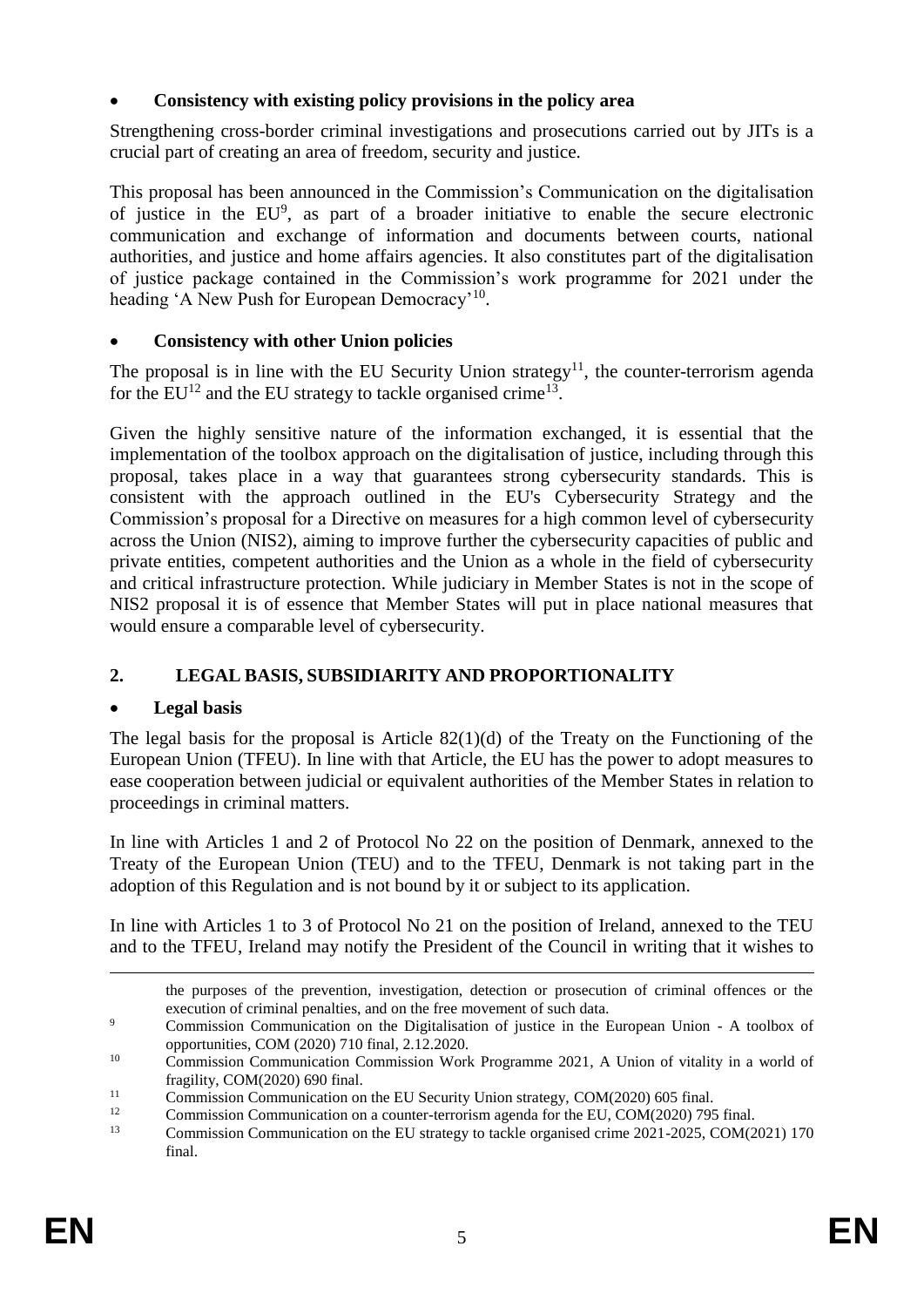take part in the adoption and application of any such proposed measure, where it will be entitled to do so. The notice must be within three months after a proposal or initiative has been presented to the Council under Title V of Part Three of the Treaty on the Functioning of the European Union.

### **Subsidiarity (for non-exclusive competence)**

According to the principle of subsidiarity laid down in Article 5(3) of the TEU, action at EU level should be taken only when the aims envisaged cannot be achieved sufficiently by Member States alone and can therefore, by reason of the scale or effects of the proposed action, be better achieved by the EU. Furthermore, there is a need to match the nature and intensity of a given measure to the identified problem.

The creation of a common Union wide IT platform to support JITs, allowing the Member States to make use of a technology solution that does not depend on the national IT infrastructure, can neither be achieved unilaterally at Member State level nor bilaterally between the Member States. It is by its nature a task to be undertaken at EU level. Therefore, it is also for the Union to establish a legally binding instrument to create such a system and to lay down the conditions under which that system will function.

## **Proportionality**

According to the principle of proportionality laid down in Article 5(4) of the TEU, there is a need to match the nature and intensity of a given measure to the identified problem.

All problems described in this document require EU-level support to tackle them effectively. Addressing the problems individually, for instance by creating separate tools tackling the communication issue, the lack of data exchange mechanism, etc. would be much more costly and would create an administrative burden for the JITs. The Union wide IT platform is the only way to provide JITs with a common modern technical solution that will allow them to carry out their cross-border investigations more efficiently.

Therefore, it can be concluded that the action at EU level to establish the platform to support functioning of JITs is proportionate to the identified problems that JITs encounter in their daily work.

### **Choice of the instrument**

The Commission is putting forward a proposal for a Regulation as the proposed legal instrument establishes a central system at EU level managed by the European agency eu-LISA. The proposal also amends Regulation (EU) No 2018/1726. A Regulation is directly applicable in all Member States and binding in its entirety. It therefore guarantees a common application of the rules across the Union and their entry into force at the same time. It ensures legal certainty by avoiding different interpretations in the Member States, thus preventing legal fragmentation.

### **3. RESULTS OF EX-POST EVALUATIONS, STAKEHOLDER CONSULTATIONS AND IMPACT ASSESSMENTS**

### **Stakeholder consultations**

Whereas no public consultations were conducted due to a specific character of the proposal, the Commission has carried out an extensive targeted consultation campaign to ensure that all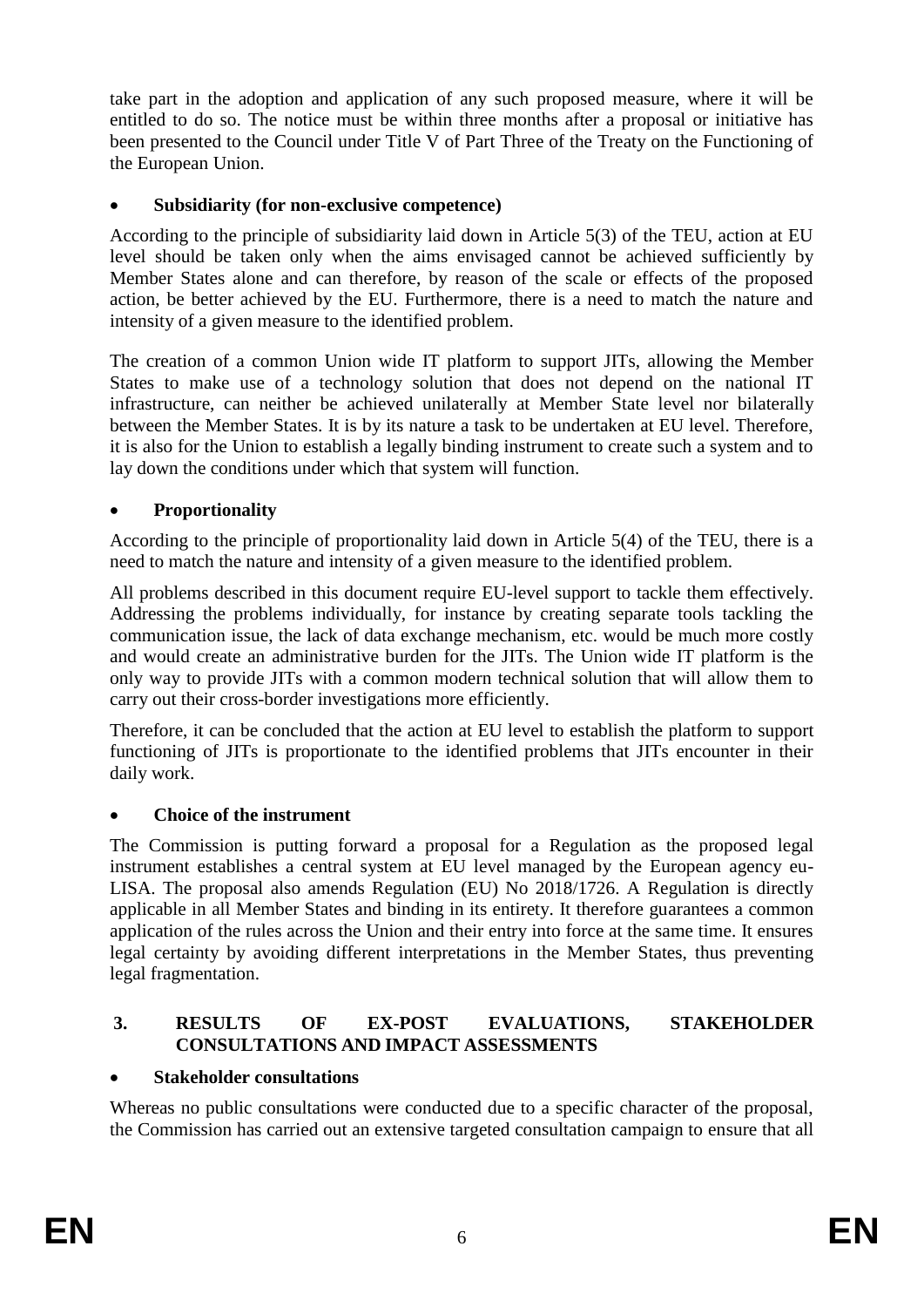stakeholders concerned have an opportunity to express their views. The campaign has involved:

- prosecutors, judges and law enforcement representatives from the Member States;
- Member States' national authorities;
- experts from the JITs network;
- academics and practitioners in EU criminal law;
- data protection experts;
- representatives of Eurojust, Europol and OLAF.

Stakeholders have had an opportunity to voice their opinion through bilateral contacts, expert meetings, online surveys and written contributions.

The targeted consultations organised between March and July 2021, gathered views on the platform related elements of the Digital Criminal Justice study, functions that are to be covered by the future platform, as well as the applicable data protection regime(s).

First and foremost, all stakeholders welcomed the initiative and provided a positive opinion about establishment of a platform as a much-needed step towards the digitalisation of JITs cooperation.

As far as cross-cutting issues are concerned, most stakeholders focused on:

- the simplicity of the platform so that it can be used by all practitioners concerned  $-$  a too cumbersome tool with complex workflows could create problems for the users and would be a main reason for not using it;
- the prevention of an impact on the substantial or legal requirements of investigators' work, so the proper functioning of a JIT is not jeopardised by the platform;
- the security of the platform the level of protection is of crucial importance so practitioners can be confident that outcomes of their national investigations that are shared through the platform would not be disclosed in an uncontrolled way.

Some discussions have also taken place on the entity in charge of the platform's future development and management. The following scenarios were considered:

- creation of the platform by the Commission and making it available to the Member States to implement when needed within their own infrastructure;
- creation of the platform and its establishment at the Commission;
- creation of the platform and its establishment at one of the JHA agencies directly involved in supporting the Member State's authorities in combating crime (e.g. Eurojust);
- creation of the platform and its establishment at eu-LISA.

All stakeholders consulted, including Eurojust and Europol, supported the option to entrust the platform's development and maintenance to eu-LISA. They all recognised eu-LISA's expertise in the area as well as its experience with large-scale IT systems meeting state-of-theart security standards. Also, this option takes into account, that JITs can be conducted without the financial support or operational involvement of either Eurojust or Europol.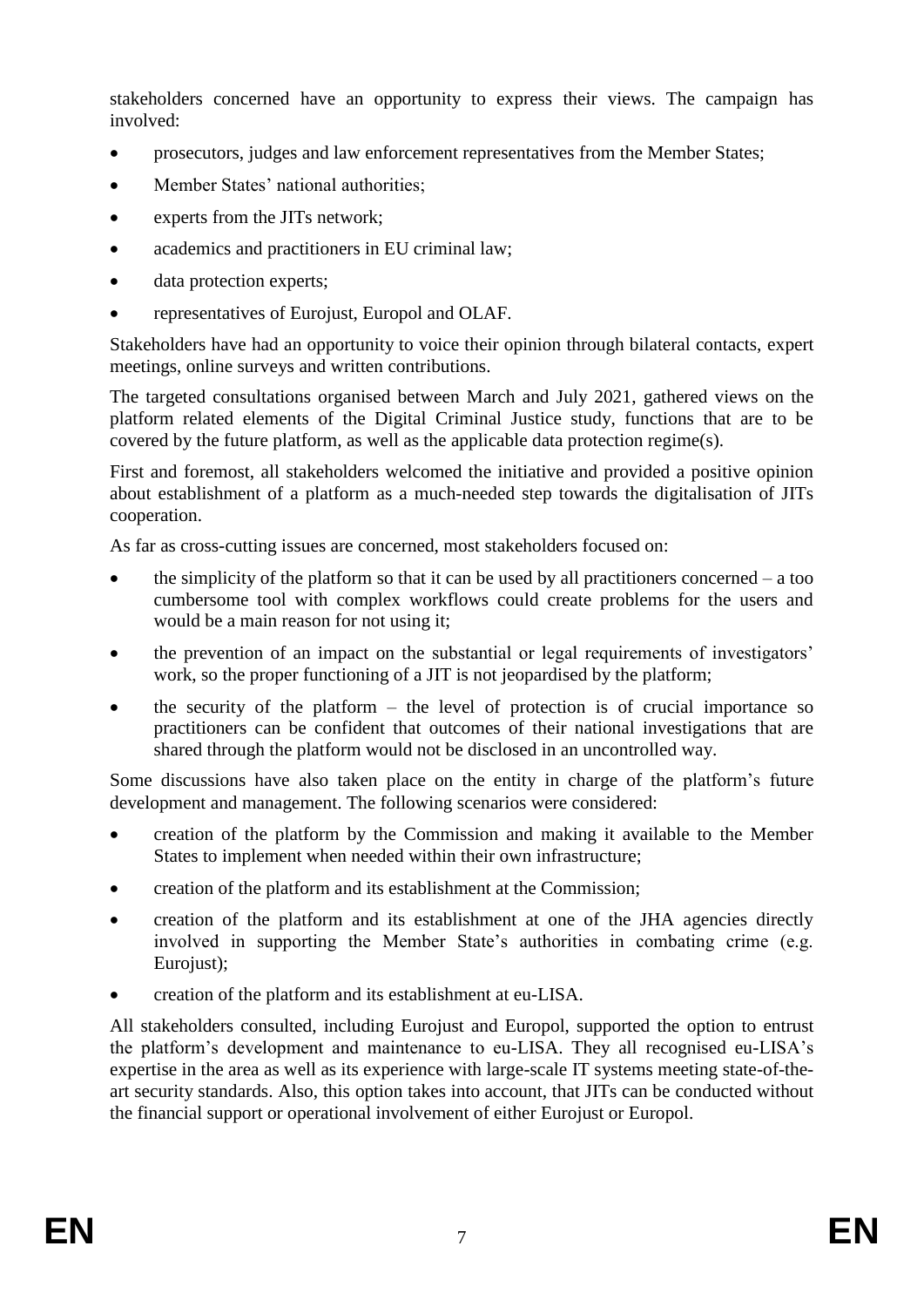Undoubtedly, the two key functions of the platform debated the most during the targeted consultations were a possible coverage by the platform of a JIT set-up process and the central storage.

### *Administrative process to set-up a JIT*

The starting point for this discussion was the final report of the Digital Criminal Justice study, which recommends that the JITs collaboration platform covers also the pre-operational phase of JITs, i.e. the administrative process to set up a JIT. There are many advantages of such a solution, including:

- the possibility to securely and efficiently exchange documents cross-border, leading to the signature of a JIT agreement;
- a machine translations function;
- an inventory of the procedures to be followed during the JIT set-up process:
- support for various electronic signatures.

However, it has been established during the stakeholder consultations that in most Member States, actors participating in the JIT set-up process are completely different from those who are members of JITs once they are established. Moreover, the decision to join a JIT is very often taken by someone who will not necessarily be a member of the JIT itself, e.g. the Prosecutor General or even the Minister of Justice. Therefore, the inclusion of the administrative JIT set-up process in the platform would require a complete departure from the above-described model of isolated JIT spaces, as well as a separate access rights management workflow. Such a scenario would heavily complicate the envisaged easy-to-use concept of the platform and would require implementation of rather incomprehensible and time-consuming administrative workflows.

Therefore, following the targeted consultations, the recommended scenario would be to cover the JIT set-up process within the e-Evidence Digital Exchange System (eEDES) that is currently being implemented by the Commission. This solution would on the one-hand cover administrative needs of the stakeholders and, on the other, not complicate the daily functioning of the future platform.

### *Central storage*

One of the most crucial functions of the platform will be to exchange information and evidence among the JIT members and other participants. That function could be implemented in three different ways:

- (1) A plain upload/download function data would be uploaded on the platform by one member/participant of the JIT and would be stored centrally only until the other JIT member(s)/participant(s) download(s) it.
- (2) A temporary flexible storage in addition to the plain upload/download, data could be optionally stored at the platform for some period of time, e.g. one week, one month, etc. The member/participant uploading the data would define duration and access rights.
- (3) A permanent storage all exchanged data would be stored throughout the JIT's lifespan – precise access rights to the data would be defined by the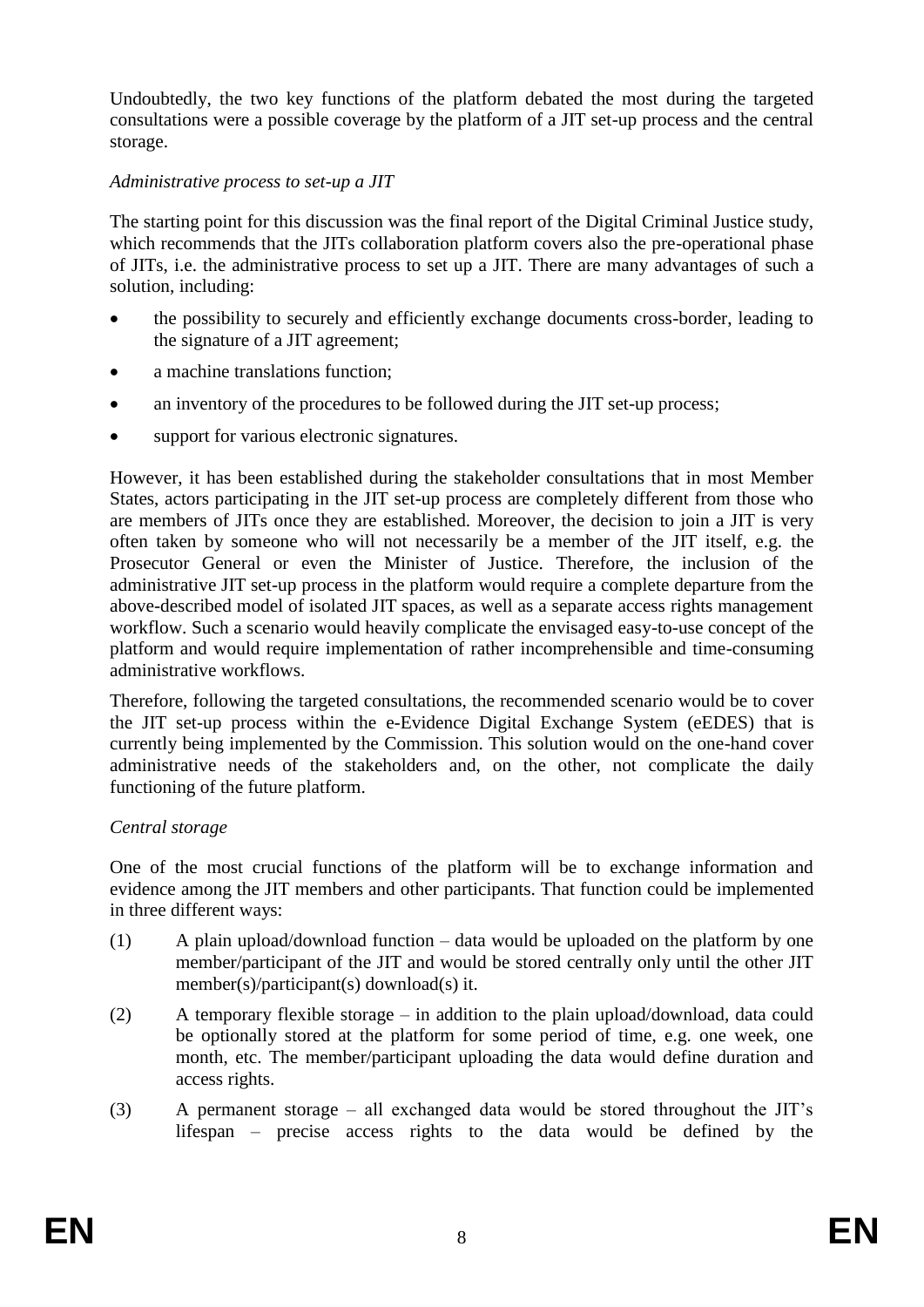member/participant uploading the data. This option would constitute a 'common JIT case-file.'

Though JITs allow for the direct communication, cooperation and coordinated action, the underlying national investigations remain separate and independent. The possibility to create a common case-file to supplement national investigations is not envisaged by the current legal framework. Therefore, almost all stakeholders rejected the permanent storage option (option 3). Indeed, the creation of such a common case-file would raise serious questions related to criminal procedures in certain Member States since not all JIT information is necessarily shared among all members of the JIT. Investigators from one country often do not need access to all relevant information from the investigation of the other country participating in the same JIT.

Whereas the other two options had more or less the same degree of support among the practitioners, a preferred option is to equip the platform with the plain upload/download function (option 1). This function would prevent platform's users to view the data before downloading it. It would also prevent any central storage of exchanged data, i.e. the data would be stored centrally until it is downloaded by the other party, but for not more than four weeks. The main reason for that has been a concern that any storage of operational data, going beyond a technical requirement to send it from one party to another, would lead to at least a temporary common file and to possible follow–up questions. For example, access requests to that file. However, this instrument should not change the separate investigations and separate national files, to which the respective national rules still apply.

Although the lack of central storage would prevent including in the platform various additional technical functions, e.g. an interface with a crime analysis tool, a search tool, a text to speech converter, a speech to text converter, Optical Character Recognition, etc., stakeholders took the view that such functions would duplicate the tools already provided by other agencies (primarily by Europol). It also must be underlined that even in the absence of a central storage of information and evidence, some basic information would be stored centrally to allow the JIT members to trace the exchanged data.

# **Collection and use of expertise**

The proposal is based on the findings of the Digital Criminal Justice study<sup>14</sup>. The study reviewed the needs and options to create a 'Cross-Border digital criminal justice project,' a fast, reliable and secure IT ecosystem to enable national prosecution authorities in Member States to interact with their national counterparts, Justice and Home Affairs (JHA) agencies and EU bodies in the JHA area.

# **Impact assessment**

No impact assessment was conducted, as the proposal only aims at establishing a technical solution supporting the functioning of JITs, without changing the main principles that underpin the legal frameworks for setting up a JIT.

The proposal is accompanied by a Commission staff working document<sup>15</sup>, which contains a detailed problem description and sets out the objectives of the proposal. It also analyses the

 $14$ <sup>14</sup> Cross-border Digital Criminal Justice, Final report, [https://op.europa.eu/en/publication-detail/-](https://op.europa.eu/en/publication-detail/-/publication/e38795b5-f633-11ea-991b-01aa75ed71a1/language-en) [/publication/e38795b5-f633-11ea-991b-01aa75ed71a1/language-en.](https://op.europa.eu/en/publication-detail/-/publication/e38795b5-f633-11ea-991b-01aa75ed71a1/language-en)

<sup>15</sup> **SWD(2021) 390**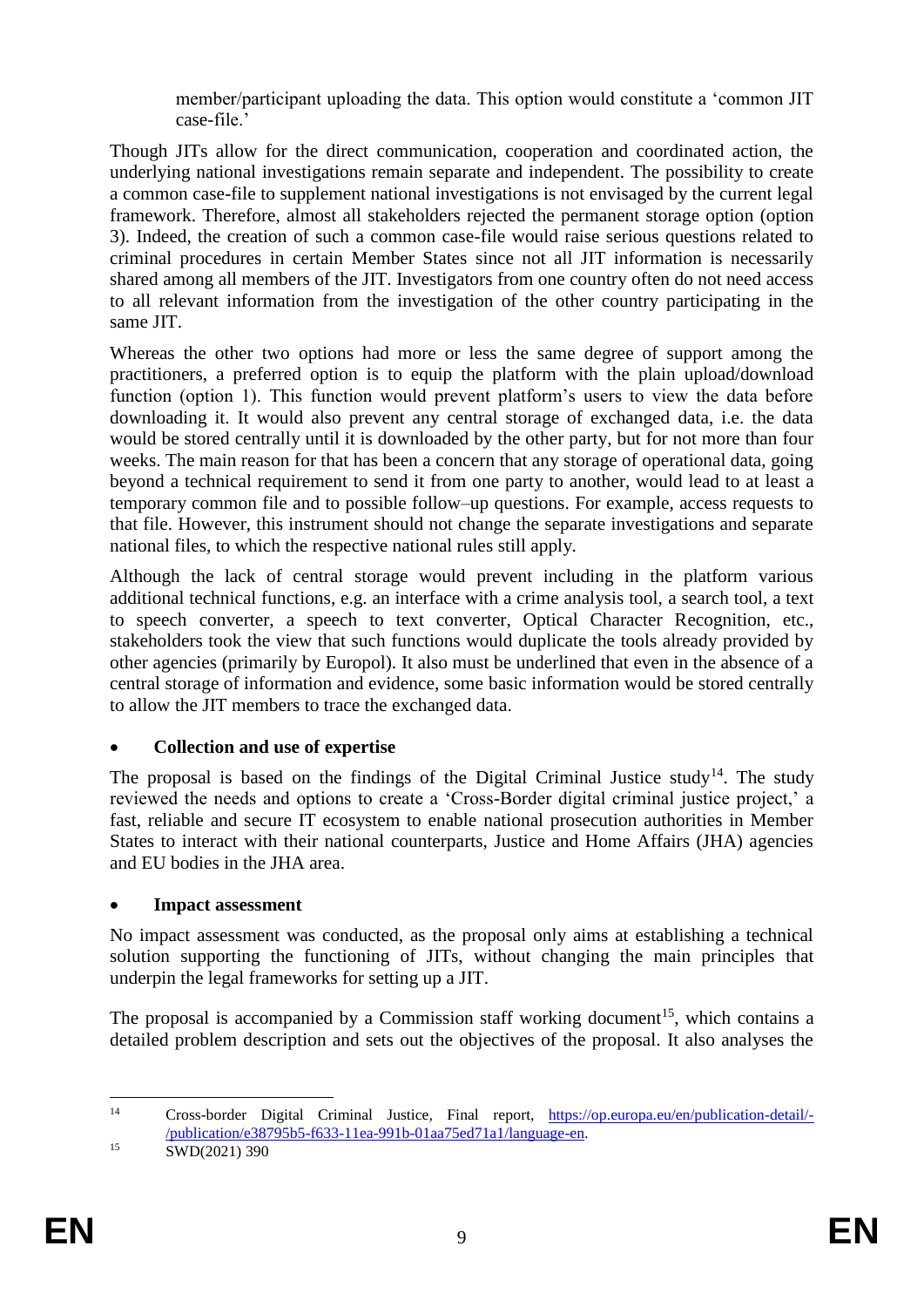proposed solution in the light of its efficacy, indicates the benefits of the initiative and also its potential impact on fundamental rights.

The staff working document explains that the establishment of the platform is expected to render cooperation within JITs more efficient and effective. All future functionalities of the platform, starting with the communication tools, through exchange of data mechanism, to collaborative management of JITs, are intended to save time and cost of those involved in JITs. Although voluntary in nature, it is anticipated that practitioners will quickly realise the platform's added value and systematically use it in cross-border cases. The platform would allow speeding up the flow of information among its users, increase security of the exchanged data as well as enhance transparency. In addition, impacts on simplification and administrative burdens are anticipated. Consequently, more efficient functioning of JITs would improve overall collaboration between Member States in investigating and prosecuting cross-border crime.

## **Fundamental rights**

No major impact on fundamental rights is expected, as the legal basis for the exchanges of information and evidence within a JIT would not be changed. However, as explained in more detail below, the proposed solution will comply with fundamental rights and freedoms enshrined, in particular, in the Charter of Fundamental Rights of the European Union<sup>16</sup>, including the right to protection of personal data. In this regard, it will also comply with the European Convention for the Protection of Human Rights and Fundamental Freedoms, the International Covenant on Civil and Political Rights, and other human rights obligations under international law.

Since establishing the platform at EU level would imply the processing of personal data, appropriate data protection safeguards must be put in place. The platform would fully comply with Union data protection rules on the legality of exchanging information and evidence. Directive (EU) 2016/680 of the European Parliament and of the Council would apply to the processing of personal data by competent national authorities to prevent, investigate, detect or prosecute criminal offences or execute criminal penalties, including safeguarding against and preventing threats to public security. Regulation (EU) 2018/1725 of the European Parliament and of the Council of 23 October 2018 on the protection of natural persons with regard to the processing of personal data by the Union institutions, bodies, offices and agencies would also apply. These legal safeguards would need to dovetail with the alignment of the data protection approach for JITs with the current data protection rules, as proposed by the Commission on 20 January 2021<sup>17</sup>.

On the centralised component of the platform, i.e. the upload/download mechanism allowing temporarily storing of the operational data until the moment it is downloaded, the impact on data protection is considered to be limited because:

- the personal data would be exchanged by a very limited group of individuals who are part of an isolated JIT collaboration space;
- the personal data would be stored centrally only for technical reasons and would be deleted as soon as it is downloaded by all addresses;

 $16$ <sup>16</sup> OJ C 326, 26.10.2012, p. 391–407.

<sup>17</sup> COM (2021) 21 Final - Proposal for a DIRECTIVE OF THE EUROPEAN PARLIAMENT AND OF THE COUNCIL amending Directive 2014/41/EU, as regards its alignment with EU rules on the protection of personal data.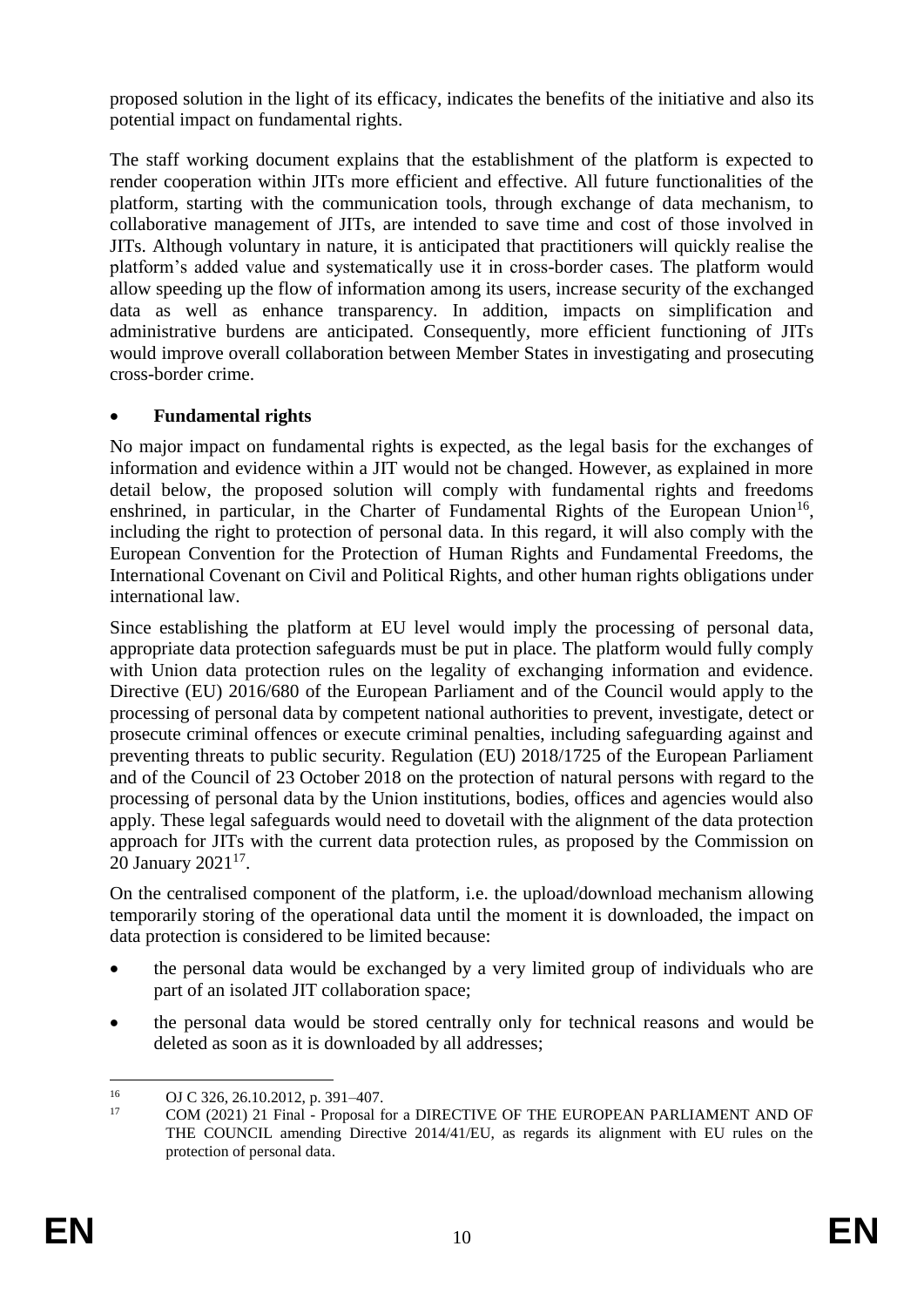- the retention period would be set at a maximum of four weeks and would be enforced automatically;
- exchange of personal data would be limited to serve the purpose for which it was obtained;
- eu-LISA would not have access to the data and would fulfil the role of data processor;
- a separate data controller for each entity uploading the personal data, apart from third countries, would be warranted;
- exchanges of personal data that qualify as international transfers to third countries that are part of a given JIT would always require a legal basis in union or Member State law applicable to such transfers;
- personal data uploaded to JIT collaboration space by third countries would be under the responsibility of a JIT space administrator who would need to check such data before it can be downloaded by other users.

# **4. BUDGETARY IMPLICATIONS**

The proposal for a Regulation establishing the platform is envisaged to incur the following costs:

- development of the platform the one-off cost incurred for eu-LISA;
- technical maintenance and operation of the platform the recurring cost incurred for eu-LISA;
- development of the necessary technical adaptations of the relevant IT systems hosted at Eurojust, i.e. JITs funding, JITs evaluation and JITs restricted area to partially integrate them with the platform – the one-off cost incurred for Eurojust;
- technical maintenance and operations on the adaptations of the IT systems hosted at Eurojust – the recurring cost incurred for Eurojust;
- administrative support to the platform's users on behalf of the JIT space administrator(s) – the recurring cost incurred for Eurojust (the JIT Secretariat).

As far as Member States' access to the platform is concerned, no technical costs are envisaged because of the web-based nature of the centralised component of the platform. It would not require any adaptations of the national technical infrastructure. The same applies to the communication software, which would simply need to be downloaded on each device of the JIT platform's users. Access to the platform for the competent Union bodies, offices and agencies would be driven by the same principles and would not incur any costs for them.

The costs for eu-LISA and Eurojust are explained in detail in the accompanying legal financial statement. In total, eu-LISA would require the following financial and human resources to develop, maintain and operate the JITs collaboration platform:

- one-off build cost EUR 8.4 million;
- annual maintenance and operation cost EUR 1.7 million;
- $\bullet$  staff 4 TA FTE as of 2024, 4 TA FTE as of 2025 and 2 CA FTE as of 2026 (10 in total).

The costs for eu-LISA apply to hosting the platform in its operational site in Strasbourg/France and the back-up site in Sankt Johann/Austria.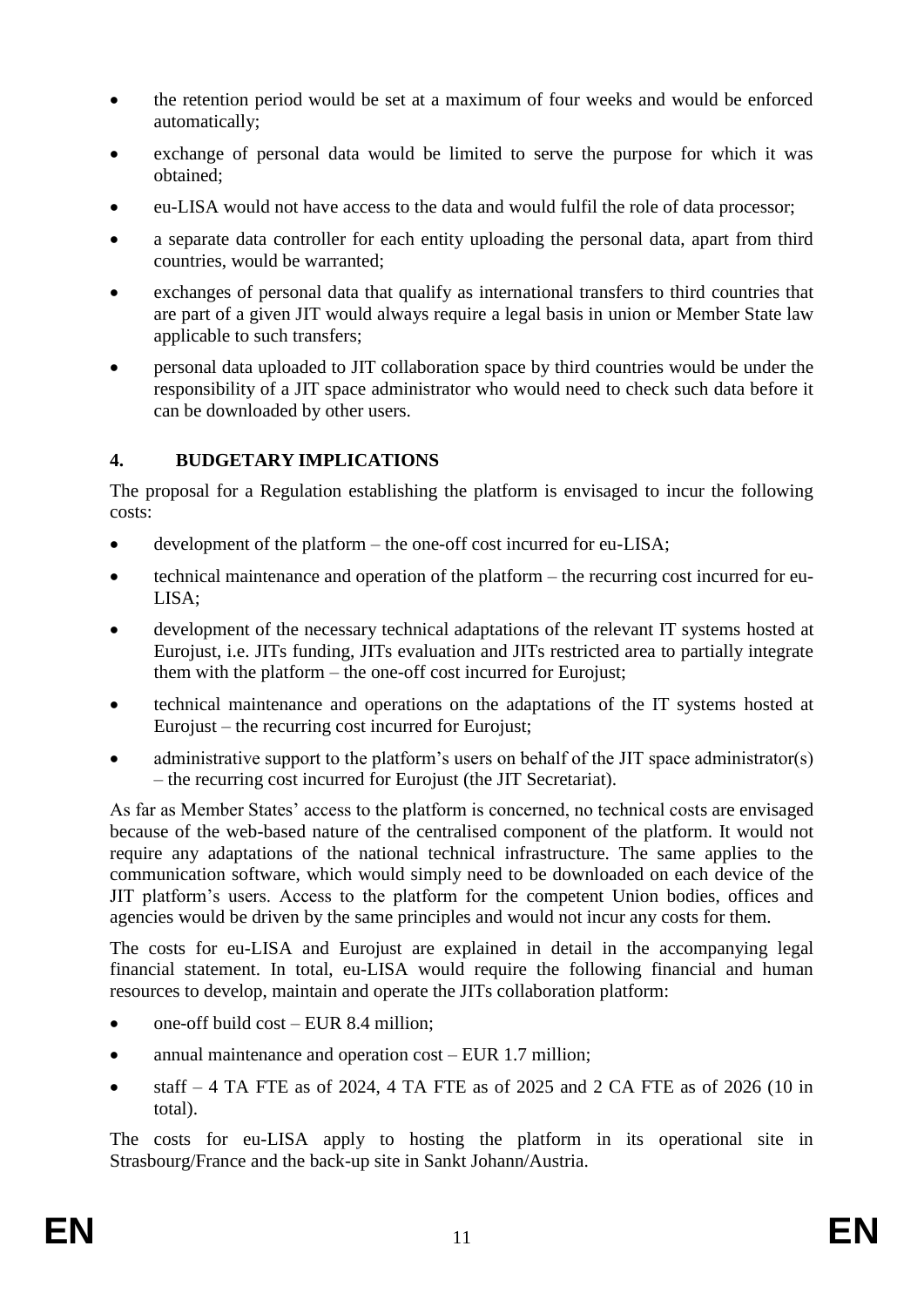In total, Eurojust (including the JIT Secretariat) would require the following financial and human resources:

- for development maintenance and operations of the required technical adaptations of Eurojust IT systems, i.e. JITs funding, JITs evaluation and JITs restricted area, in order to partially integrate them with the platform: EUR 0.250 million in 2025 (one-off) and 1  $FTE - a technical profile - as of 2025 onwards:$
- for administrative support of the JIT Secretariat to the platform's users on behalf of JIT space administrator(s): 2 FTEs as of 2026 onwards.

These costs would be borne by the Union general budget and would need to be reflected in the budget of both agencies.

## **5. OTHER ELEMENTS**

## **Implementation plans and monitoring, evaluation and reporting arrangements**

Monitoring and evaluating the development and technical functioning of the JITs collaboration platform is vital and will be applied by following the principles outlined in the common approach on decentralised agencies<sup>18</sup>.

Once the development of the JITs collaboration platform is finalised, eu-LISA will submit a report to the European Parliament and to the Council explaining how the objectives, in particular relating to planning and costs, were achieved.

Two years after the start of operations of the JITs collaboration platform and every year after that, eu-LISA will submit, to the Commission, a report on the technical functioning of the JITs cooperation platform, including its security.

Four years after the start of operations of the JITs collaboration platform and every four years after that, the Commission will conduct an overall evaluation of the JITs collaboration platform. The Commission will send the evaluation report to the European Parliament and the Council.

# **Detailed explanation of the specific provisions of the proposal**

# *Chapter I General provisions*

*Article 1* sets out the subject matter of the Regulation. The 'JITs collaboration platform' is a centralised IT platform at EU level for those involved in JITs to collaborate, securely communicate among themselves, and share information and evidence. The Regulation also lays down rules on the division of responsibilities between the JITs collaboration platform users and eu-LISA, the organisation responsible for developing and maintaining the JITs collaboration platform. It sets out conditions, under which the JITs collaboration platform users may be granted access to a JIT collaboration space. It also lays down specific data protection provisions needed to supplement the existing data protection arrangements and to provide for an overall adequate level of data protection, data security and protection of the fundamental rights of the persons concerned.

 $18$ 

[https://europa.eu/european](https://europa.eu/european-union/sites/default/files/docs/body/joint_statement_and_common_approach_2012_en.pdf)union/sites/default/files/docs/body/joint\_statement\_and\_common\_approach\_2012\_en.pdf.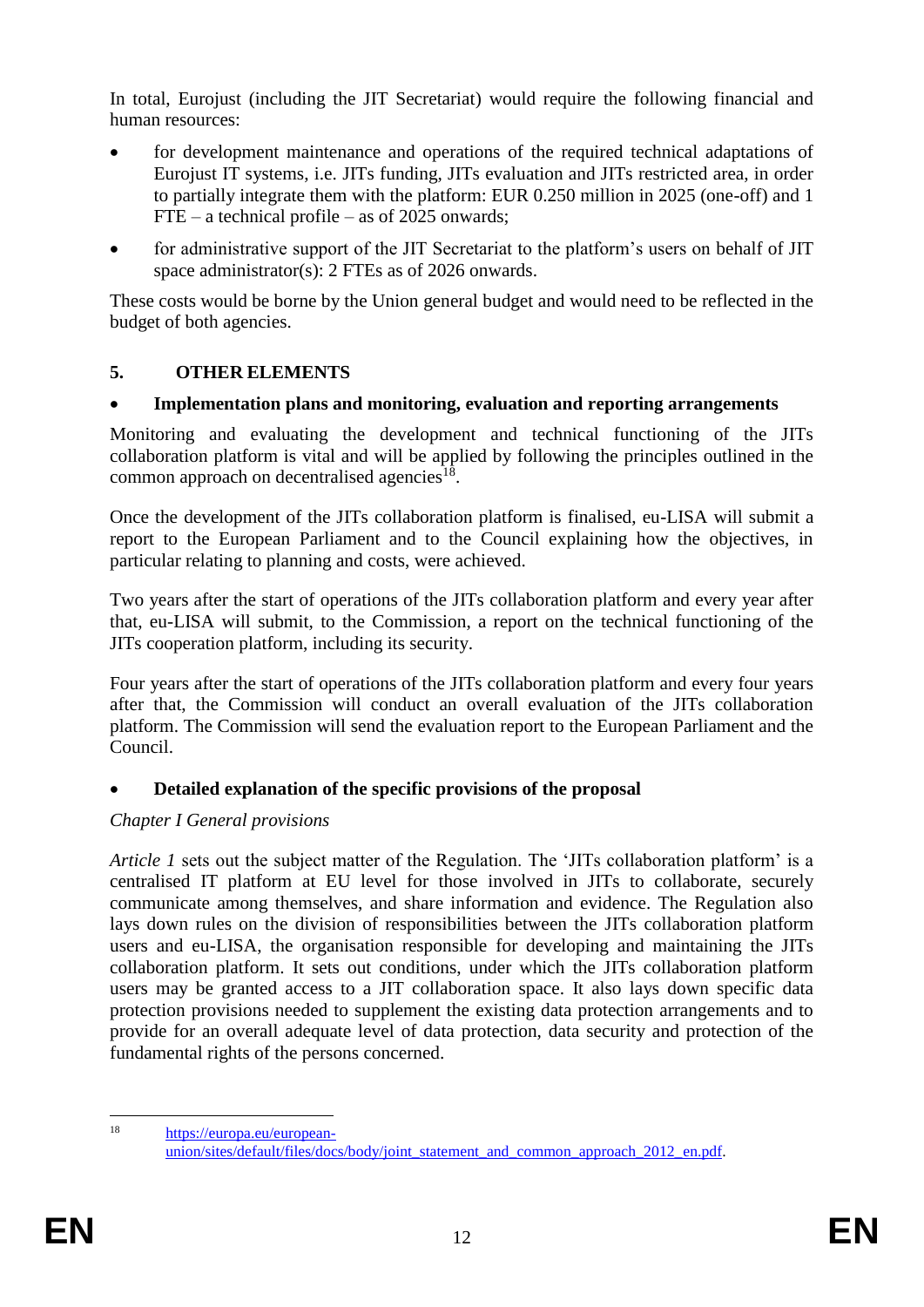*Article 2* defines the scope of the Regulation. The Regulation applies to the processing of information, including personal data, within the context of a JIT. This includes the exchange and storage of operational information and evidence as well as non-operational information. This Regulation covers the operational and post-operational phases of a JIT, starting from the moment the relevant JIT agreement has been signed by its members.

*Article 3* defines the terms used in the Regulation.

*Article 4* describes the technical architecture of the JITs collaboration platform. The JITs collaboration platform must be composed of a centralised information system, which allows for a temporary central data storage; a communication software, which allows for local storage of communication data; and a connection between the centralised information system and relevant IT tools, supporting functioning of JITs, hosted at Eurojust and managed by the JIT Secretariat and.

*Article 5* sets out the purpose of the JITs collaboration platform, which is to ease the daily coordination and management of a JIT; the exchange of operational information and evidence; secure communications; evidence traceability; and the evaluation of a JIT. The centralised information system is to be hosted by eu-LISA at its technical sites.

### *Chapter II: Development and operational management*

*Article 6* confers implementing powers on the Commission to establish conditions for the technical development and implementation of the JITs collaboration platform. Those powers should be exercised in line with Regulation (EU) No 182/2011. The comitology procedure chosen is the examination procedure. Article 25 supplements Article 6 on the establishment of this procedure.

*Article 7* grants eu-LISA the task of designing, developing and operating the JITs collaboration platform, given its experience with managing large-scale systems in the area of justice and home affairs. Its mandate should be amended to reflect those new tasks, eu-LISA should be equipped with the appropriate funding and staffing to meet its responsibilities under this Regulation.

*Article 8* requires Member States to put in place technical arrangements so that their competent authorities can access the JITs collaboration platform in line with this Regulation.

*Article 9* states that the competent Union bodies, offices and agencies must put in place technical arrangements so that they can access the JITs collaboration platform in line with this Regulation. In addition, Eurojust is responsible for the technical adaptation of its systems to establish a connection between the centralised information system and relevant IT tools, supporting functioning of JITs and managed by the JIT Secretariat, in line with Article 4(c).

*Article 10* defines the mandate, composition and organisational aspects of a Programme Management Board to be set up by the eu-LISA Management Board. This Programme Management Board must adequately manage the design and development phase of the JITs collaboration platform.

*Article 11* defines the mandate, composition and organisation aspects of an Advisory Group to be established by eu-LISA. The Advisory Group will provide expertise related to the JITs collaboration platform, in particular in the context of preparation of its annual work programme and its annual activity report.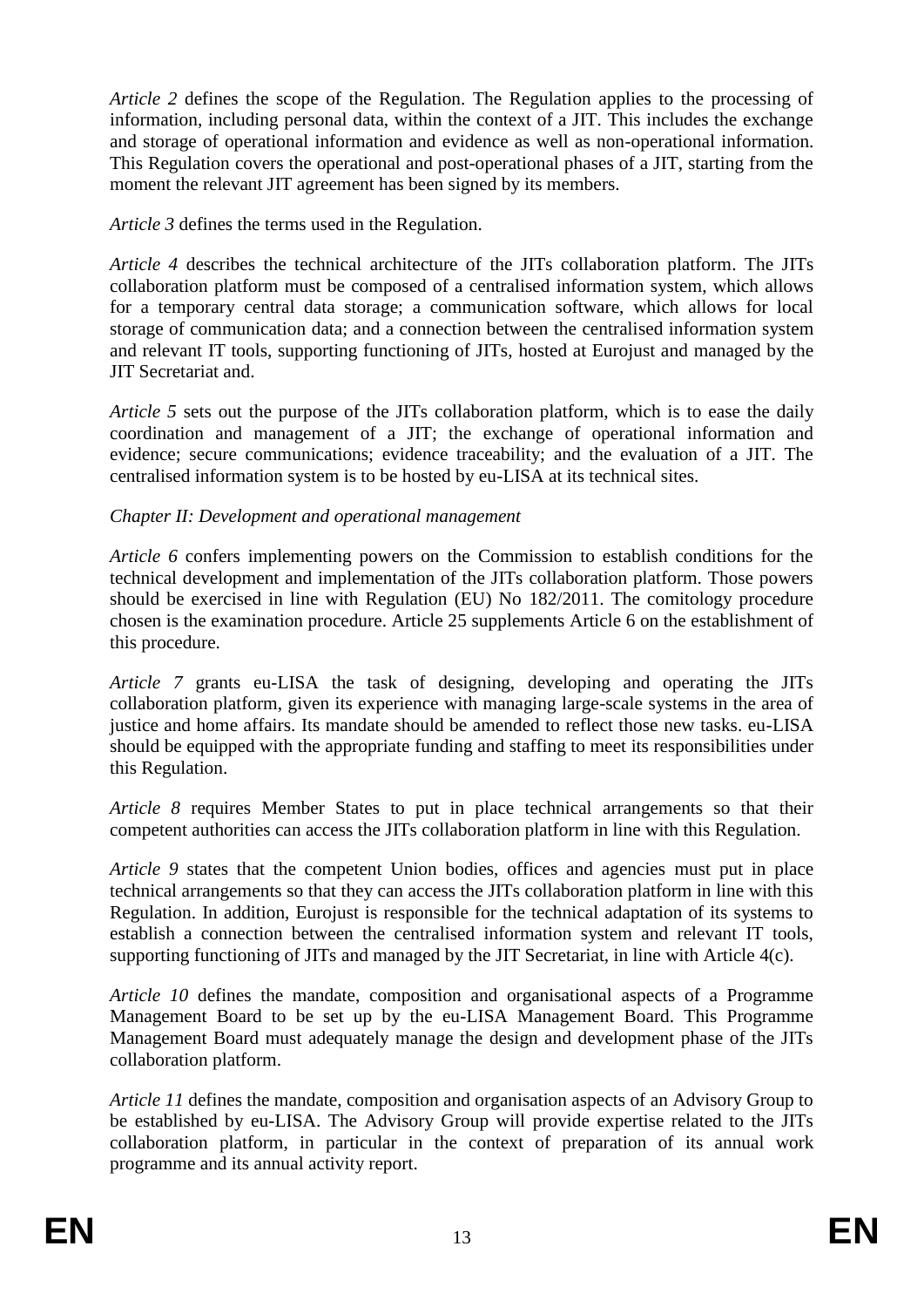### *Chapter III: Access to the JITs collaboration platform*

*Article 12* governs access to the JIT collaboration spaces by Member States' competent authorities. Following the signature of the JIT agreement, a JIT collaboration space must be created within the JITs collaboration platform for each JIT. The JIT collaboration space must be opened by the JIT space administrator(s), with the technical support of eu-LISA. Based on the JIT agreement, the JIT space administrator(s) must define the access rights to the JIT collaboration space.

*Article 13* states that the JIT space administrator(s) may decide to grant access to the JIT collaboration spaces to the competent Union bodies, offices and agencies for them to fulfil their statutory tasks.

*Article 14* states that for the purpose of Article 5, the JIT space administrator(s) may decide to grant access to the JIT collaboration spaces to third countries which have signed a particular JITs agreement. The JIT space administrator(s) must ensure that exchanges of operational information with third countries that have been granted access to a JIT collaboration space are limited to the purpose and subject to the conditions of the JIT agreement. Member States must ensure that transfers of personal data to third countries that have been granted access to a JIT collaboration space only take place when the conditions laid down in Chapter V of Directive 2016/680 are met.

#### *Chapter IV: Security and liability*

*Article 15* requires eu-LISA to take the necessary technical and organisational measures to ensure the security of the JITs collaboration platform and security of the data within the JITs collaboration platform.

*Article 16* refers to liability of the Member States or the competent Union bodies, offices or agencies and claims for compensation against them.

#### *Chapter V: Data protection*

*Article 17* governs the retention period for storing operational data, as defined in Article 3. Such operational data must be stored in the centralised information system for as long as needed so that all users complete the downloading process. The retention period must not exceed four weeks. Upon expiry of this retention period, the data record must be automatically erased from the centralised system.

*Article 18* governs the retention period for the storage of non-operational data, as defined in Article 3. Non-operational data must be stored in the centralised information system until the evaluation has been completed. The retention period must not exceed five years. Upon expiry of this retention period, the data record must be automatically erased from the centralised system.

*Article 19* governs the data controllers and the data processor. It clarifies that each Member State competent authority, and where appropriate, Eurojust, Europol, the European Public Prosecutor's Office, OLAF or any other competent Union body, office or agency, are data controllers in line with applicable Union data protection rules for the processing of the personal data under this Regulation. eu-LISA must be considered as data processor in line with Regulation (EU) 2018/1725 on the personal data exchanged through – and stored in the JITs collaboration platform. Wherever a third country uploads operational information or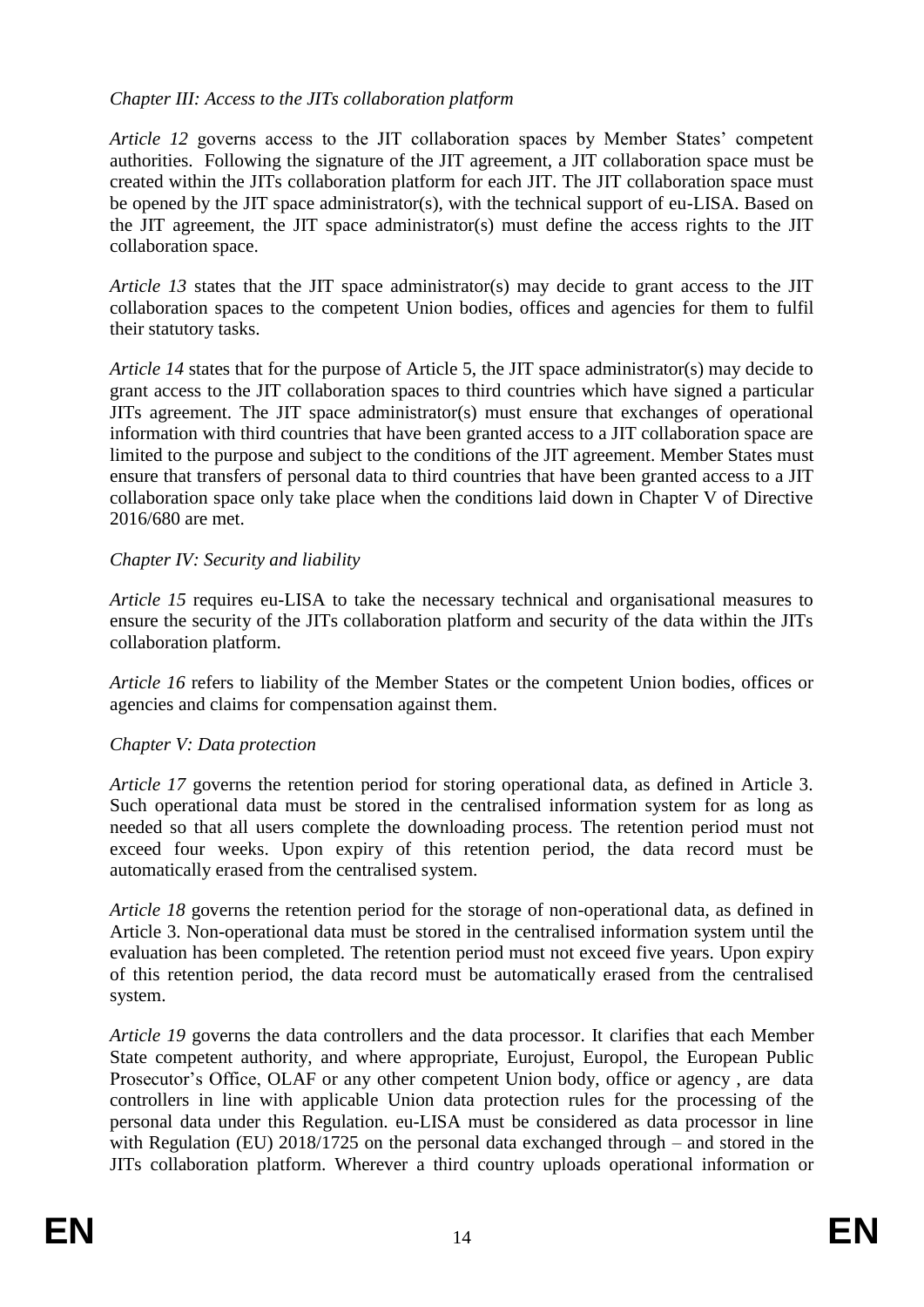evidence to the JITs collaboration platform, that information or evidence must be scrutinised by a JIT space administrator before it can be downloaded by other platform users.

*Article 20* limits the purposes of the processing of personal data entered into the JITs collaboration platform. Those data must only be processed for exchanging operational information and evidence between the platform users and exchanging of non-operational data between collaboration platform users for managing the JIT. Access to the JITs collaboration platform must be limited to authorised staff of the Member States' competent authorities and third country authorities, Eurojust, Europol the European Public Prosecutor's Office, OLAF and other competent Union bodies, offices or agencies. The access must also be limited to the extent needed to perform the tasks in line with the purpose referred to in paragraph 1 of Article 20, and to what is necessary and proportionate to the objectives being pursued.

*Article 21* governs keeping logs. It states that eu-LISA must ensure that accessing the centralised information system and all data processing operations in the centralised information system are logged to check the admissibility of requests, to monitor data integrity and security and the lawfulness of the data processing and to self-monitor.

### *Chapter VI: Final provisions*

*Article 22* sets out eu-LISA's and the Commission's reporting and reviewing obligations. Four years after the start of the JITs collaboration platform's operations and every four years after that, the Commission will conduct an overall evaluation of the JITs collaboration platform.

*Article 23* states that the costs incurred to establish and operate the JITs collaboration platform must be borne by the general budget of the Union.

*Article 24* sets out the conditions that need to be met before the Commission determines the date of the start of operations of the JITs collaboration platform.

*Article 25* governs the comitology procedure to be used, based on a standard provision.

*Article 26* governs the amendments to Regulation (EU) 2018/1726 for the new responsibilities and tasks of eu-LISA.

*Article 27* provides that the Regulation will enter into force on the twentieth day following that of its publication in the *Official Journal of the European Union*.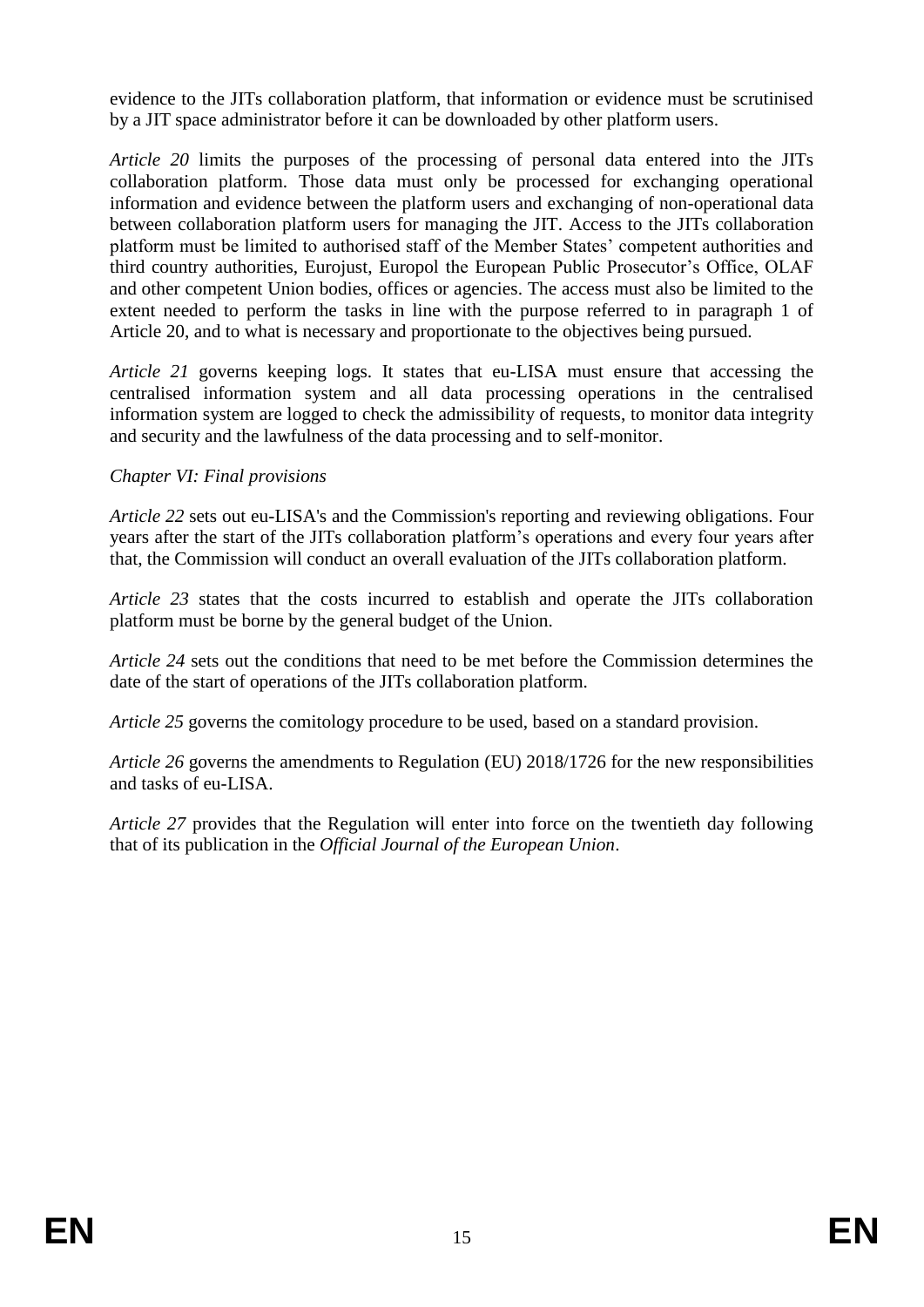### 2021/0391 (COD)

### Proposal for a

### **REGULATION OF THE EUROPEAN PARLIAMENT AND OF THE COUNCIL**

#### **establishing a collaboration platform to support the functioning of Joint Investigation Teams and amending Regulation (EU) 2018/1726**

### THE EUROPEAN PARLIAMENT AND THE COUNCIL OF THE EUROPEAN UNION,

Having regard to the Treaty on the Functioning of the European Union, and in particular Article 82(1), point (d), thereof,

Having regard to the proposal from the European Commission,

After transmission of the draft legislative act to the national parliaments,

Acting in accordance with the ordinary legislative procedure,

Whereas:

- (1) The Union has set itself the objective of offering its citizens a common area of freedom, security and justice without internal frontiers, in which the free movement of persons is ensured. At the same time, the Union has to ensure that that common area remains a safe place. That objective can only be achieved by means of appropriate measures to prevent and combat crime, including organised crime and terrorism.
- (2) That is especially challenging where crime takes a cross-border dimension on the territory of several Member States and/or third countries. In such situations, Member States need to be able to join their forces and operations to allow for effective and efficient cross-border investigations and prosecutions for which the exchange of information and evidence is crucial. One of the most successful tools for such crossborder cooperation are Joint Investigation Teams ('JITs') that allow for direct cooperation and communication between the judicial and law enforcement authorities of several Member States and possibly third countries to organise their actions and investigations in the most efficient way. JITs are set up for a specific purpose and a limited time-period by the competent authorities of two or more Member States and possibly third countries, to carry out jointly criminal investigations with a cross-border impact.
- (3) The Union *aquis* provides for two legal frameworks to set up JITs with the participation of at least two Member States: Council Framework Decision 2002/465/JHA<sup>19</sup> and Article 13 of the Convention established by the Council in accordance with Article 34 of the Treaty on European Union on Mutual Assistance in Criminal Matters between the Member States of the European Union<sup>20</sup>. Third countries can be involved in JITs as parties where there is a legal basis for such

<sup>19</sup> <sup>19</sup> Council Framework Decision 2002/465/JHA of 13 June 2002 on joint investigation teams (OJ L 162, 20.6.2002, p. 1).

<sup>&</sup>lt;sup>20</sup> OJ C 197, 12.7.2000, p. 3.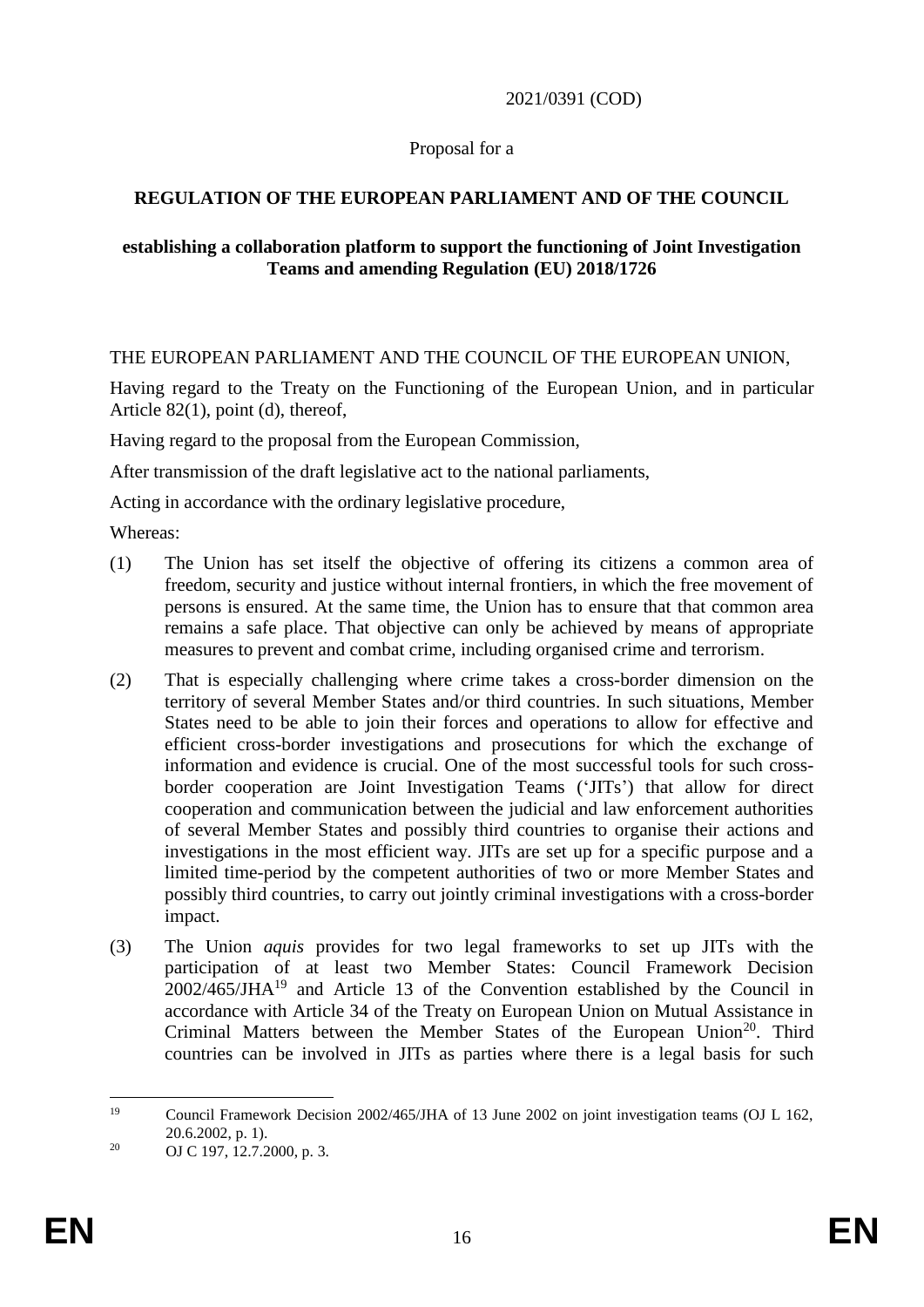involvement, such as Article 20 of the Second Additional Protocol of the 1959 Council of Europe Convention<sup>21</sup> and Article 5 of the Agreement on Mutual Legal Assistance between the European Union and the United States of America<sup>22</sup>.

- (4) The existing legal frameworks at Union level do not set out how the entities participating in JITs exchange information and communicate. Those entities reach an agreement on such exchange and communication on the basis of the needs and available means. However, there is a lack of dedicated secure and effective channel to which all participants could have recourse and through which they could promptly exchange large volumes of information and evidence or allow for secure and effective communication. Furthermore, there is no system that would support daily management of JITs, including the traceability of evidence exchanged among the participants.
- (5) In light of the increasing possibilities of crime infiltrating Information Technology (IT) systems, the current state of play could hamper the effectiveness and efficiency of cross-border investigations, as well as jeopardise and slow down such investigations and prosecutions, making them more costly. The judiciary and law enforcement in particular need to ensure that their systems are as safe as possible and that all JIT members can connect and interact easily, independently of their national systems.
- (6) The speed and efficiency of the exchanges between the entities participating in JITs could be considerably enhanced by creating a dedicated IT platform to support their functioning. Therefore it is necessary to lay down rules establishing a centralised IT platform ('JITs collaboration platform') at Union level to help JITs collaborate, securely communicate and share information and evidence.
- (7) The JITs collaboration platform should only be used where one of the Union legal bases is, among others, a legal basis for the JIT. For all JITs based solely on international legal bases, the platform, financed by the Union budget and developed on basis of Union legislation, should not be used. However, where a third country is part of a JIT agreement that lists one of the Union legal bases besides an international one, its competent authorities should be considered JIT members.
- (8) The use of the JITs collaboration platform should be on a voluntary basis. However, in view of its added value for cross-border investigations its use is strongly encouraged. The use or non-use of the JITs collaboration platform should not prejudice or affect the legality of other forms of communication or exchange of information and should not change the way the JITs are set up, organised or function. The establishment of the JITs collaboration platform should not impact the underlying legal bases for JITs nor the applicable national procedural legislation regarding the collection and use of the obtained evidence. The platform should only provide a secure IT tool to improve the cooperation and the effectiveness of the JITs.
- (9) The JITs collaboration platform should cover the operational and post-operational phases of a JIT, starting from the moment the relevant JIT agreement is signed by its members, and finishing once the JIT evaluation is over. Due to the fact that the actors participating in the JIT set-up process are different from the actors who are members of JIT once it is established, the process of setting up a JIT, especially the negotiation of the content and the signature of the JIT agreement, should not be managed by the JITs collaboration platform. However, following a need for an electronic tool to

 $21$  $\frac{21}{22}$  CET No 182

<sup>22</sup> OJ L 181, 19.7.2003, p. 34.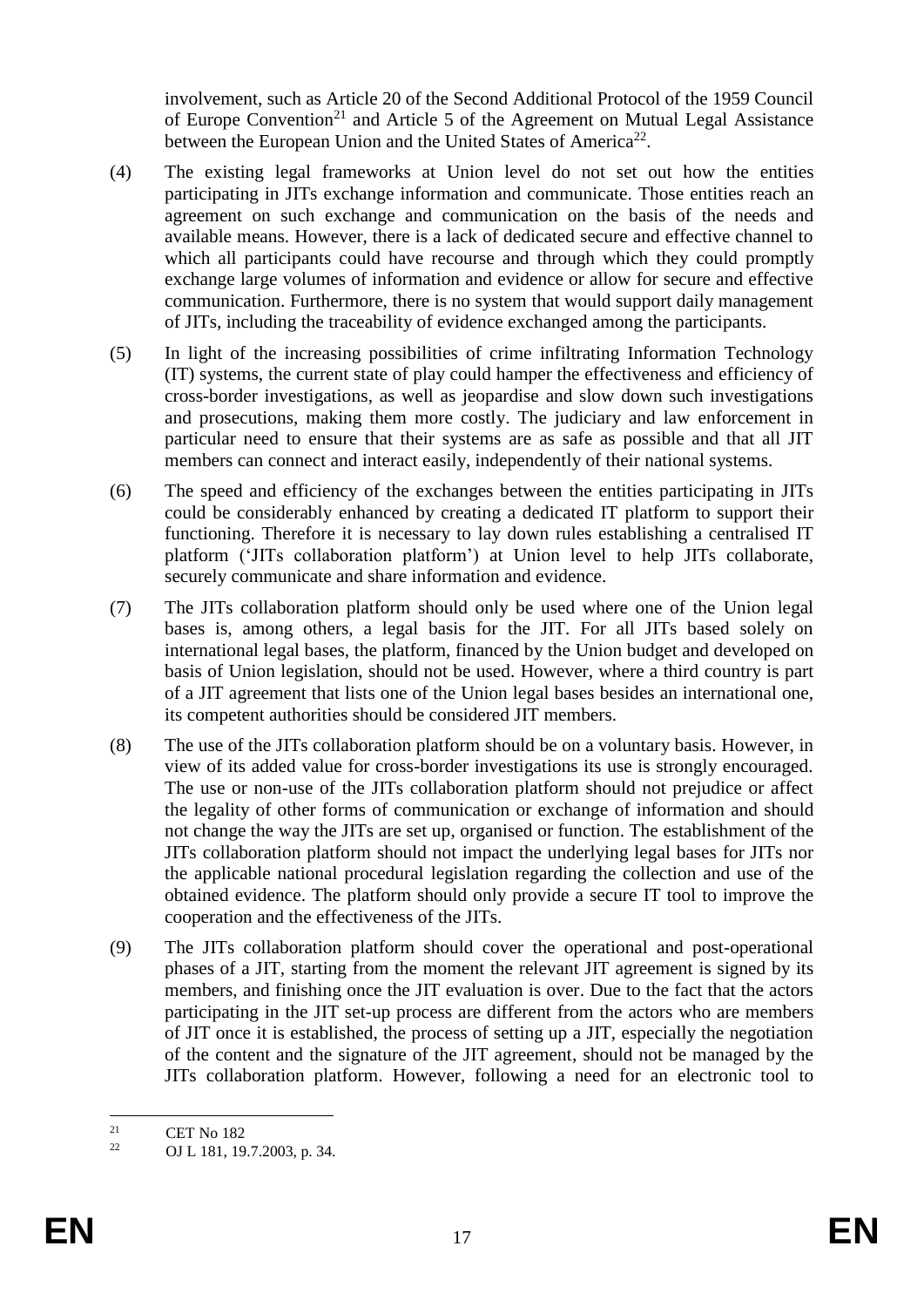support the process of signing up a JIT, the Commission should consider covering that process by the e-Evidence Digital Exchange System (eEDES).

- (10) For each JIT making use of the JITs collaboration platform, the JIT members should be encouraged to conduct an evaluation of the JIT, either during the operational phase of the JIT or following its closure, using the tools provided for by the JITs collaboration platform.
- (11) The JIT agreement should be a prerequisite for the use of the JITs collaboration platform. The content of all future JIT agreements should be adapted to take into account the relevant provisions of this Regulation.
- (12) From an operational perspective, the JITs collaboration platform should be composed of isolated JIT collaboration spaces created for each individual JIT hosted by the platform.
- (13) From a technical perspective, the JITs collaboration platform should be accessible via a secure connection over the internet and should be composed of a centralised information system, accessible through a web portal, communication software for mobile and desktop devices, and a connection between the centralised information system and relevant IT tools, supporting the functioning of JITs and managed by the JIT Secretariat.
- (14) The purpose of the JITs collaboration platform should be to facilitate the daily coordination and management of a JIT, ensure the exchange and temporary storage of operational information and evidence, provide secure communication, provide for evidence traceability and support the process of the evaluation of a JIT. All entities participating in JITs should be encouraged to use all functionalities of the JITs collaboration platform and to replace as much as possible the communication and data exchange channels which are currently used.
- (15) The JITs collaboration platform complements existing tools allowing for secure exchange of data among judicial authorities and law enforcement, such as the Secure Information Exchange Network Application (SIENA).
- (16) Communication-related functionalities of the JITs collaboration platform should be provided by a software allowing for non-traceable communication stored locally at the devices of the users.
- (17) A proper functionality allowing to exchange operational information and evidence, including large files, should be ensured through an upload/download mechanism designed to store the data centrally only for the limited period of time necessary for the technical transfer of the data. As soon as the data is downloaded by all addresses, it should be automatically deleted from the JITs collaboration platform.
- (18) Given its experience with managing large-scale systems in the area of justice and home affairs, the European Union Agency for the Operational Management of Large-Scale IT Systems in the Area of Freedom, Security and Justice (eu-LISA) established by Regulation (EU)  $2018/1726$  of the European Parliament and of the Council<sup>23</sup> should be entrusted with the task of designing, developing and operating the JITs

 $23$ <sup>23</sup> Regulation (EU) 2018/1726 of the European Parliament and of the Council of 14 November 2018 on the European Union Agency for the Operational Management of Large-Scale IT Systems in the Area of Freedom, Security and Justice (eu-LISA), and amending Regulation (EC) No 1987/2006 and Council Decision 2007/533/JHA and repealing Regulation (EU) No 1077/2011 (OJ L 295, 21.11.2018, p. 99).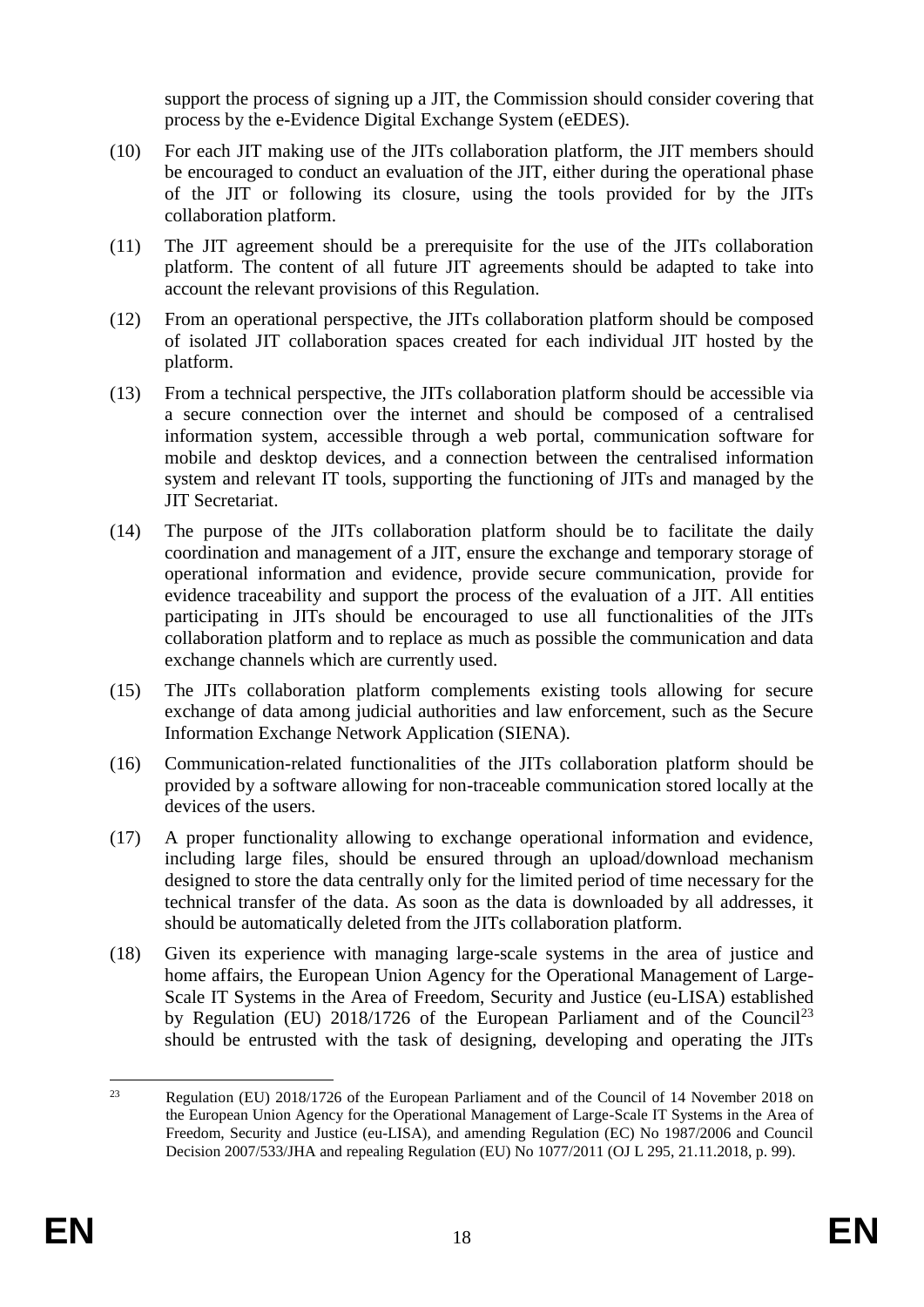collaboration platform making use of the existing functionalities of SIENA and other functionalities at Europol to ensure complementarity and interoperability. Therefore, its mandate should be amended to reflect those new tasks and it should be provided with the appropriate funding and staffing to meet its responsibilities under this Regulation. In that regard, rules should be established on the responsibilities of eu-LISA, as the Agency entrusted with the development, technical operation and maintenance of the JITs collaboration platform.

- (19) When designing the JITs collaboration platform, eu-LISA should ensure technical interoperability with SIENA.
- (20) Since the establishment of the Network of National Experts on Joint Investigation Teams (the 'JITs Network') in accordance with Council Document 11037/05<sup>24</sup>, the JIT Secretariat supports the work of the JITs Network by organising annual meetings, trainings, collecting and analysing the JIT evaluation reports and managing the Eurojust's JIT funding programme. Since 2011, the JIT Secretariat is hosted by Eurojust as a separate unit. To allow the JIT Secretariat to support users in the practical application of the JITs collaboration platform, as well as to provide technical and administrative support to JIT space administrators, Eurojust should be provided with appropriate staff allocated to the JIT Secretariat.
- (21) Given the currently existing IT tools supporting operations of JITs, which are hosted at Eurojust and managed by the JIT Secretariat, it is necessary to connect the JITs collaboration platform with those IT tools, in order to facilitate the management of JITs. To that end, Eurojust should ensure the necessary technical adaptation of its systems in order to establish such connection. Eurojust should be provided with the appropriate funding and staffing to meet its responsibilities in that regard.
- (22) In order to ensure a clear allocation of rights and tasks, rules should be established on the responsibilities of Member States, Eurojust, Europol, the European Public Prosecutor's Office, the European Anti-Fraud Office (OLAF) and other competent Union bodies, offices and agencies, including the conditions, under which they may use the JITs collaboration platform for operative purposes.
- (23) This Regulation sets out the details about the mandate, composition and organisational aspects of a Programme Management Board which should be set up by the Management Board of eu-LISA. The Programme Management Board should ensure the adequate management of the design and development phase of the JITs collaboration platform. It is also necessary to set out the details of the mandate, composition and organisation aspects of an Advisory Group to be established by eu-LISA in order to obtain expertise related to the JITs collaboration platform, in particular in the context of preparation of its annual work programme and its annual activity report.
- (24) This Regulation establishes rules on access to the JITs collaboration platform and the necessary safeguards. The JIT space administrator or administrators should be entrusted with the management of the access rights to the individual JIT collaboration spaces. They should be in charge of granting access, during the operational and post-

 $24$ <sup>24</sup> Council of the European Union, Outcome of Proceedings of Article Art 36 Committee on 7 and 8 July 2005, Item 7 of the Agenda: Joint Investigation Teams - Proposal for designation of national experts, 11037/05.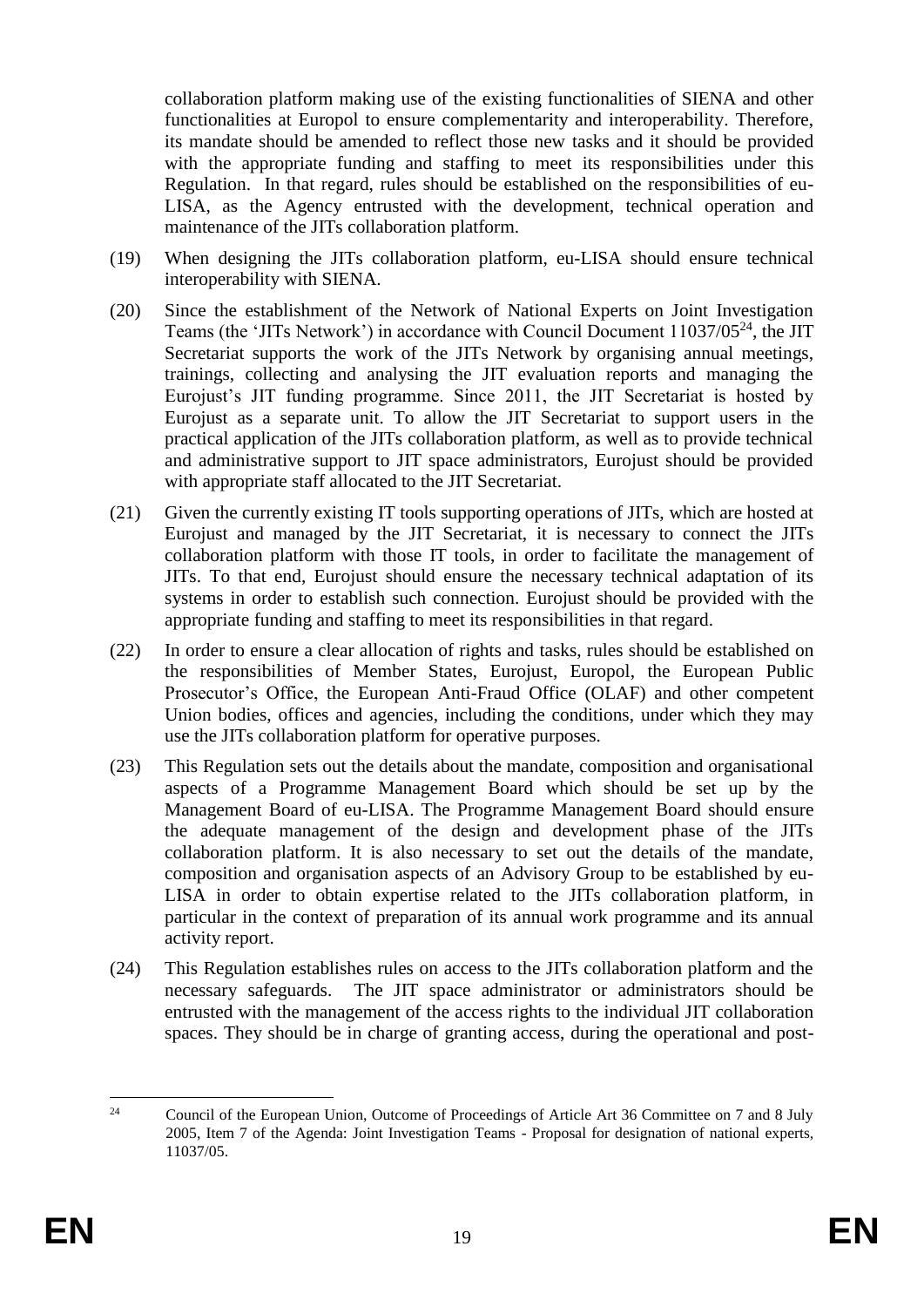operational phases of the JIT, to JITs collaboration platform users. JIT space administrators should be able to transfer their role to the JIT secretariat.

- (25) Bearing in mind the sensitivity of the operational data exchanged among the JITs collaboration platform users, the JITs collaboration platform should guarantee a high level of security. eu-LISA should take all necessary technical and organisational measures in order to ensure the security of the exchange of data by using strong endto-end encryption algorithms to encrypt data in transit or at rest.
- (26) This Regulation establishes rules on the liability of Member States, eu-LISA, Eurojust, Europol, the European Public Prosecutor's Office, OLAF and other competent Union bodies, offices and agencies, in respect of material or non-material damage occurring as a result of any act incompatible with this Regulation. Concerning third countries, liability clauses in respect of material or non-material damage should be contained in respective JIT agreements.
- (27) In addition, this Regulation provides specific data protection provisions, concerning both operational data and non-operational data, needed to supplement the existing data protection arrangements and to provide for an adequate overall level of data protection, data security and protection of the fundamental rights of the persons concerned.
- (28) Directive (EU) 2016/680 of the European Parliament and of the Council<sup>25</sup> applies to the processing of personal data by competent national authorities for the purposes of the prevention, investigation, detection or prosecution of criminal offences or the execution of criminal penalties, including the safeguarding against and the prevention of threats to public security. As regards the processing by Union institutions, bodies, offices and agencies, Regulation (EU) 2018/1725 of the European Parliament and of the Council<sup>26</sup> should apply in the context of this Regulation.
- (29) Where appropriate, it should be possible for JIT space administrators to grant access to a JIT collaboration space to third countries which are parties to a JIT agreement. Any transfer of personal data to third countries or international organisations in the context of a JIT agreement is subject to compliance with the provisions set out in Chapter V of Directive (EU) 2016/680. Exchanges of operational data with third countries should be limited to those required to fulfil the purposes of the JIT agreement.
- (30) Whenever a third country uploads operational information or evidence to a JIT collaboration space, the JIT space administrator should verify that such information or evidence is provided to fulfil the purposes of the JIT agreement, before it can be downloaded by other users of the platform.
- (31) Where a JIT has multiple JIT space administrators, those JIT space administrators should agree among themselves, as soon as the JIT collaboration space including third

 $25$ <sup>25</sup> Directive (EU) 2016/680 of the European Parliament and of the Council of 27 April 2016 on the protection of natural persons with regard to the processing of personal data by competent authorities for the purposes of the prevention, investigation, detection or prosecution of criminal offences or the execution of criminal penalties, and on the free movement of such data, and repealing Council Framework Decision 2008/977/JHA (OJ L 119, 4.5.2016, p. 89).

<sup>&</sup>lt;sup>26</sup> Regulation (EU) 2018/1725 of the European Parliament and of the Council of 23 October 2018 on the protection of natural persons with regard to the processing of personal data by the Union institutions, bodies, offices and agencies and on the free movement of such data, and repealing Regulation (EC) No 45/2001 and Decision No 1247/2002/EC (OJ L 295, 21.11.2018, p. 39).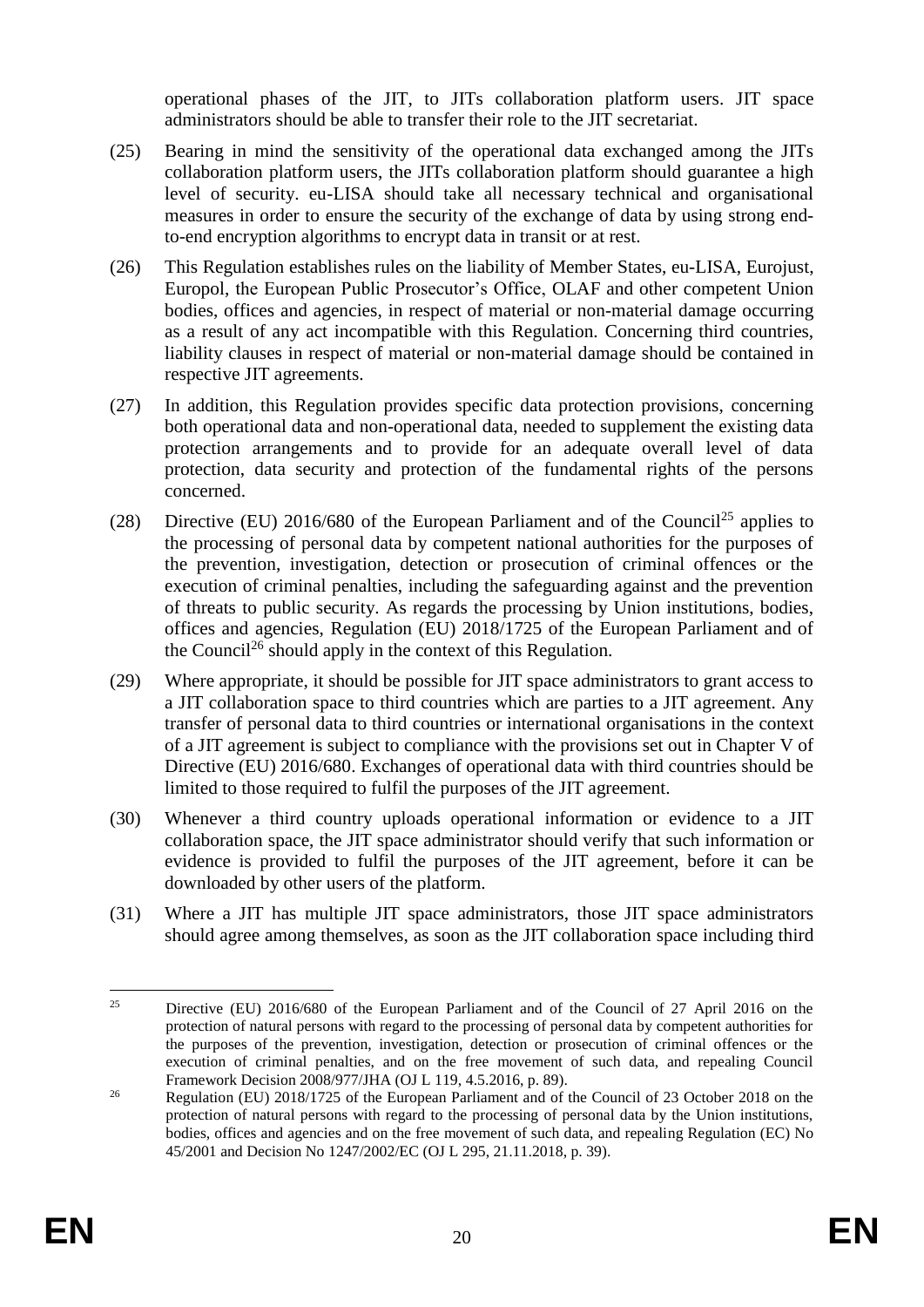countries is established, about one of them to be controller of the data uploaded by those third countries.

- (32) eu-LISA should ensure that accessing the centralised information system and all data processing operations in the centralised information system are logged for the purposes of monitoring data integrity and security, the lawfulness of the data processing as well as for the purposes of self-monitoring.
- (33) This Regulation imposes reporting obligations on eu-LISA regarding the development and functioning of the JITs collaboration platform in light of objectives relating to the planning, technical output, cost-effectiveness, security and quality of service. Furthermore, the Commission should conduct an overall evaluation of the JITs collaboration platform four years after the start of operations of the JITs collaboration platform and every four years thereafter.
- (34) Each Member State as well as Eurojust, Europol, the European Public Prosecutor's Office, OLAF and any other competent Union body, office and agency should bear its own costs arising from their use of the JITs collaboration platform.
- (35) In order to establish conditions for the technical development and implementation of the JITs collaboration platform, implementing powers should be conferred on the Commission. Those powers should be exercised in accordance with Regulation (EU) No 182/2011 of the European Parliament and the Council<sup>27</sup>.
- (36) The Commission should determine the date of the start of operations of the JITs collaboration platform once the relevant implementing acts necessary for the technical development of the JITs collaboration platform have been adopted and eu-LISA has carried out a comprehensive test of the JITs collaboration platform, in cooperation with the Member States.
- (37) Since the objective of this Regulation, namely to enable the effective and efficient cooperation, communication and exchange of information and evidence among JIT members, Eurojust, Europol, OLAF and other competent Union bodies, offices and agencies, cannot be sufficiently achieved by the Member States, but can rather, by setting out common rules, be better achieved at Union level, the Union may adopt measures, in accordance with the principle of subsidiarity as set out in Article 5 of the Treaty on European Union (TEU). In accordance with the principle of proportionality, as set out in that Article, this Regulation does not go beyond what is necessary to achieve that objective.
- (38) In accordance with Articles 1 and 2 of Protocol No 22 on the position of Denmark, annexed to the Treaty on European Union and to the Treaty on the Functioning of the European Union, Denmark is not taking part in the adoption of this Regulation and is not bound by it or subject to its application.
- (39) The European Data Protection Supervisor was consulted in accordance with Article 42(1) of Regulation (EU) No 2018/1725 and delivered an opinion on XXXX,

<sup>27</sup> <sup>27</sup> Regulation (EU) No 182/2011 of the European Parliament and of the Council of 16 February 2011 laying down the rules and general principles concerning mechanisms for control by Member States of the Commission's exercise of implementing powers (OJ L 55, 28.2.2011, p. 13).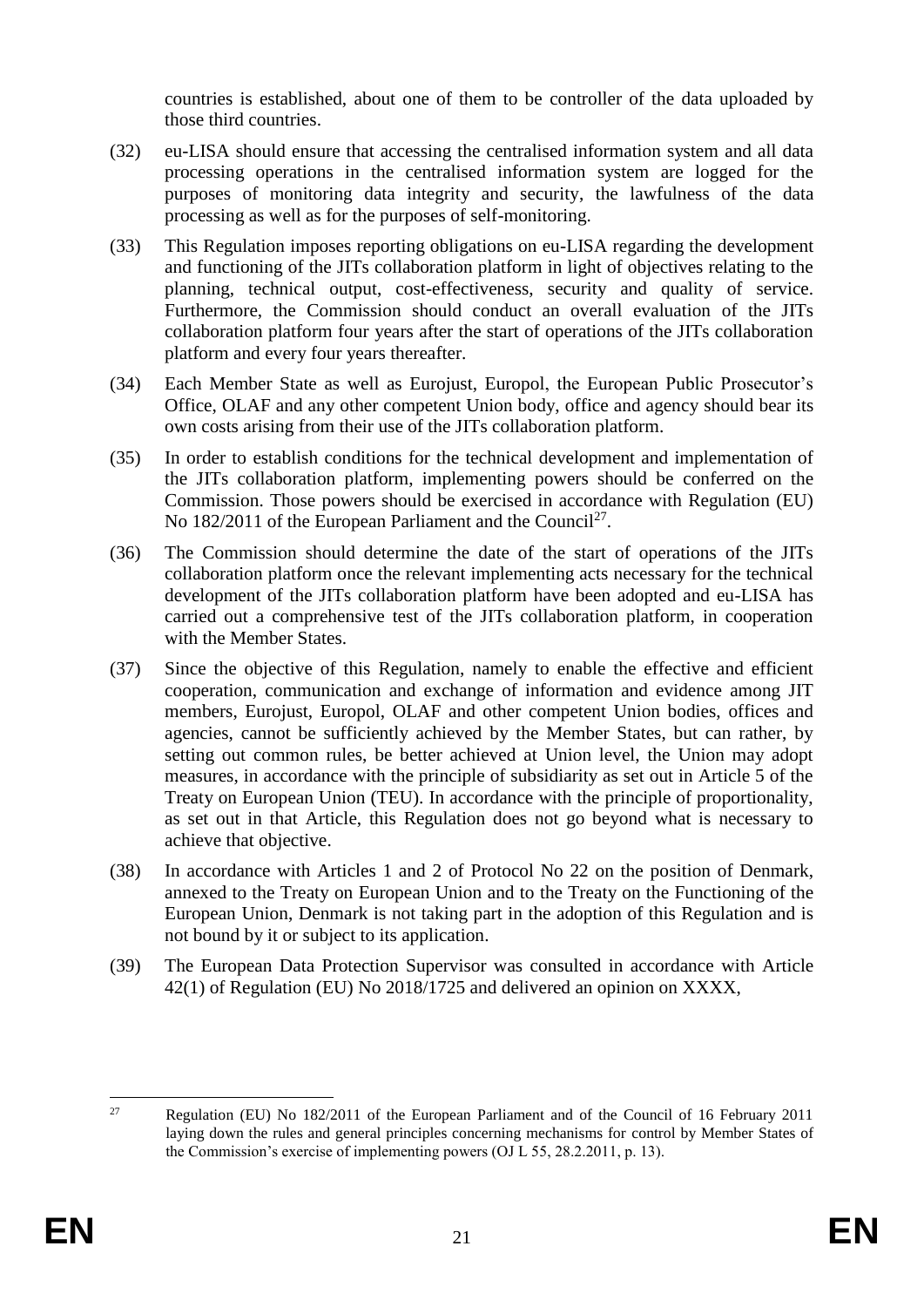### **CHAPTER I**

#### *General provisions*

### *Article 1*

#### **Subject matter**

This Regulation:

- (a) establishes an IT platform (the 'JITs collaboration platform'), to be used on a voluntary basis, to facilitate the cooperation of competent authorities participating in Joint Investigation Teams ('JITs') set up on the basis of Article 13 of the Convention established by the Council in accordance with Article 34 of the Treaty on European Union, on Mutual Assistance in Criminal Matters between the Member States of the European Union or on Framework Decision 2002/465/JHA;
- (b) lays down rules on the division of responsibilities between the JITs collaboration platform users and the agency responsible for the development and maintenance of the JITs collaboration platform;
- (c) sets out conditions, under which the JITs collaboration platform users may be granted access to the JITs collaboration platform;
- (d) lays down specific data protection provisions needed to supplement the existing data protection arrangements and to provide for an adequate overall level of data protection, data security and protection of the fundamental rights of the persons concerned.

### *Article 2*

#### **Scope**

- 1. This Regulation applies to the processing of information, including personal data, within the context of a JIT. That includes the exchange and storage of operational information and evidence as well as non-operational information. This Regulation applies to the operational and post-operational phases of a JIT, starting from the moment the relevant JIT agreement is signed by its members.
- 2. This Regulation does not amend or otherwise affect the existing legal provisions on the establishment, conduct or evaluation of JITs.

#### *Article 3*

#### **Definitions**

For the purposes of this Regulation, the following definitions apply:

- (1) 'centralised information system' means a central IT system where storing and processing of JITs related data takes place;
- (2) 'communication software' means software that facilitates remote access to systems and the exchange of files and messages in text, audio or video formats between JITs collaboration platform users;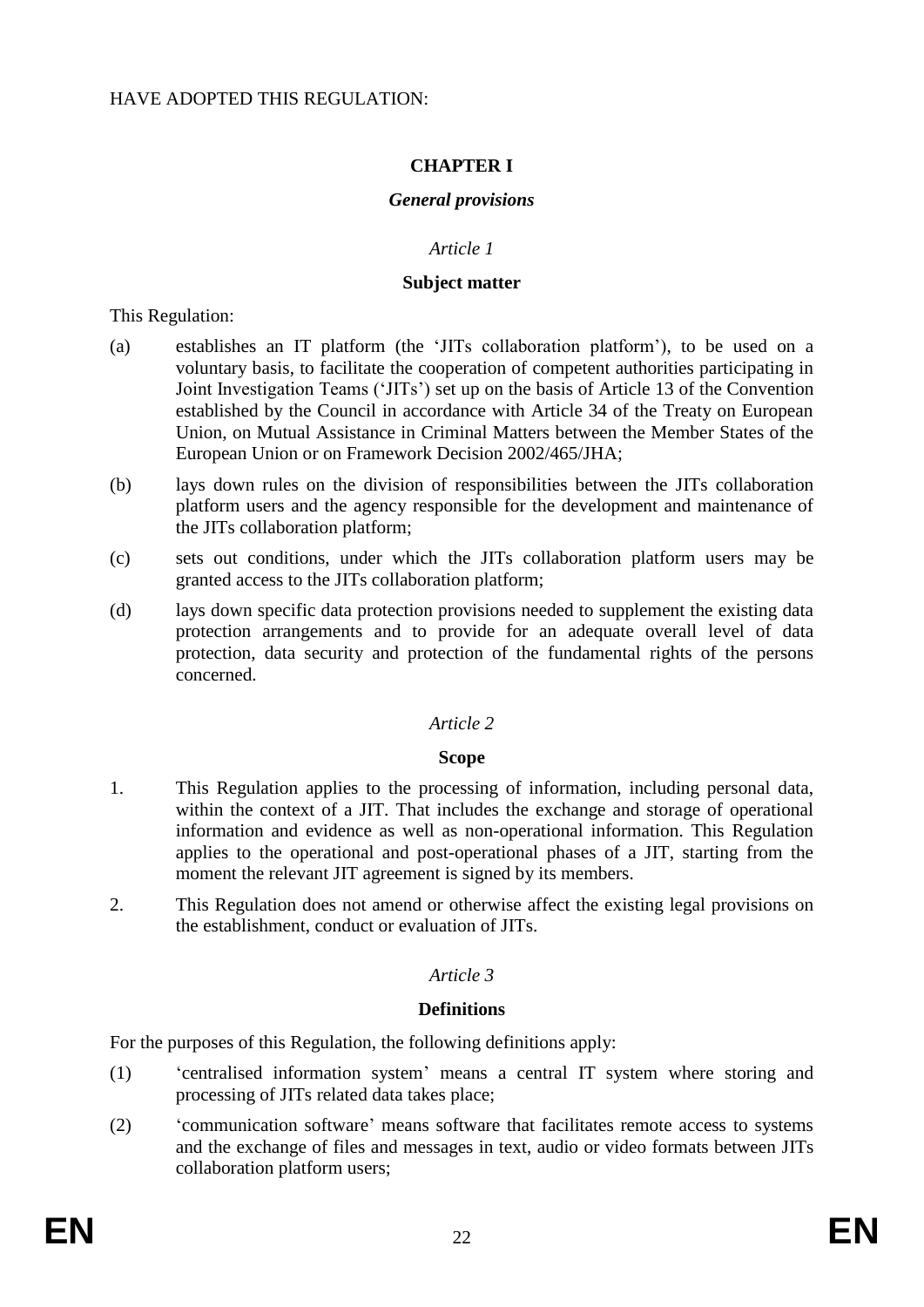- (3) 'competent authorities' means the authorities competent to set up a JIT as referred to in Article 1 of Framework Decision 2002/465/JHA and Article 13 of the Convention established by the Council in accordance with Article 34 of the Treaty on European Union on Mutual Assistance in Criminal Matters between the Member States of the European Union, the European Public Prosecutor's Office when acting pursuant to its competences as provided for by Articles 22, 23 and 25 of Council Regulation (EU) 2017/1939, as well as the competent authorities of a third country where they are party of a JIT agreement on the basis of an additional legal basis;
- (4) 'JIT members' means representatives of the competent authorities referred to in point 3 of this Article;
- (5) 'JITs collaboration platform users' means JIT members, Eurojust, Europol, OLAF and other competent Union bodies, offices and agencies;
- (6) 'JIT collaboration space' means an individual isolated space for each JIT hosted on the JITs collaboration platform;
- (7) 'JIT space administrator" means a representative of the competent authorities of the Member State in charge of the JIT collaboration space;
- (8) 'operational data' means information and evidence processed by the JITs collaboration platform during the operational phase of a JIT to support cross-border investigations and prosecutions;
- (9) 'non-operational data' means administrative data processed by the JITs collaboration platform, notably to facilitate the management of the JIT and daily cooperation between JITs collaboration platform users.

#### **Technical architecture of the JITs collaboration platform**

The JITs collaboration platform shall be composed of the following:

- (a) a centralised information system, which allows for temporary central data storage;
- (b) a communication software, which allows for local storage of communication data;
- (c) a connection between the centralised information system and relevant IT tools, supporting the functioning of JITs and managed by the JIT Secretariat.

#### *Article 5*

#### **Purpose of the JITs collaboration platform**

- 1. The purpose of the JITs collaboration platform shall be to facilitate:
- (a) the daily coordination and management of a JIT, through a set of functionalities supporting the administrative and financial processes within the JIT;
- (b) the exchange and temporary storage of operational information and evidence, including large files, through an upload and download functionality;
- (c) secure communications through a functionality covering instant messaging, chats, audio and video-conferencing;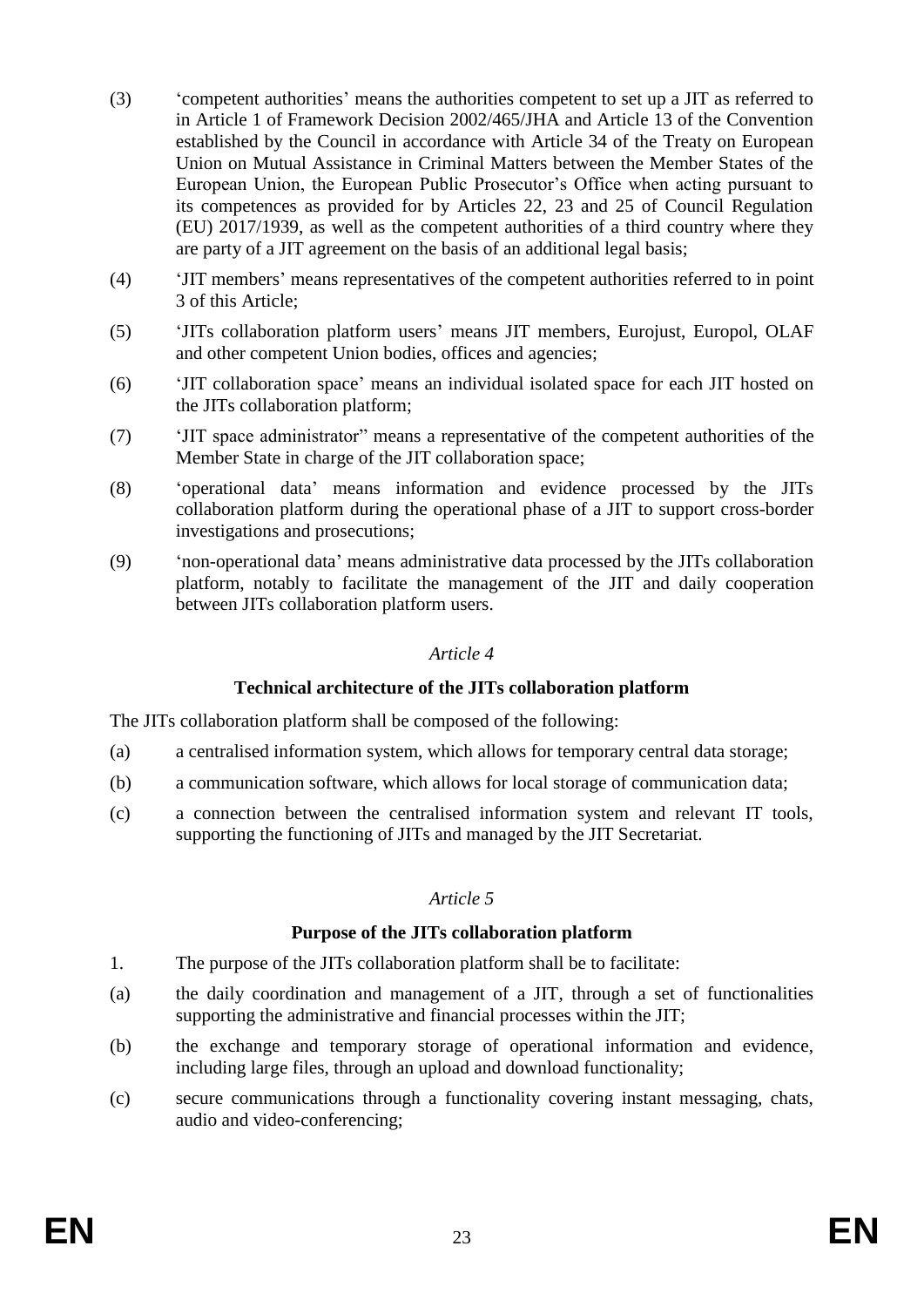- (d) evidence traceability through a business logging mechanism allowing to keep track of all evidence exchanged through the JITs collaboration platform;
- (e) the evaluation of a JIT through a dedicated collaborative evaluation process.
- 2. The centralised information system shall be hosted by eu-LISA at its technical sites.

## **CHAPTER II**

#### *Development and operational management*

#### *Article 6*

#### **Adoption of implementing acts by the Commission**

The Commission shall adopt the implementing acts necessary for the technical development of the JITs collaboration platform as soon as possible, and in particular acts concerning:

- (a) the list of functionalities required for the daily coordination and management of a JIT;
- (b) the list of functionalities required for secure communications;
- (c) business specifications of the connection referred to in Article 4, point (c);
- (d) security in accordance with Article 15;
- (e) technical logs in accordance with Article 21;
- (f) technical statistics in accordance with Article 22;
- (g) performance and availability requirements of the JITs collaboration platform.

The implementing acts referred to in the first subparagraph of this Article shall be adopted in accordance with the examination procedure referred to in Article 25.

#### *Article 7*

### **Responsibilities of eu-LISA**

- 1. The European Union Agency for the Operational Management of Large-Scale IT Systems in the Area of Freedom, Security and Justice ('eu-LISA') shall establish the design of the physical architecture of the JITs collaboration platform including its technical specifications and evolution. That design shall be approved by its Management Board, subject to a favourable opinion of the Commission.
- 2. eu-LISA shall be responsible for the development of the JITs collaboration platform in accordance with the principle of data protection by design and by default. The development shall consist of the elaboration and implementation of the technical specifications, testing and overall project coordination.
- 3. eu-LISA shall make the communication software available to the JITs collaboration platform users.
- 4. eu-LISA shall develop and implement the JITs collaboration platform as soon as possible after the entry into force of this Regulation and following the adoption by the Commission of the implementing acts pursuant to Article 6.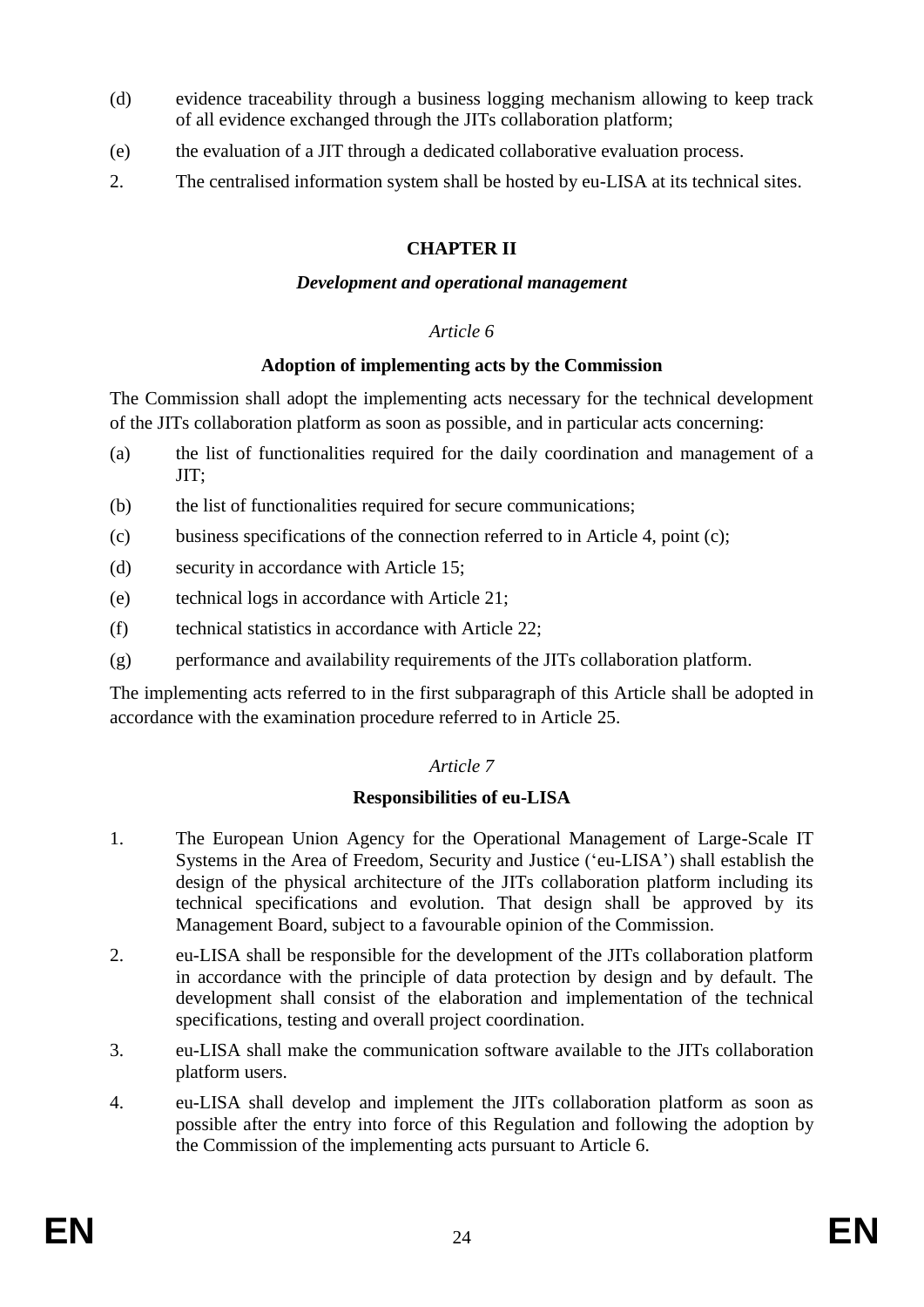- 5. eu-LISA shall ensure that the JITs collaboration platform is operated in accordance with this Regulation, with the implementing act referred to in Article 6, as well as in accordance with Regulation (EU) 2018/1725.
- 6. eu-LISA shall be responsible for the operational management of the JITs collaboration platform. The operational management of the JITs collaboration platform shall consist of all the tasks necessary to keep the JITs collaboration platform operational in accordance with this Regulation, and in particular the maintenance work and technical developments necessary to ensure that the JITs collaboration platform functions at a satisfactory level in accordance with the technical specifications.
- 7. eu-LISA shall ensure the provision of training on the practical use of the JITs collaboration platform.
- 8. eu-LISA shall not have access to the JIT collaboration spaces.
- 9. Without prejudice to Article 17 of the Staff Regulations of Officials of the European Union, laid down in Council Regulation (EEC, Euratom, ECSC) No 259/68<sup>28</sup>, eu-LISA shall apply appropriate rules of professional secrecy or other equivalent duties of confidentiality to its entire staff required to work with data registered in the centralised information system. That obligation shall also apply after such staff leave office or employment or after the termination of their activities.

### **Responsibilities of the Member States**

Each Member State shall make the technical arrangements necessary for access of its competent authorities to the JITs collaboration platform in accordance with this Regulation.

#### *Article 9*

#### **Responsibilities of competent Union bodies, offices and agencies**

- 1. Eurojust, Europol, the European Public Prosecutor's Office, OLAF and other competent Union bodies, offices and agencies shall make the necessary technical arrangements to enable them to access the JITs collaboration platform.
- 2. Eurojust shall be responsible for the necessary technical adaptation of its systems, required to establish the connection referred to in Article 4, point (c).

### *Article 10*

#### **Programme Management Board**

- 1. Prior to the design and development phase of the JITs collaboration platform, the Management Board of eu-LISA shall establish a Programme Management Board.
- 2. The Programme Management Board shall be composed of ten members as follows:
- (a) eight members appointed by the Management Board;

 $28$ <sup>28</sup> Regulation (EEC, Euratom, ECSC) No 259/68 of the Council of 29 February 1968 laying down the Staff Regulations of Officials and the Conditions of Employment of Other Servants of the European Communities and instituting special measures temporarily applicable to officials of the Commission,(OJ L 56, 4.3.1968, p. 1).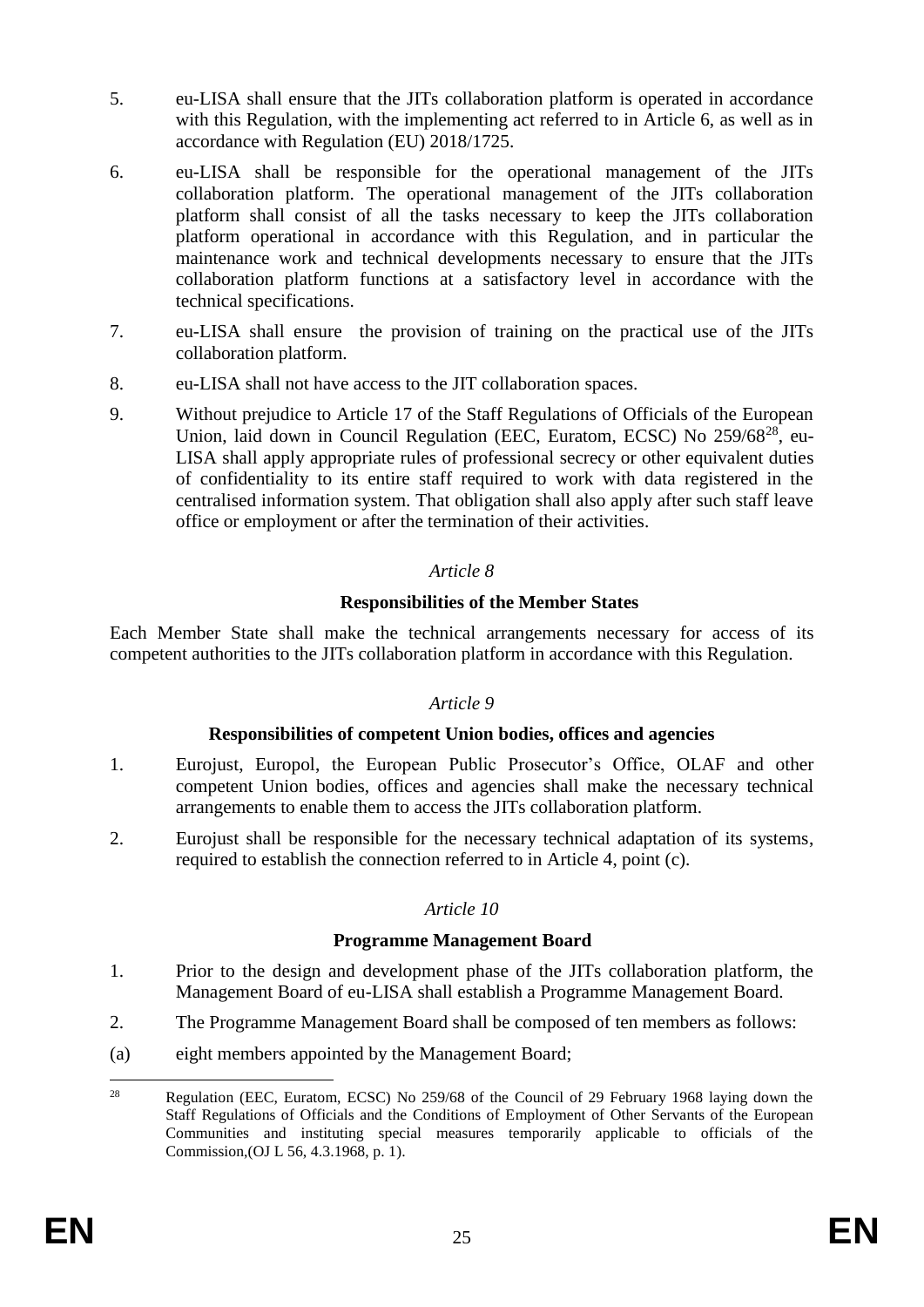- (b) the Chair of the Advisory Group referred to in Article 11;
- (c) one member appointed by the Commission.
- 3. The Management Board of eu-LISA shall ensure that the members it appoints to the Programme Management Board have the necessary experience and expertise in the development and management of IT systems supporting judicial authorities.
- 4. eu-LISA shall participate in the work of the Programme Management Board. To that end, representatives of eu-LISA shall attend the meetings of the Programme Management Board in order to report on work regarding the design and development of the JITs collaboration platform and on any other related work and activities.
- 5. The Programme Management Board shall meet at least once every three months, and more often as necessary. It shall ensure the adequate management of the design and development phase of the JITs collaboration platform. The Programme Management Board shall submit written reports regularly to the Management Board of eu-LISA, and where possible every month, on the progress of the project. The Programme Management Board shall have no decision-making power nor any mandate to represent the members of the eu-LISA Management Board.
- 6. The Programme Management Board shall establish its rules of procedure which shall include in particular rules on chairmanship, meeting venues, preparation of meetings, admission of experts to the meetings, communication plans ensuring that nonparticipating Members of the eu-LISA Management Board are kept fully informed.
- 7. The chairmanship of the Programme Management Board shall be held by a Member State.
- 8. The Programme Management Board's secretariat shall be ensured by eu-LISA.

#### **Advisory Group**

- 1. eu-LISA shall establish an Advisory Group in order to obtain expertise related to the JITs collaboration platform, in particular in the context of preparation of its annual work programme and its annual activity report.
- 2. During the design and development phase of the JITs collaboration platform, the Advisory Group shall be composed of the representatives of the Member States, the Commission and the JIT Secretariat. It shall be chaired by eu-LISA. It shall:
- (a) meet regularly, where possible at least once a month, until the start of operations of the JITs collaboration platform;
- (b) report after each meeting to the Programme Management Board;
- (c) provide the technical expertise to support the tasks of the Programme Management Board.

### **CHAPTER III**

### *Access to the JITs collaboration platform*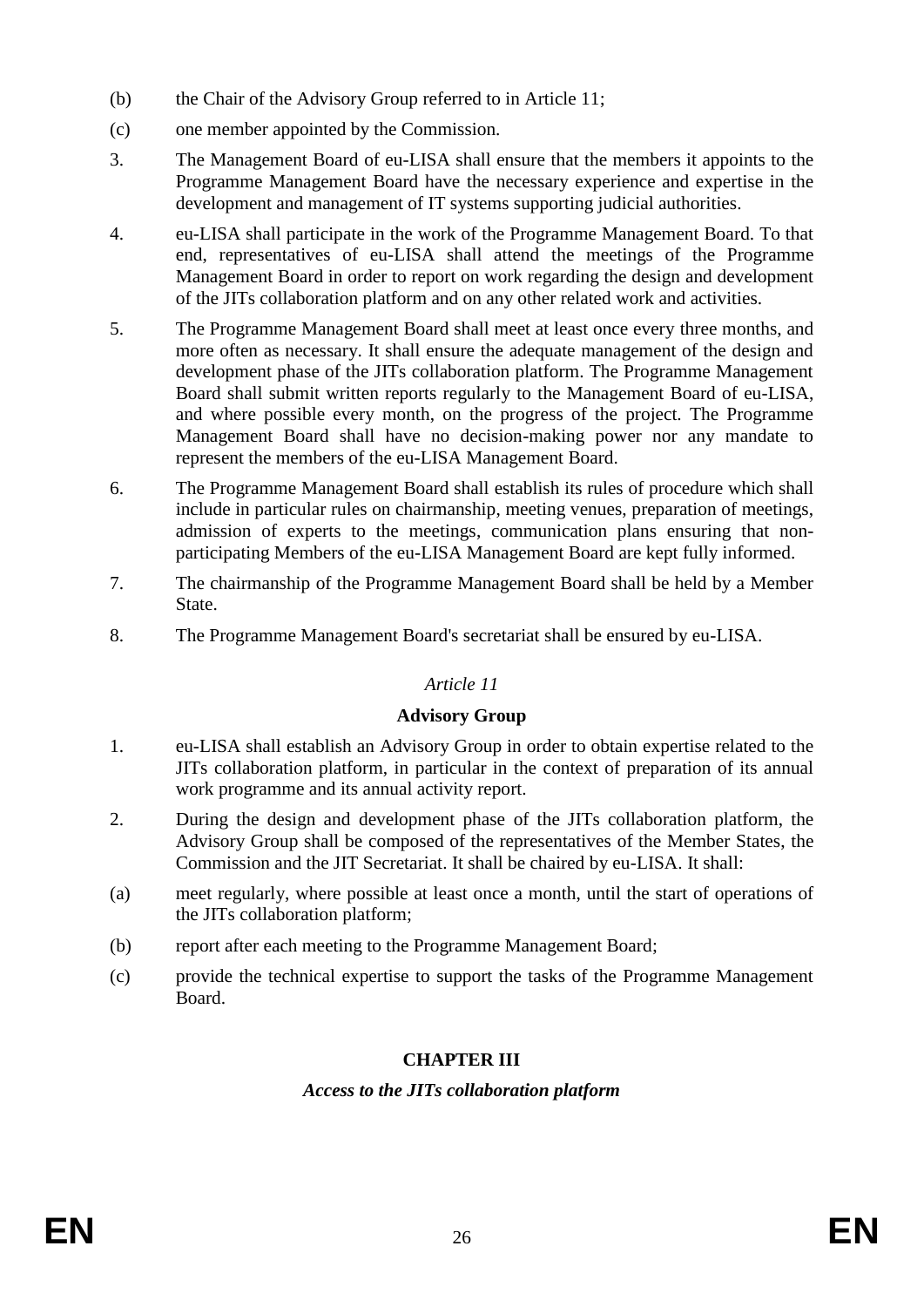### **Access to the JIT collaboration spaces by Member States' competent authorities**

- 1. Following the signature of a JIT agreement, a JIT collaboration space shall be created within the JITs collaboration platform for each JIT.
- 2. The JIT collaboration space shall be opened by the JIT space administrator or administrators, with the technical support of eu-LISA.
- 3. The JIT space administrator or administrators shall establish the access rights of the JITs collaboration platform users to the JIT collaboration space, on the basis of the JIT agreement.

## *Article 13*

### **Access to the JIT collaboration spaces by competent Union bodies, offices and agencies**

- 1. The JIT space administrator or administrators may decide to grant Eurojust, including the JIT Secretariat, access to a JIT collaboration space for the purpose of fulfilling its tasks set out in Regulation (EU) 2018/1727 of the European Parliament and of the Council<sup>29</sup>. In particular, the JIT space administrator or administrators may decide to grant the JIT Secretariat access to a JIT collaboration space for the purpose of technical and administrative support, including access rights management.
- 2. The JIT space administrator or administrators may decide to grant Europol access to a JIT collaboration space for the purpose of fulfilling its tasks set out in Regulation  $(EU)$  2016/794 of the European Parliament and of the Council<sup>30</sup>.
- 3. The JIT space administrator or administrators may decide to grant OLAF access to a JIT collaboration space for the purpose of fulfilling its tasks set out in Regulation (EU, Euratom) No  $883/2013$  of the European Parliament and of the Council<sup>31</sup>.
- 4. The JIT space administrator or administrators may decide to grant the European Public Prosecutor's Office access to a JIT collaboration space for the purpose of fulfilling its tasks set out in Council Regulation (EU) 2017/1939.
- 5. The JIT space administrator or administrators may decide to grant other competent Union bodies, offices and agencies access to a JIT collaboration space for the purpose of fulfilling tasks set out in their basic acts.

### *Article 14*

### **Access to the JIT collaboration spaces by third countries' competent authorities**

<sup>1</sup> <sup>29</sup> Regulation (EU) 2018/1727 of the European Parliament and of the Council of 14 November 2018 on the European Union Agency for Criminal Justice Cooperation (Eurojust) (OJ L 295, 21.11.2018, p. 138).

<sup>&</sup>lt;sup>30</sup> Regulation (EU) 2016/794 of the European Parliament and of the Council of 11 May 2016 on the European Union Agency for Law Enforcement Cooperation (Europol) (OJ L 135, 24.5.2016, p. 53)

<sup>&</sup>lt;sup>31</sup> Regulation (EU, Euratom) No 883/2013 of the European Parliament and of the Council of 11 September 2013 concerning investigations conducted by the European Anti-Fraud Office (OLAF) and repealing Regulation (EC) No 1073/1999 of the European Parliament and of the Council and Council Regulation (Euratom) No 1074/1999 (OJ L 248, 18.9.2013, p. 1).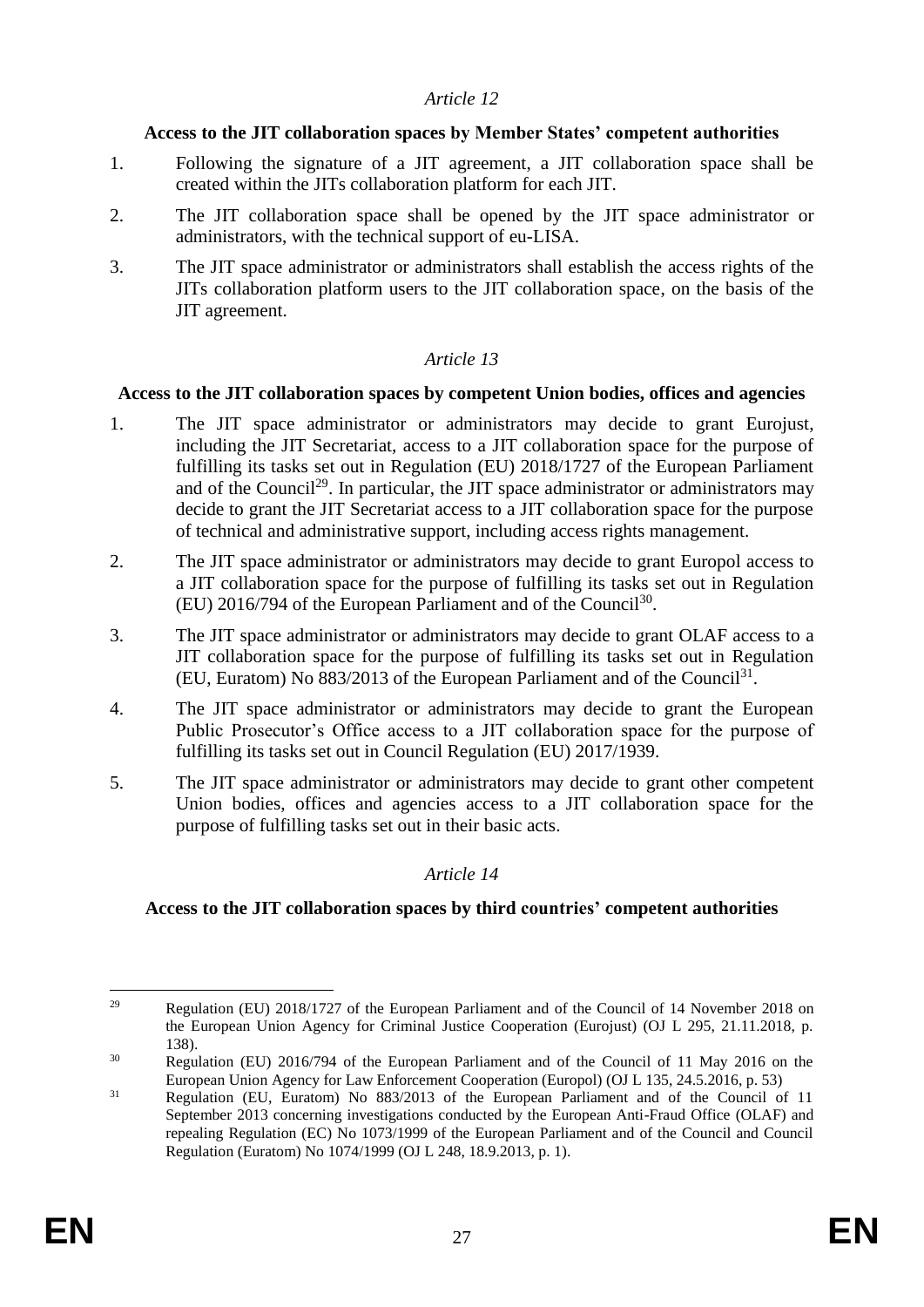- 1. For the purposes listed in Article 5, the JIT space administrator or administrators may decide to grant access to a JIT collaboration space to the competent authorities of third countries which have signed a particular JITs agreement.
- 2. The JIT space administrator or administrators shall ensure that the exchanges of operational data with the competent authorities of third countries that have been granted access to a JIT collaboration space are limited to what is required for the purposes of the JIT agreement and subject to the conditions laid therein.
- 3. Member States shall ensure that their transfers of personal data to third countries that have been granted access to a JIT collaboration space only take place where the conditions laid down in Chapter V of Directive 2016/680 are met.

### **CHAPTER IV**

### *Security and liability*

### *Article 15*

#### **Security**

- 1. eu-LISA shall take the necessary technical and organisational measures to ensure a high level of cyber security of the JITs collaboration platform and the information security of data within the JITs collaboration platform, in particular in order to ensure the confidentiality and integrity of operational and non-operational data stored in the centralised information system.
- 2. eu-LISA shall prevent unauthorised access to the JITs collaboration platform and shall ensure that persons authorised to access the JITs collaboration platform have access only to the data covered by their access authorisation.
- 3. For the purposes of paragraphs 1 and 2, eu-LISA shall adopt a security plan, a business continuity and disaster recovery plan, to ensure that the centralised information system may, in case of interruption, be restored.
- 4. eu-LISA shall monitor the effectiveness of the security measures referred to in this Article and shall take the necessary organisational measures related to selfmonitoring and supervision to ensure compliance with this Regulation.

### *Article 16*

### **Liability**

- 1. Where a Member State, Eurojust, Europol, the European Public Prosecutor's Office, OLAF or any other competent Union body, office or agency, as a consequence of a failure on their part to comply with their obligations under this Regulation, cause damage to the JITs collaboration platform, that Member State, Eurojust, Europol, the European Public Prosecutor's Office, OLAF or other competent Union body, office or agency respectively, shall be held liable for such damage, insofar as eu-LISA fails to take reasonable measures to prevent the damage from occurring or to minimise its impact.
- 2. Claims for compensation against a Member State for the damage referred to in paragraph 1 shall be governed by the law of the defendant Member State. Claims for compensation against Eurojust, Europol, the European Public Prosecutor's Office,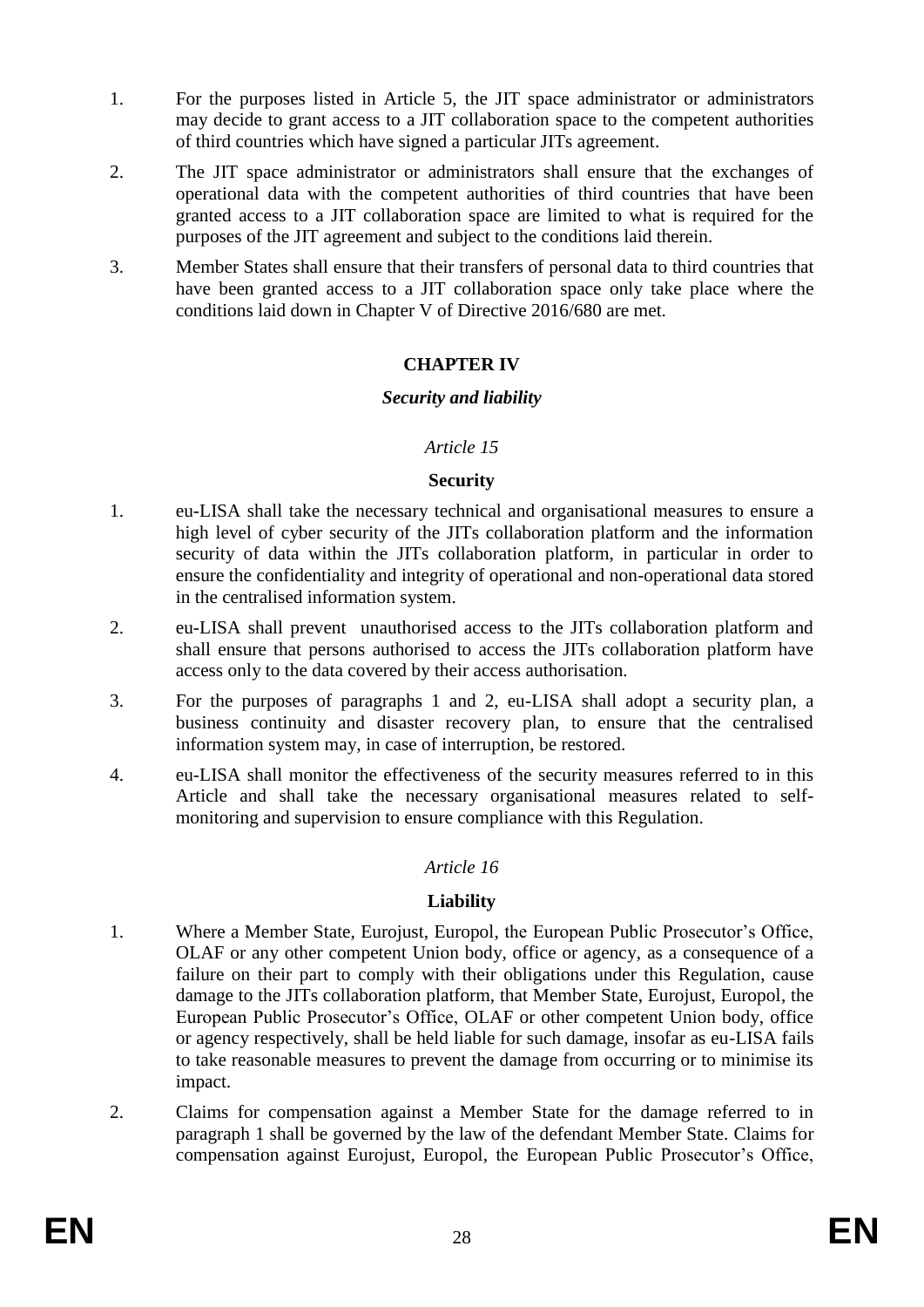OLAF or any other competent Union body, office or agency for the damage referred to in paragraph 1 shall be governed by their respective founding acts.

# **CHAPTER V**

### *Data protection*

## *Article 17*

### **Retention period for storage of operational data**

- 1. Operational data pertaining to each JIT collaboration space shall be stored in the centralised information system for as long as needed for all concerned JITs collaboration platform users to complete the process of its downloading. The retention period shall not exceed four weeks.
- 2. Upon expiry of the retention period referred to in paragraph 1, the data record shall be automatically erased from the centralised system.

## *Article 18*

### **Retention period for storage of non-operational data**

- 1. Where an evaluation of the JIT is envisaged, non-operational data pertaining to each JIT collaboration space shall be stored in the centralised information system until the JIT evaluation has been completed. The retention period shall not exceed five years.
- 2. Upon expiry of the retention period referred to in paragraph 1, the data record shall be automatically erased from the centralised system.

# *Article 19*

### **Data controller and data processor**

- 1. Each competent national authority of a Member State, and where appropriate, Eurojust, Europol, the European Public Prosecutor's Office, OLAF or any other competent Union body, office or agency shall be considered to be data controllers in accordance with applicable Union data protection rules for the processing of personal data under this Regulation.
- 2. With regard to data uploaded to the JITs collaboration platform by the competent authorities of third countries, one of the JIT space administrators is to be considered data controller as regards the personal data exchanged through, and stored in the JITs collaboration platform.
- 3. eu-LISA shall be considered to be data processor in accordance with Regulation (EU) 2018/1725 as regards the personal data exchanged through, and stored in the JITs collaboration platform.
- 4. The JITs collaboration platform users shall be jointly responsible for managing nonoperational data in the JITs collaboration platform.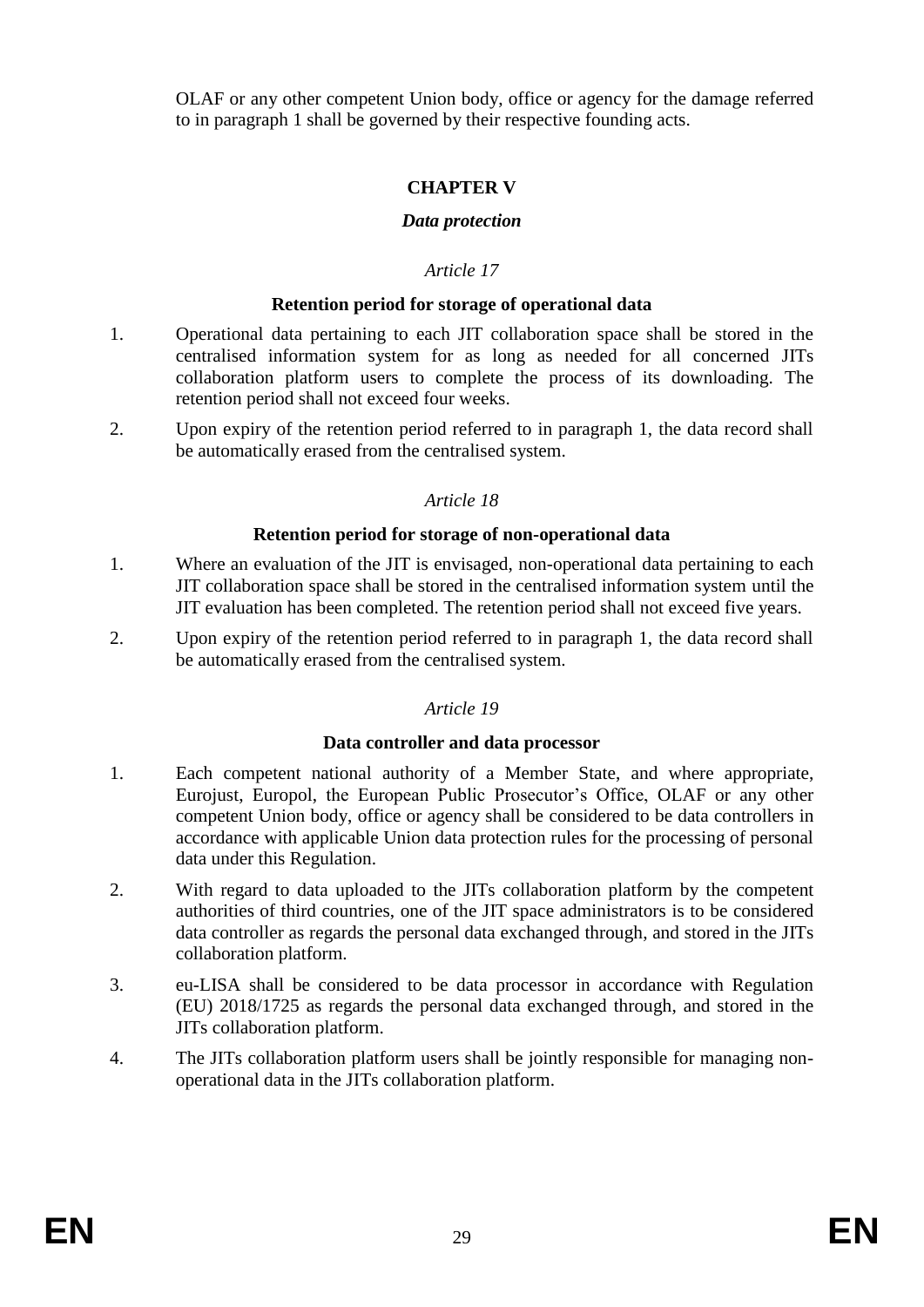### **Purpose of the processing of personal data**

- 1. The data entered into the JITs collaboration platform shall only be processed for the purposes of:
- (a) the exchange of operational information and evidence between the JITs collaboration platform users;
- (b) the exchange of non-operational data between the JITs collaboration platform users, for the purposes of managing the JIT.
- 2. Access to the JITs collaboration platform shall be limited to duly authorised staff of the competent Member States' and third country authorities, Eurojust, Europol, the European Public Prosecutor's Office, OLAF and other competent Union bodies, offices or agencies, to the extent needed for the performance of their tasks in accordance with the purposes referred to in paragraph 1, and to what is necessary and proportionate to the objectives pursued.

### *Article 21*

#### **Technical logs**

- 1. eu-LISA shall ensure that a log is kept of all access to the centralised information system and all data processing operations in the centralised information system, in accordance with paragraph 2.
- 2. The logs shall show:
- (a) the date, time zone and exact time of accessing the centralised information system;
- (b) the identifying mark of JIT's collaboration platform user who accessed the centralised information system;
- (c) the date, time zone and access time of the operation carried out by the JIT's collaboration platform user;
- (d) the operation carried out by the JIT's collaboration platform user.
- 3. The logs shall be protected by appropriate technical measures against unauthorised access and shall be kept for three years or for such longer period as required for the termination of ongoing monitoring procedures.
- 4. On request, eu-LISA shall make the logs available to the competent authorities of the Member States without undue delay.
- 5. Within the limits of their competences and for the purpose of fulfilling their duties, the national supervisory authorities responsible for monitoring the lawfulness of data processing shall have access to logs upon request.
- 6. Within the limits of its competences and for the purpose of fulfilling its supervisory duties in accordance with Regulation (EU) 2018/1725, the European Data Protection Supervisor shall have access to logs upon request.

# *CHAPTER VI*

### *Final provisions*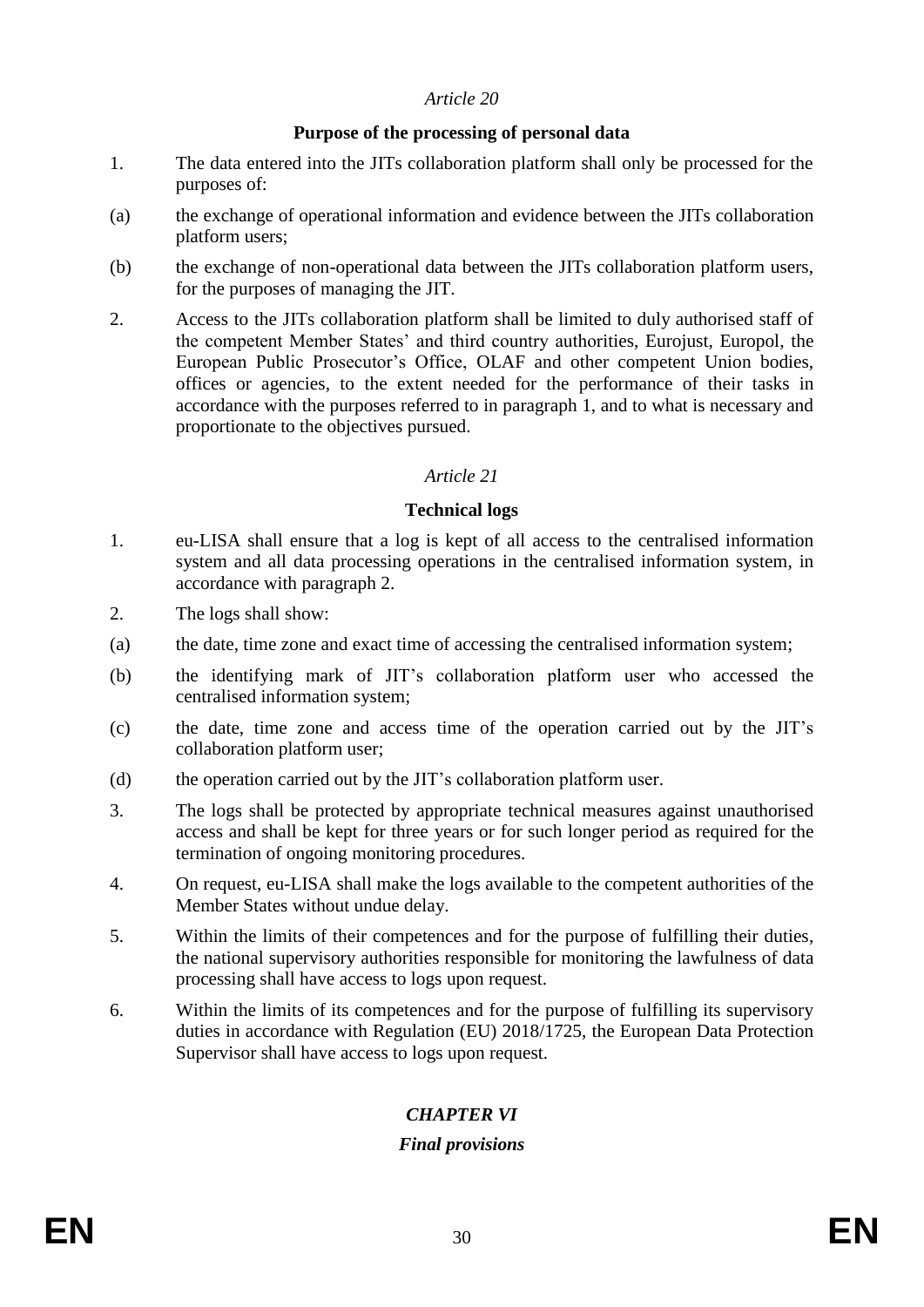#### **Monitoring and evaluation**

- 1. eu-LISA shall establish procedures to monitor the development of the JITs collaboration platform as regards the objectives relating to planning and costs and to monitor the functioning of the JITs collaboration platform as regards the objectives relating to the technical output, cost-effectiveness, security and quality of service.
- 2. The procedures referred to in paragraph 1 shall provide for the possibility to produce regular technical statistics for monitoring purposes.
- 3. In the event of substantial delays in the development process, eu-LISA shall inform the European Parliament and the Council as soon as possible of the reasons for the delays and of their impact in terms of timeframes and finances.
- 4. Once the development of the JITs collaboration platform is finalised, eu-LISA shall submit a report to the European Parliament and to the Council explaining how the objectives, in particular relating to planning and costs, were achieved and justifying any divergences.
- 5. In the event of a technical upgrade of the JITs collaboration platform, which could result in substantial costs, eu-LISA shall inform the European Parliament and the Council before making the upgrade.
- 6. Two years after the start of operations of the JITs collaboration platform and every year thereafter, eu-LISA shall submit to the Commission a report on the technical functioning of the JITs cooperation platform, including its security.
- 7. Four years after the start of operations of the JITs collaboration platform and every four years thereafter, the Commission shall conduct an overall evaluation of the JITs collaboration platform. The Commission shall transmit the overall evaluation report to the European Parliament and the Council.
- 8. The Member States' competent authorities, Eurojust, Europol, the European Public Prosecutor's Office, OLAF and other competent Union bodies, offices and agencies shall provide eu-LISA and the Commission with the information necessary to draft the reports referred to in paragraphs 4 and 7. That information shall not jeopardise working methods or include information that reveals sources, names of staff members or investigations.
- 9. eu-LISA shall provide the Commission with the information necessary to produce the overall evaluation referred to in paragraph 7.

### *Article 23*

#### **Costs**

The costs incurred in connection with the establishment and operation of the JITs collaboration platform shall be borne by the general budget of the Union.

### *Article 24*

#### **Start of operations**

1. The Commission shall determine the date of the start of operations of the JITs collaboration platform, once it is satisfied that the following conditions are met: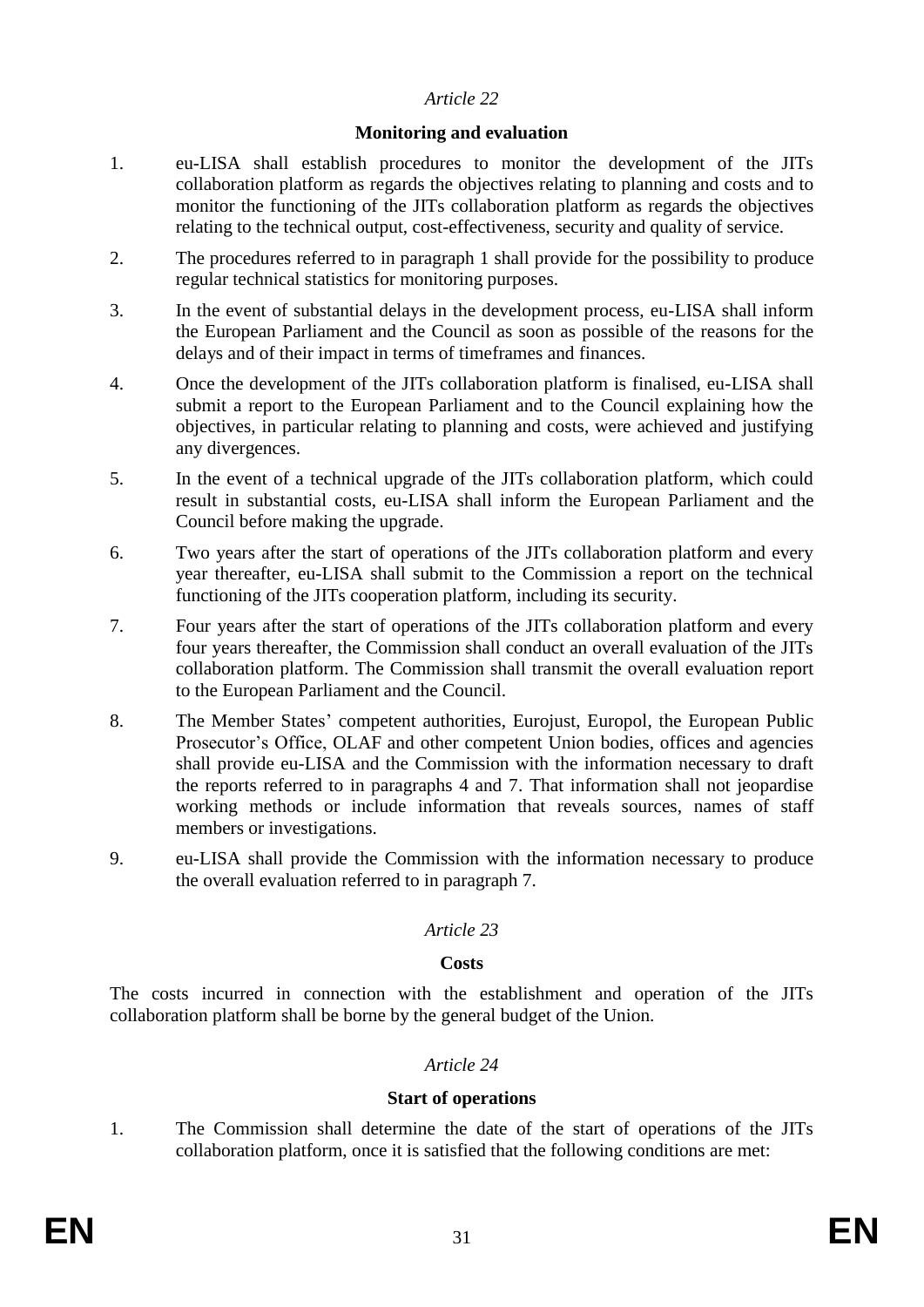- (a) the relevant implementing acts referred to in Article 6 have been adopted;
- (b) eu-LISA has carried out a comprehensive test of the JITs collaboration platform, in cooperation with the Member States, using anonymous test data.
- 2. Where the Commission has determined the date of start of operations in accordance with paragraph 1, it shall communicate that date to the Member States, Eurojust, Europol, the European Public Prosecutor's Office and OLAF.
- 3. The decision of the Commission determining the date of the start of operations of the JITs collaboration platform, as referred to in paragraph 1, shall be published in the Official Journal of the European Union.
- 4. The JITs collaboration platform users shall start using the JITs collaboration platform from the date determined by the Commission in accordance with paragraph 1.

### **Committee procedure**

- 1. The Commission shall be assisted by a committee. That committee shall be a committee within the meaning of Regulation (EU) No 182/2011.
- 2. Where reference is made to this Article, Article 5 of Regulation (EU) No 182/2011 shall apply.
- 3. Where the committee delivers no opinion, the Commission shall not adopt the draftimplementing act and the third subparagraph of Article 5(4) of Regulation (EU) No 182/2011 shall apply.

### *Article 26*

### **Amendments to Regulation (EU) 2018/1726**

Regulation (EU) 2018/1726 is amended as follows:

(1) in Article 1, the following paragraph 4a is inserted:

"4a. The Agency shall be responsible for the development and operational management, including technical evolutions, of the Joint Investigation Teams ('JITs') collaboration platform";

(2) the following Article 8b is inserted:

\_\_\_\_\_\_\_\_\_\_

#### "*Article 8b*

### **Tasks related to the JITs collaboration platform**

In relation to the JITs collaboration platform, the Agency shall perform:

(a) the tasks conferred on it by Regulation (EU) No XXX/20XX of the European Parliament and of the Council\*;

(b) tasks relating to training on the technical use of the JITs collaboration platform, including provision of online training materials.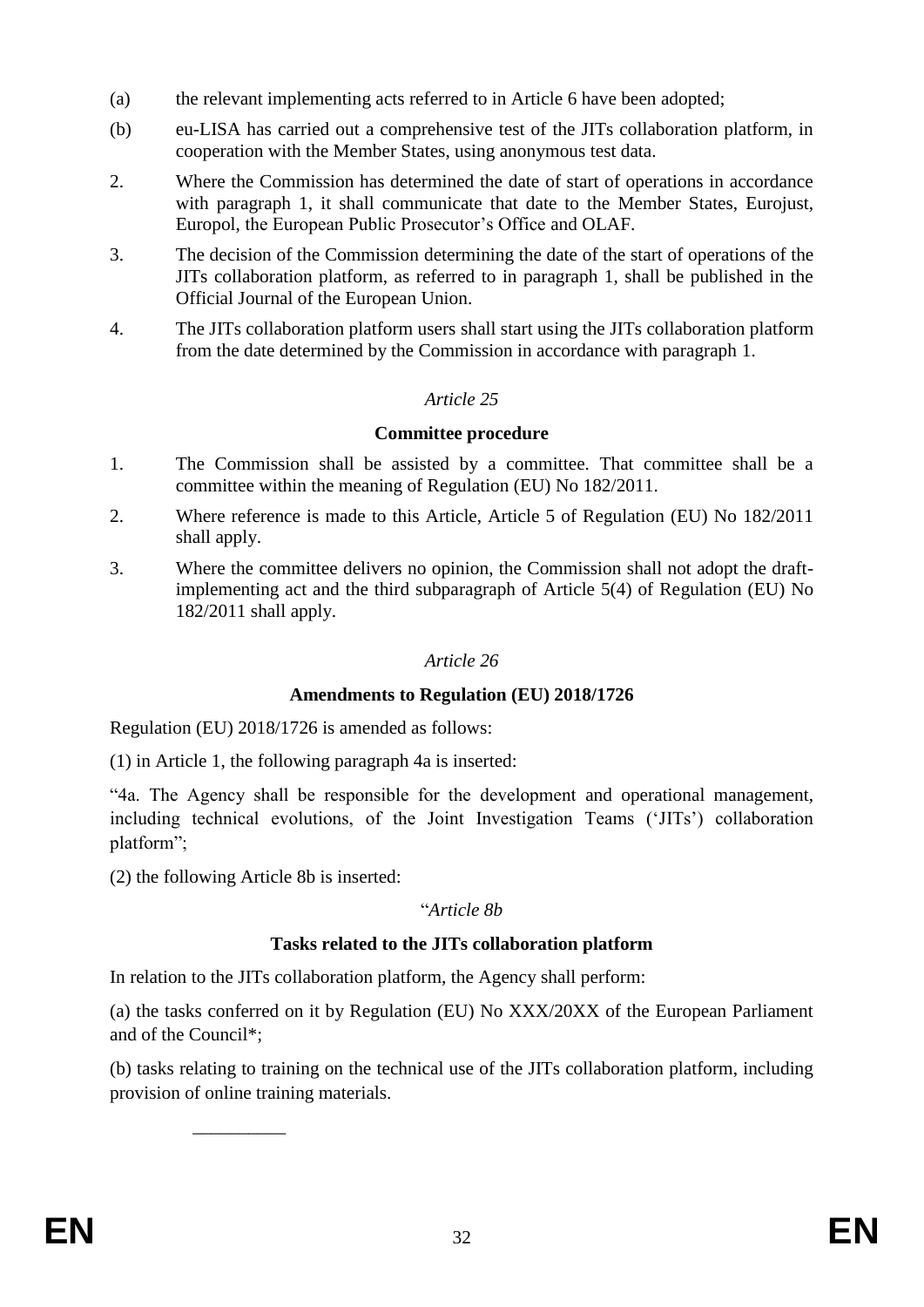\* Regulation (EU) No XXX/20XX of the European Parliament and of the Council establishing a centralised collaboration platform to support the functioning of Joint Investigation Teams and amending Regulation (EU) 2018/1726 (OJ L …).";

(3) in Article 14, paragraph 1 is replaced by the following:

"1.The Agency shall monitor developments in research relevant for the operational management of SIS II, VIS, Eurodac, the EES, ETIAS, DubliNet, ECRIS-TCN, e-CODEX, the JITs collaboration platform and other large-scale IT systems as referred to in Article  $1(5)$ .";

(4) in Article 19(1), point (ff) is replaced by the following:

"(ff) adopt reports on the technical functioning of the following:

(i) SIS pursuant to Article 60(7) of Regulation (EU) 2018/1861 of the European Parliament and of the Council\* and Article 74(8) of Regulation (EU) 2018/1862 of the European Parliament and of the Council\*\*;

(ii) VIS pursuant to Article 50(3) of Regulation (EC) No 767/2008 and Article 17(3) of Decision 2008/633/JHA;

(iii) EES pursuant to Article 72(4) of Regulation (EU) 2017/2226;

(iv) ETIAS pursuant to Article 92(4) of Regulation (EU) 2018/1240;

(v) ECRIS-TCN and of the ECRIS reference implementation pursuant to Article 36(8) of Regulation (EU) 2019/816 of the European Parliament and of the Council\*\*\*;

(vi) the interoperability components pursuant to Article 78(3) of Regulation (EU) 2019/817 and Article 74(3) of Regulation (EU) 2019/818;

(vii) the e-CODEX system pursuant to Article  $14(1)$  of Regulation (EU) XXX\*\*\*\*;

(viii) the JITs collaboration platform pursuant to Article xx of Regulation (EU) XXX\*\*\*\*\* [this Regulation];

 $\overline{\phantom{a}}$ 

<sup>\*</sup> Regulation (EU) 2018/1861 of the European Parliament and of the Council of 28 November 2018 on the establishment, operation and use of the Schengen Information System (SIS) in the field of border checks, and amending the Convention implementing the Schengen Agreement, and amending and repealing Regulation (EC) No 1987/2006 (OJ L 312, 7.12.2018, p. 14).

<sup>\*\*</sup> Regulation (EU) 2018/1862 of the European Parliament and of the Council of 28 November 2018 on the establishment, operation and use of the Schengen Information System (SIS) in the field of police cooperation and judicial cooperation in criminal matters, amending and repealing Council Decision 2007/533/JHA, and repealing Regulation (EC) No 1986/2006 of the European Parliament and of the Council and Commission Decision 2010/261/EU (OJ L 312, 7.12.2018, p. 56).

<sup>\*\*\*</sup> Regulation (EU) 2019/816 of the European Parliament and of the Council of 17 April 2019 establishing a centralised system for the identification of Member States holding conviction information on third-country nationals and stateless persons (ECRIS-TCN) to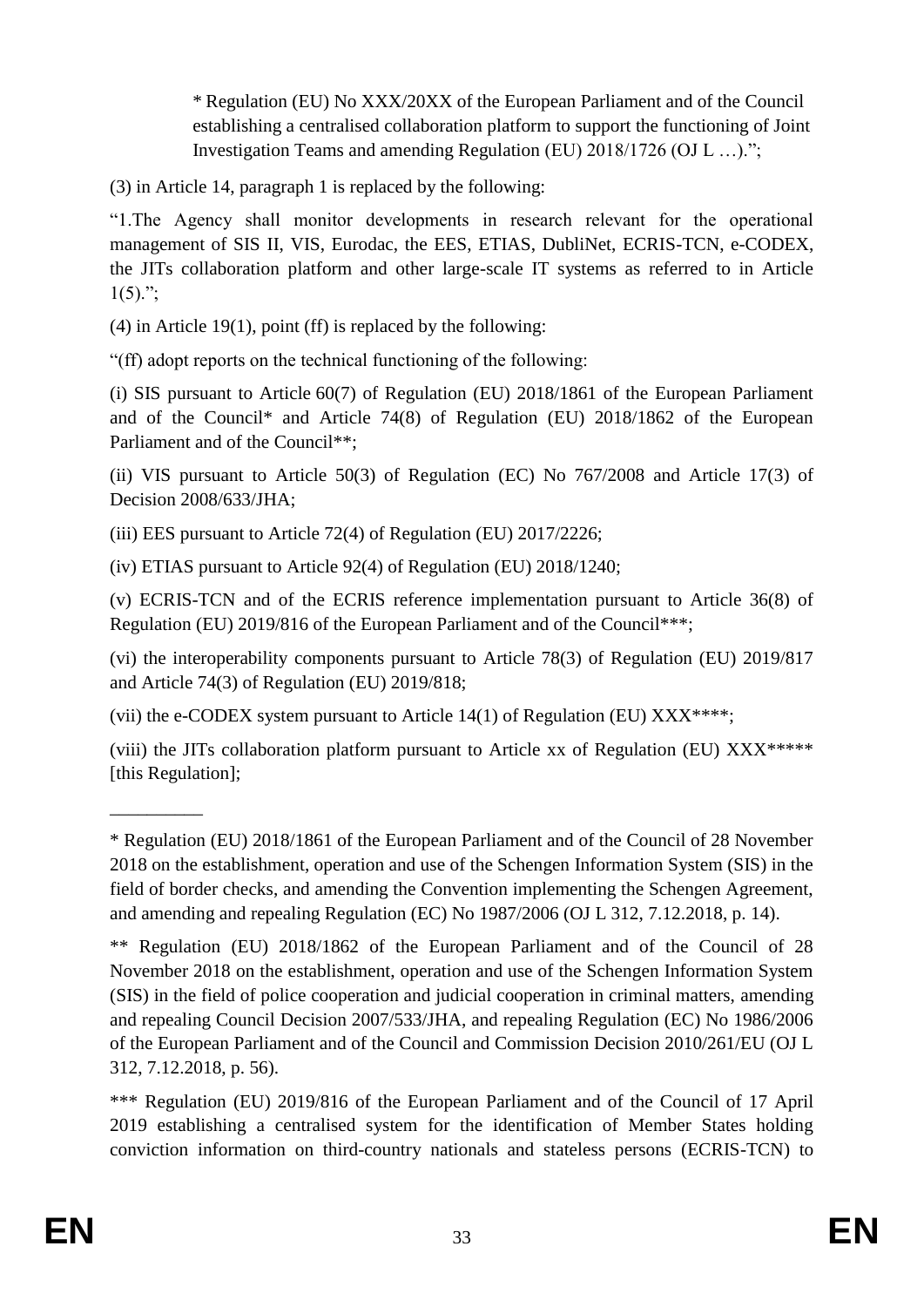supplement the European Criminal Records Information System and amending Regulation (EU) 2018/1726 (OJ L 135, 22.5.2019, p. 1).

\*\*\*\* Regulation (EU) XXX of … (OJ L …).

\*\*\*\*\* Regulation (EU) XXX of … (OJ L …).";

(5) in Article 27(1), the following point (dc) is inserted:

"(dc) the JITs collaboration platform Advisory Group;".

## *Article 27*

### **Entry into force**

This Regulation shall enter into force on the twentieth day following that of its publication in the Official Journal of the European Union.

This Regulation shall be binding in its entirety and directly applicable in all Member States in accordance with the Treaties.

Done at Brussels,

*For the European Parliament For the Council The President The President*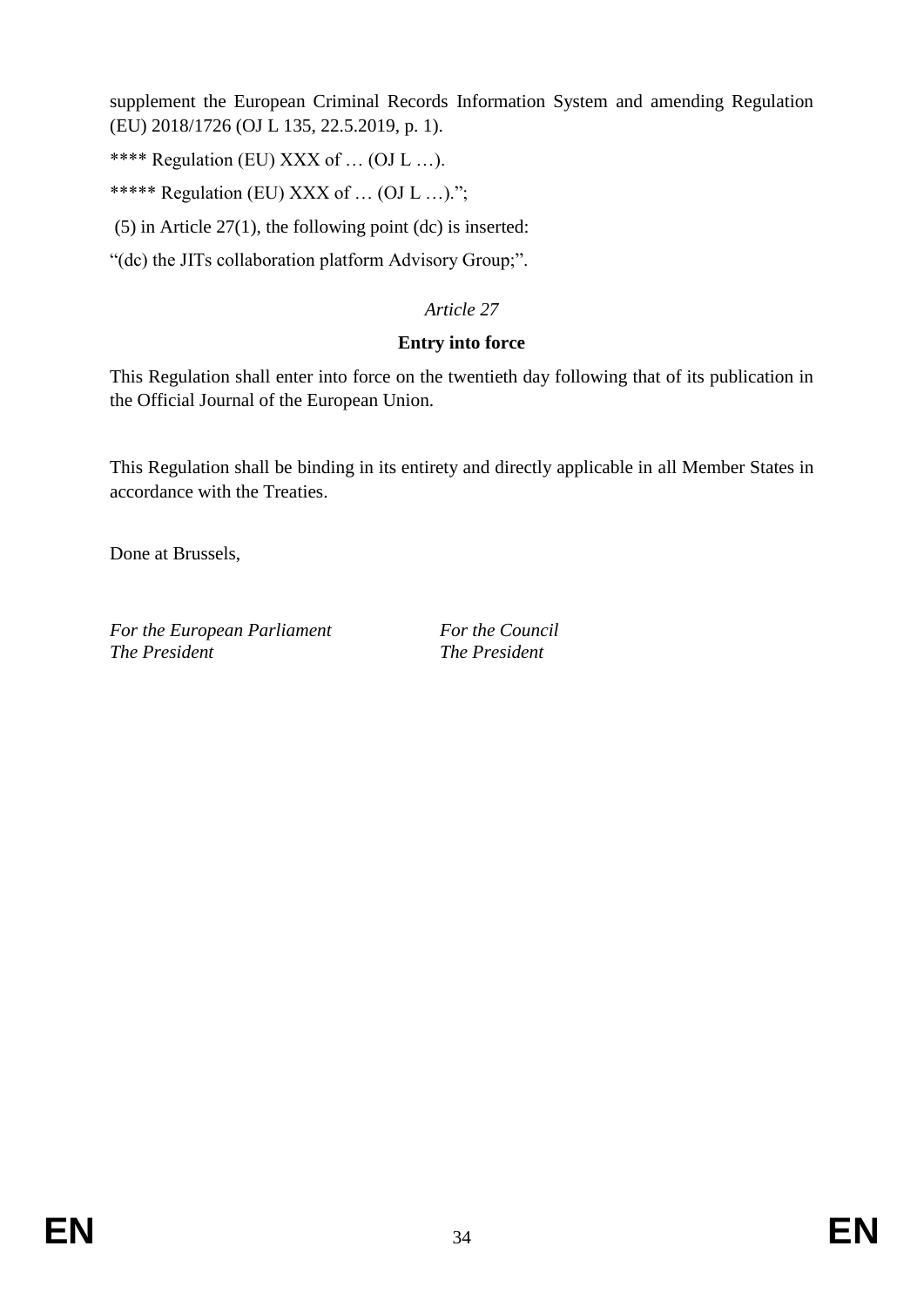# **LEGISLATIVE FINANCIAL STATEMENT**

Contents

| 1.     |                                                                                                                                                                                                                                                                                                                                                |  |
|--------|------------------------------------------------------------------------------------------------------------------------------------------------------------------------------------------------------------------------------------------------------------------------------------------------------------------------------------------------|--|
| 1.1.   |                                                                                                                                                                                                                                                                                                                                                |  |
| 1.2.   |                                                                                                                                                                                                                                                                                                                                                |  |
| 1.3.   |                                                                                                                                                                                                                                                                                                                                                |  |
| 1.4.   |                                                                                                                                                                                                                                                                                                                                                |  |
| 1.4.1. |                                                                                                                                                                                                                                                                                                                                                |  |
| 1.4.2. |                                                                                                                                                                                                                                                                                                                                                |  |
| 1.4.3. |                                                                                                                                                                                                                                                                                                                                                |  |
| 1.4.4. |                                                                                                                                                                                                                                                                                                                                                |  |
| 1.5.   |                                                                                                                                                                                                                                                                                                                                                |  |
| 1.5.1. | Requirement(s) to be met in the short or long term including a detailed timeline for                                                                                                                                                                                                                                                           |  |
| 1.5.2. | Added value of Union involvement (it may result from different factors, e.g.<br>coordination gains, legal certainty, greater effectiveness or complementarities). For<br>the purposes of this point 'added value of Union involvement' is the value resulting<br>from Union intervention which is additional to the value that would have been |  |
| 1.5.3. |                                                                                                                                                                                                                                                                                                                                                |  |
| 1.5.4. | Compatibility with the Multiannual Financial Framework and possible synergies                                                                                                                                                                                                                                                                  |  |
| 1.5.5. | Assessment of the different available financing options, including scope for                                                                                                                                                                                                                                                                   |  |
| 1.6.   |                                                                                                                                                                                                                                                                                                                                                |  |
| 1.7.   |                                                                                                                                                                                                                                                                                                                                                |  |
| 2.     |                                                                                                                                                                                                                                                                                                                                                |  |
| 2.1.   |                                                                                                                                                                                                                                                                                                                                                |  |
| 2.2.   |                                                                                                                                                                                                                                                                                                                                                |  |
| 2.2.1. | Justification of the management $mode(s)$ , the funding implementation mechanism $(s)$ ,                                                                                                                                                                                                                                                       |  |
| 2.2.2. | Information concerning the risks identified and the internal control system(s) set up                                                                                                                                                                                                                                                          |  |
| 2.2.3. | Estimation and justification of the cost-effectiveness of the controls (ratio of "control<br>costs ÷ value of the related funds managed"), and assessment of the expected levels                                                                                                                                                               |  |
| 2.3.   |                                                                                                                                                                                                                                                                                                                                                |  |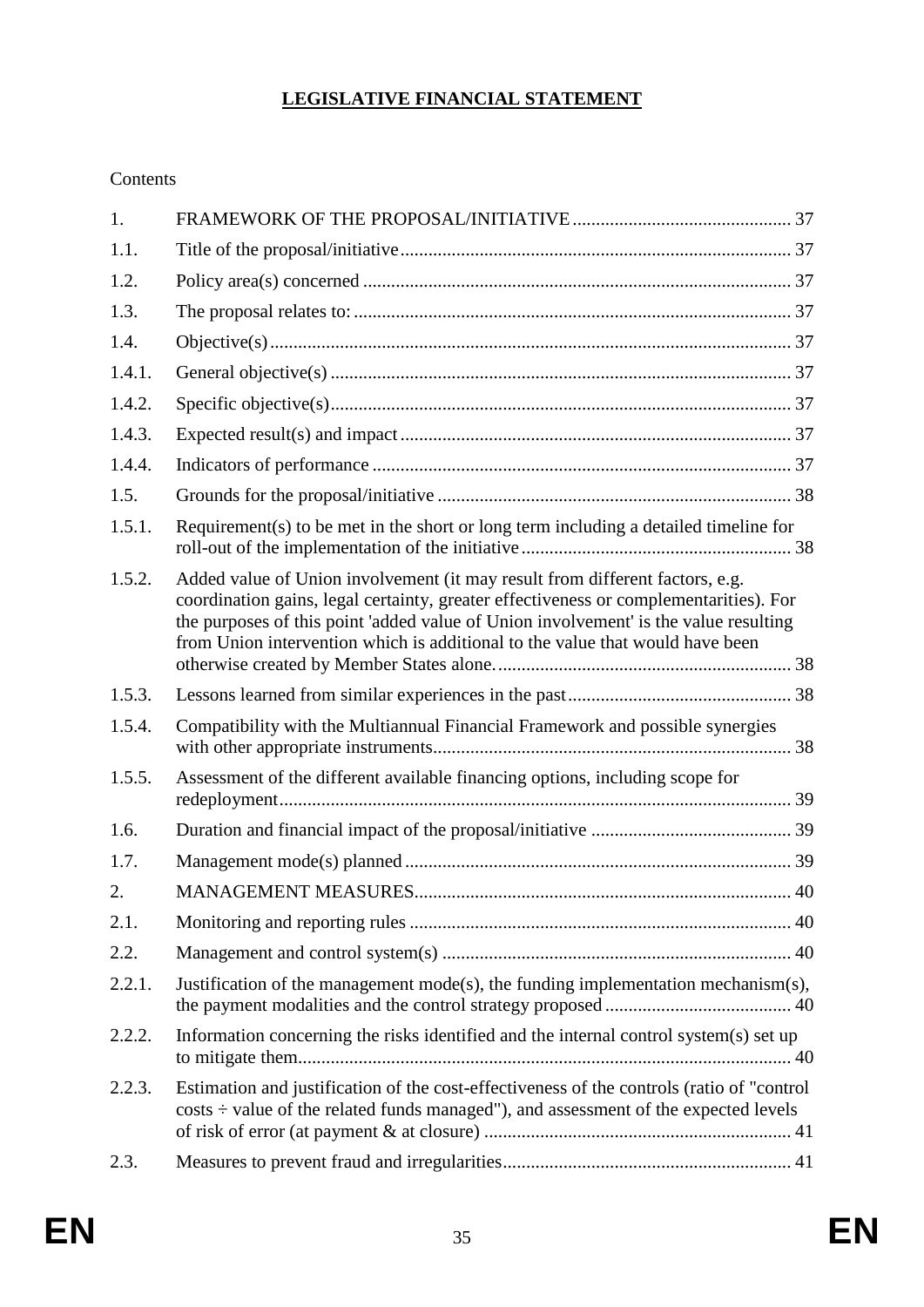| 3.     | ESTIMATED FINANCIAL IMPACT OF THE PROPOSAL/INITIATIVE 42                         |  |
|--------|----------------------------------------------------------------------------------|--|
| 3.1.   | Heading(s) of the multiannual financial framework and expenditure budget line(s) |  |
| 3.2.   |                                                                                  |  |
| 3.2.1. |                                                                                  |  |
| 3.2.2. |                                                                                  |  |
| 3.2.3. |                                                                                  |  |
| 3.2.4. |                                                                                  |  |
| 3.2.5. |                                                                                  |  |
| 3.2.6. |                                                                                  |  |
| 3.2.7. |                                                                                  |  |
| 3.3.   |                                                                                  |  |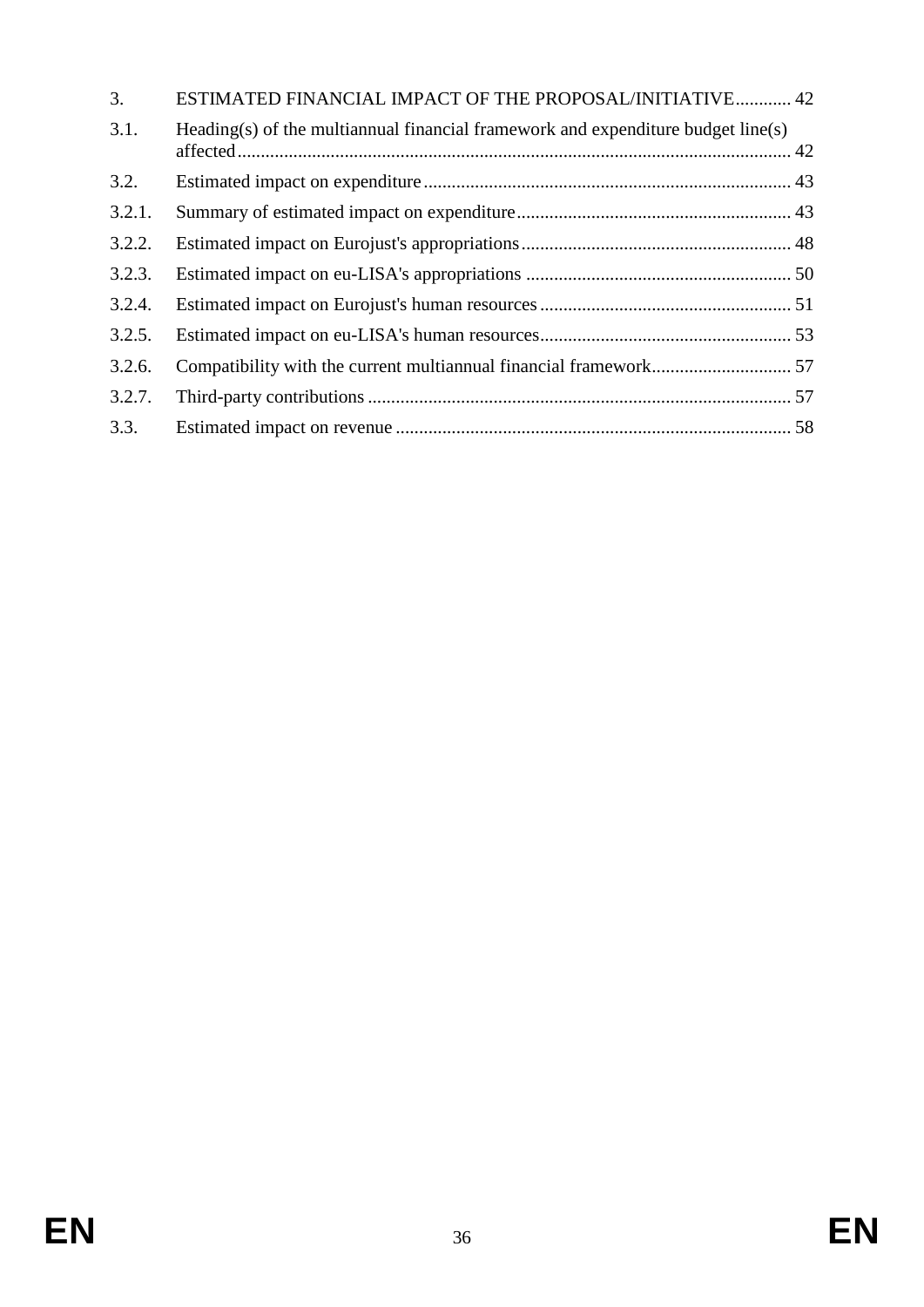# **LEGISLATIVE FINANCIAL STATEMENT**

### <span id="page-37-0"></span>**1. FRAMEWORK OF THE PROPOSAL/INITIATIVE**

#### <span id="page-37-1"></span>**1.1. Title of the proposal/initiative**

Proposal for a Regulation of the European Parliament and the Council concerning the establishment of a collaboration platform to support the functioning of Joint Investigation Teams

#### <span id="page-37-2"></span>**1.2. Policy area(s) concerned**

Policy area: Justice and consumers

Activity: Justice

### <span id="page-37-3"></span>**1.3. The proposal relates to:**

**a new action**

**a new action following a pilot project/preparatory action<sup>32</sup>**

**the extension of an existing action**

**a merger or redirection of one or more actions towards another/a new action**

### <span id="page-37-4"></span>**1.4. Objective(s)**

<span id="page-37-5"></span>*1.4.1. General objective(s)*

To provide technological support to those involved in JITs to increase the efficiency and effectiveness of their cross-border investigations and prosecutions.

<span id="page-37-6"></span>*1.4.2. Specific objective(s)*

1. To ensure that the members and participants of JITs can more easily share information and evidence collected in the course of the JIT activities.

2. To ensure that the members and participants of JITs can more easily and more safely communicate with each other in the context of the JIT activities.

3. To facilitate the joint daily management of a JIT, including planning and coordination of parallel activities, enhanced traceability of exchanged evidence and coordination with third countries, especially where physical meetings are too expansive or time consuming.

<span id="page-37-7"></span>*1.4.3. Expected result(s) and impact* 

*Specify the effects which the proposal/initiative should have on the beneficiaries/groups targeted.*

The initiative is expected to increase the efficiency and effectiveness of cross-border investigations and prosecutions conducted by JITs.

#### <span id="page-37-8"></span>*1.4.4. Indicators of performance*

*Specify the indicators for monitoring progress and achievements.*

- Number of JITs registered in the platform every year
- Average duration of a JIT hosted in the platform

<sup>32</sup> As referred to in Article 58(2) (a) or (b) of the Financial Regulation.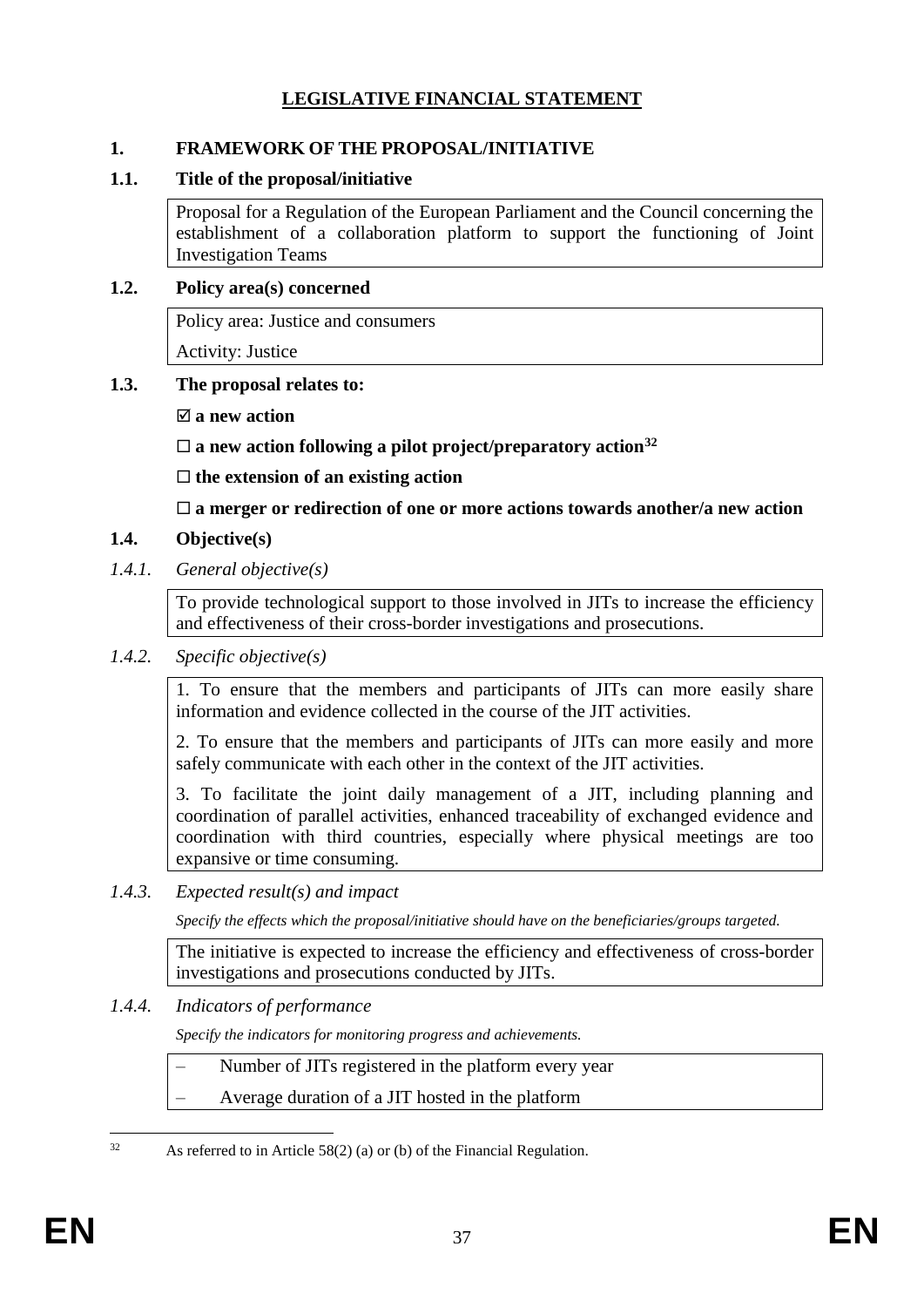- Number of JITs collaboration platform users
- Number of JITs collaboration platform users representing third countries
- Number of JITs collaboration users representing the competent Union bodies, offices and agencies
- Number of JIT evaluations carried out through the platform
- Number of visits to the centralised information system
- Number of downloads of the communication software

# <span id="page-38-0"></span>**1.5. Grounds for the proposal/initiative**

<span id="page-38-1"></span>*1.5.1. Requirement(s) to be met in the short or long term including a detailed timeline for roll-out of the implementation of the initiative*

The main requirements following entry into force of the Regulation are as follows:

- Requirements gathering and procurement initiation by eu-LISA in 2024
- Kick-off of the JITs collaboration platform's implementation by  $eu-LISA in$ 2025
- Going live of the JITs collaboration platform  $-01/2026$
- Maintenance and operation of the JITs collaboration platform  $-$  from 01/2026 onwards
- <span id="page-38-2"></span>*1.5.2. Added value of Union involvement (it may result from different factors, e.g. coordination gains, legal certainty, greater effectiveness or complementarities). For the purposes of this point 'added value of Union involvement' is the value resulting from Union intervention which is additional to the value that would have been otherwise created by Member States alone.*

The creation of a standardised and homogenous IT platform to support JITs, allowing the Member States to make use of a technology solution that does not depend on the national IT infrastructure, can neither be achieved unilaterally at Member State level nor bilaterally between the Member States. The Union wide platform is the only way to provide JITs with a unified modern technical solution, which would allow them to carry out their cross-border investigations in a more efficient manner.

<span id="page-38-3"></span>*1.5.3. Lessons learned from similar experiences in the past*

There has been no similar projects pertaining to provision of technological support for JITs.

<span id="page-38-4"></span>*1.5.4. Compatibility with the Multiannual Financial Framework and possible synergies with other appropriate instruments*

The reinforcement of cross-border criminal investigations and prosecutions carried out by JITs is a crucial part of creating an area of freedom, security and justice.

It is also in line with the EU Security Union strategy, the counter-terrorism agenda for the EU, the Communication on the digitalisation of justice and the EU strategy to tackle organised crime.

The Commission's Communication on digitalisation of justice refers to the present proposal as part of the overall toolbox of opportunities for further digitalisation of justice. This proposal is included in the Commission's work programme for 2021.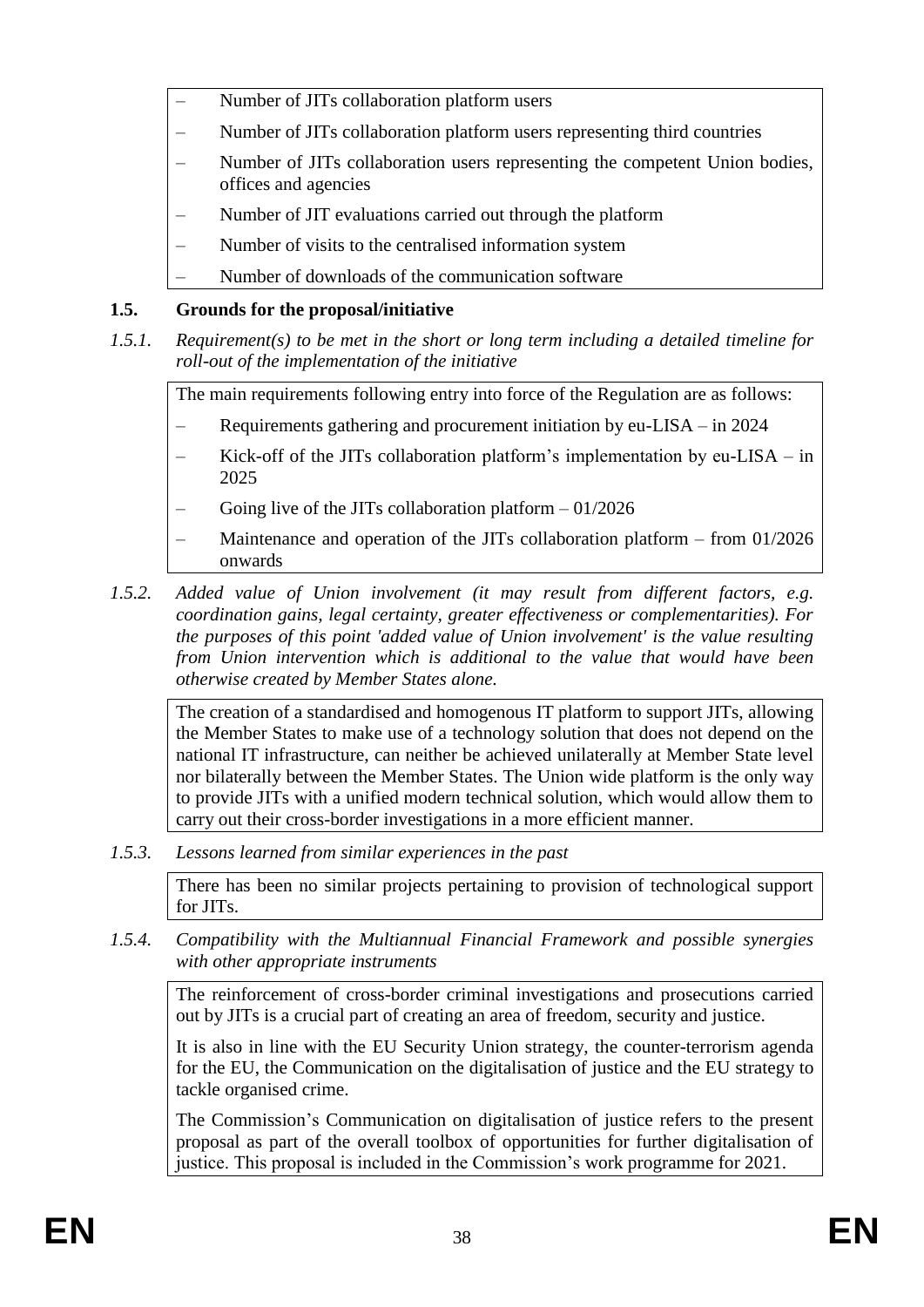### <span id="page-39-0"></span>*1.5.5. Assessment of the different available financing options, including scope for redeployment*

The costs concerning establishment and maintenance of the JITs collaboration platform should be borne by the Union budget and should be reflected in the budget of the concerned agencies – eu-LISA and Eurojust.

#### <span id="page-39-1"></span>**1.6. Duration and financial impact of the proposal/initiative**

### **limited duration**

- $\square$  in effect from [DD/MM]YYYY to [DD/MM]YYYY
- $\Box$  Financial impact from YYYY to YYYY for commitment appropriations and from YYYY to YYYY for payment appropriations.

### **unlimited duration**

- Implementation with a start-up period from YYYY to YYYY,
- followed by full-scale operation.

### <span id="page-39-2"></span>**1.7. Management mode(s) planned**

### **Direct management** by the Commission

- $\Box$  by its departments, including by its staff in the Union delegations;
- $\Box$  by the executive agencies
- **Shared management** with the Member States

**Indirect management** by entrusting budget implementation tasks to:

- $\Box$  third countries or the bodies they have designated;
- $\Box$  international organisations and their agencies (to be specified);
- $\Box$  the EIB and the European Investment Fund;
- $\boxtimes$  bodies referred to in Articles 70 and 71 of the Financial Regulation;
- $\Box$  public law bodies;
- $\Box$  bodies governed by private law with a public service mission to the extent that they are provided with adequate financial guarantees;
- $\Box$  bodies governed by the private law of a Member State that are entrusted with the implementation of a public-private partnership and that are provided with adequate financial guarantees;
- $\Box$  persons entrusted with the implementation of specific actions in the CFSP pursuant to Title V of the TEU, and identified in the relevant basic act.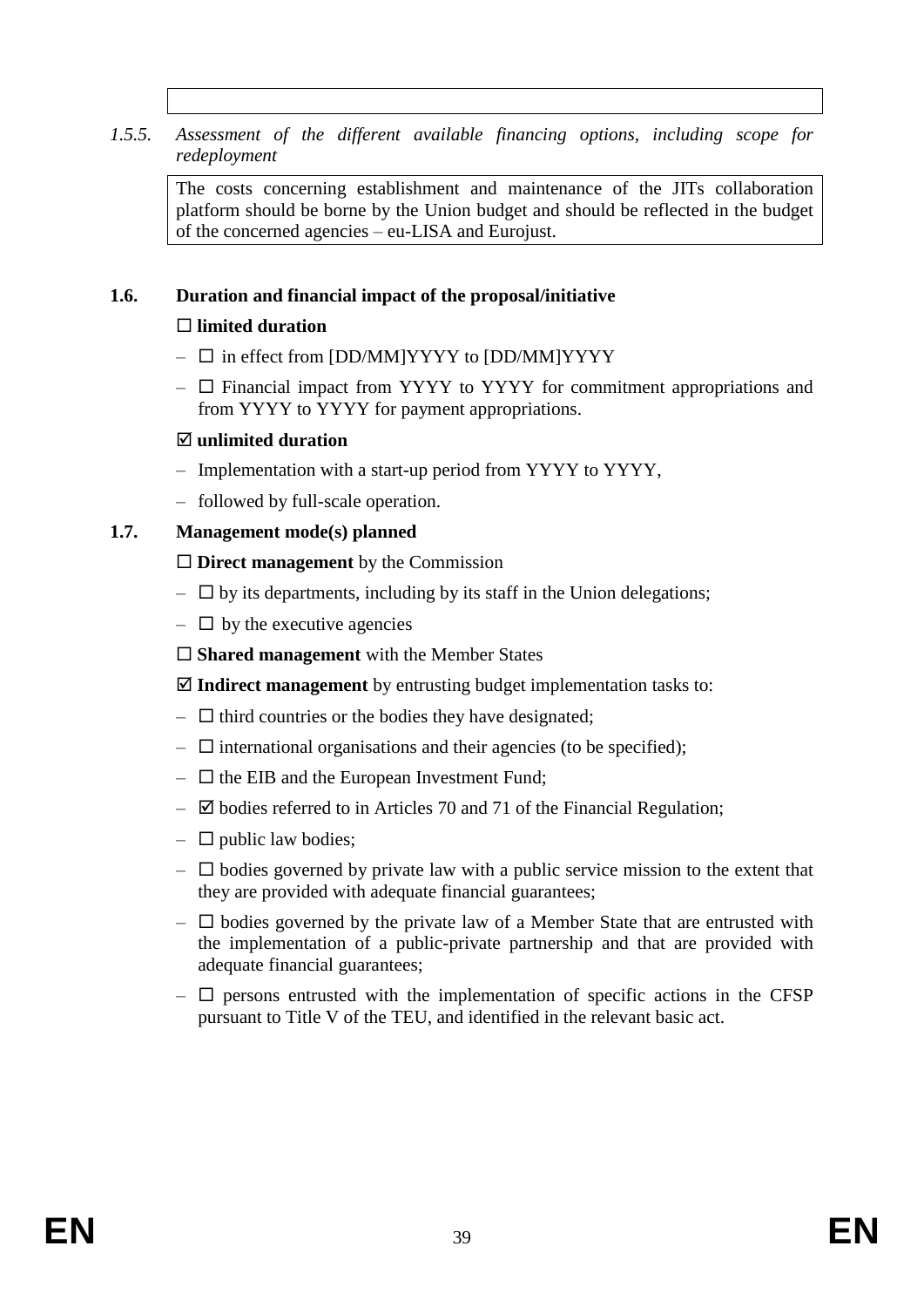### <span id="page-40-0"></span>**2. MANAGEMENT MEASURES**

### <span id="page-40-1"></span>**2.1. Monitoring and reporting rules**

*Specify frequency and conditions.*

Monitoring and evaluation of the development and technical functioning of the JITs collaboration platform is of crucial importance and will be applied by following the principles outlined in the common approach on decentralised agencies.

To start with, eu-LISA and Eurojust must send each year to the Commission, the European Parliament and the Council a Single Programming Document (SPD) containing multi-annual and annual work programmes and resources programming. The SPD sets out the objectives, expected results and performance indicators to monitor the achievement of the objectives and the results.

Once the development of the JITs collaboration platform is finalised, eu-LISA would submit a report to the European Parliament and to the Council explaining how the objectives, in particular relating to planning and costs, were achieved.

Two years after the start of operations of the JITs collaboration platform and every year thereafter, eu-LISA would submit to the Commission a report on the technical functioning of the JITs cooperation platform, including its security.

Four years after the start of operations of the JITs collaboration platform and every four years thereafter, the Commission would conduct an overall evaluation of the JITs collaboration platform. The Commission would transmit the overall evaluation report to the European Parliament and the Council.

### <span id="page-40-2"></span>**2.2. Management and control system(s)**

<span id="page-40-3"></span>*2.2.1. Justification of the management mode(s), the funding implementation mechanism(s), the payment modalities and the control strategy proposed*

Considering that the proposal impacts the annual EU contribution to eu-LISA and Eurojust, the Union budget will be implemented via indirect management.

Pursuant to the principle of sound financial management, the budget of both agencies shall be implemented in compliance with effective and efficient internal control.

Regarding ex-post controls, both agencies are subject to:

- internal audit by the Internal Audit Service of the Commission;
- annual reports by the European Court of Auditors, giving a statement of assurance as to the reliability of the annual accounts and the legality and regularity of the underlying transactions;
- annual discharge granted by the European Parliament;
- possible investigations conducted by OLAF to ensure, in particular, that the resources allocated to agencies are put to proper use;
- a further layer of control and accountability by the European Ombudsman.
- <span id="page-40-4"></span>*2.2.2. Information concerning the risks identified and the internal control system(s) set up to mitigate them*

No specific risks have been identified at this stage.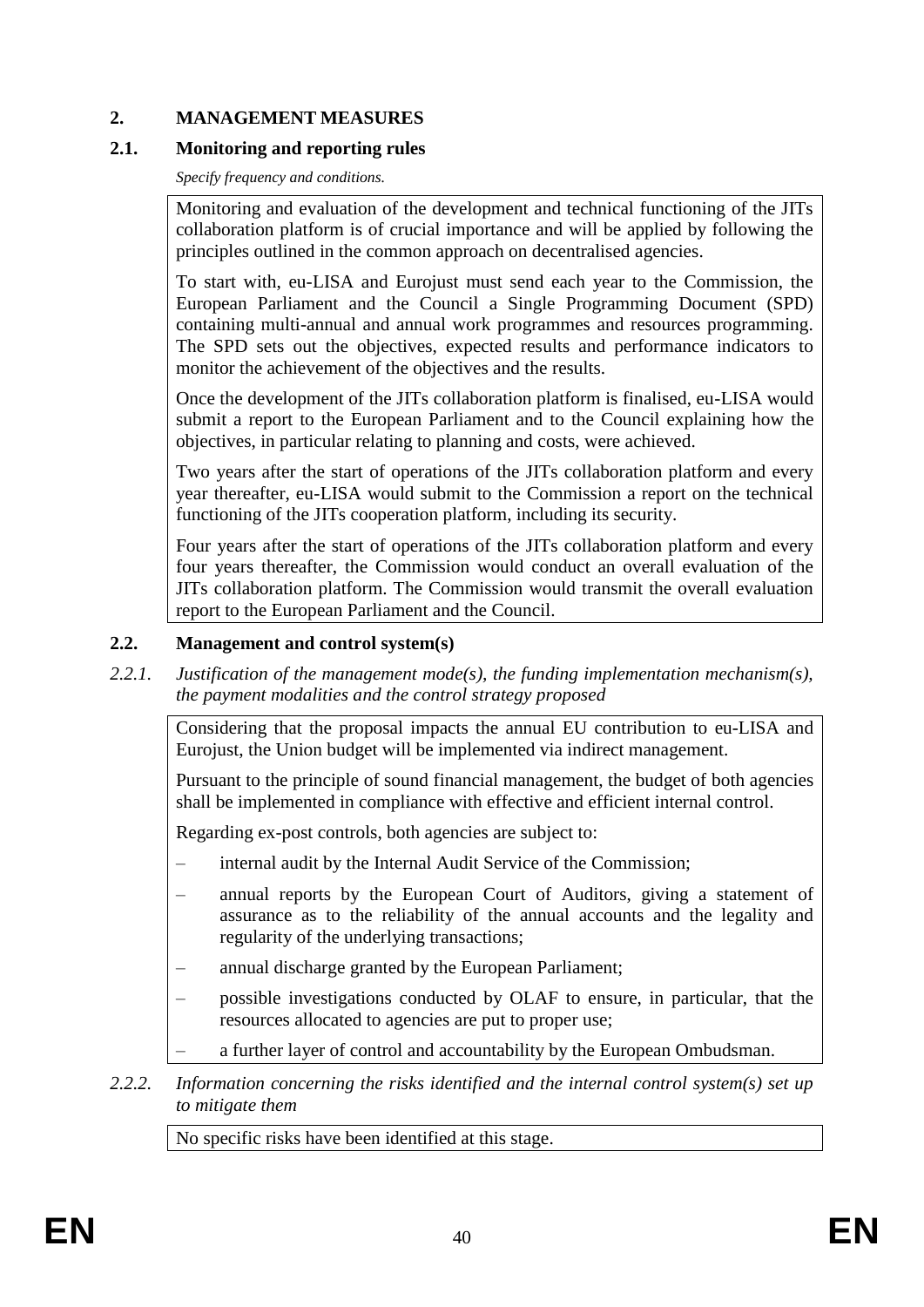<span id="page-41-0"></span>*2.2.3. Estimation and justification of the cost-effectiveness of the controls (ratio of "control costs ÷ value of the related funds managed"), and assessment of the expected levels of risk of error (at payment & at closure)* 

The ratio of "control costs/payment of the related funds managed" is reported on by the Commission. The 2020 AAR of DG JUST reports 0.74% for this ratio in relation to Indirect Management Entrusted Entities and Decentralised Agencies.

### <span id="page-41-1"></span>**2.3. Measures to prevent fraud and irregularities**

*Specify existing or envisaged prevention and protection measures, e.g. from the Anti-Fraud Strategy.*

The measures related to combating fraud, corruption and other illegal activities are outlined, inter alia, in Article 50 of the eu-LISA Regulation and Article 75 of the Eurojust Regulation. Both agencies shall participate in fraud prevention activities of the European Anti-fraud Office and inform the Commission without delay on cases of presumed fraud and other financial irregularities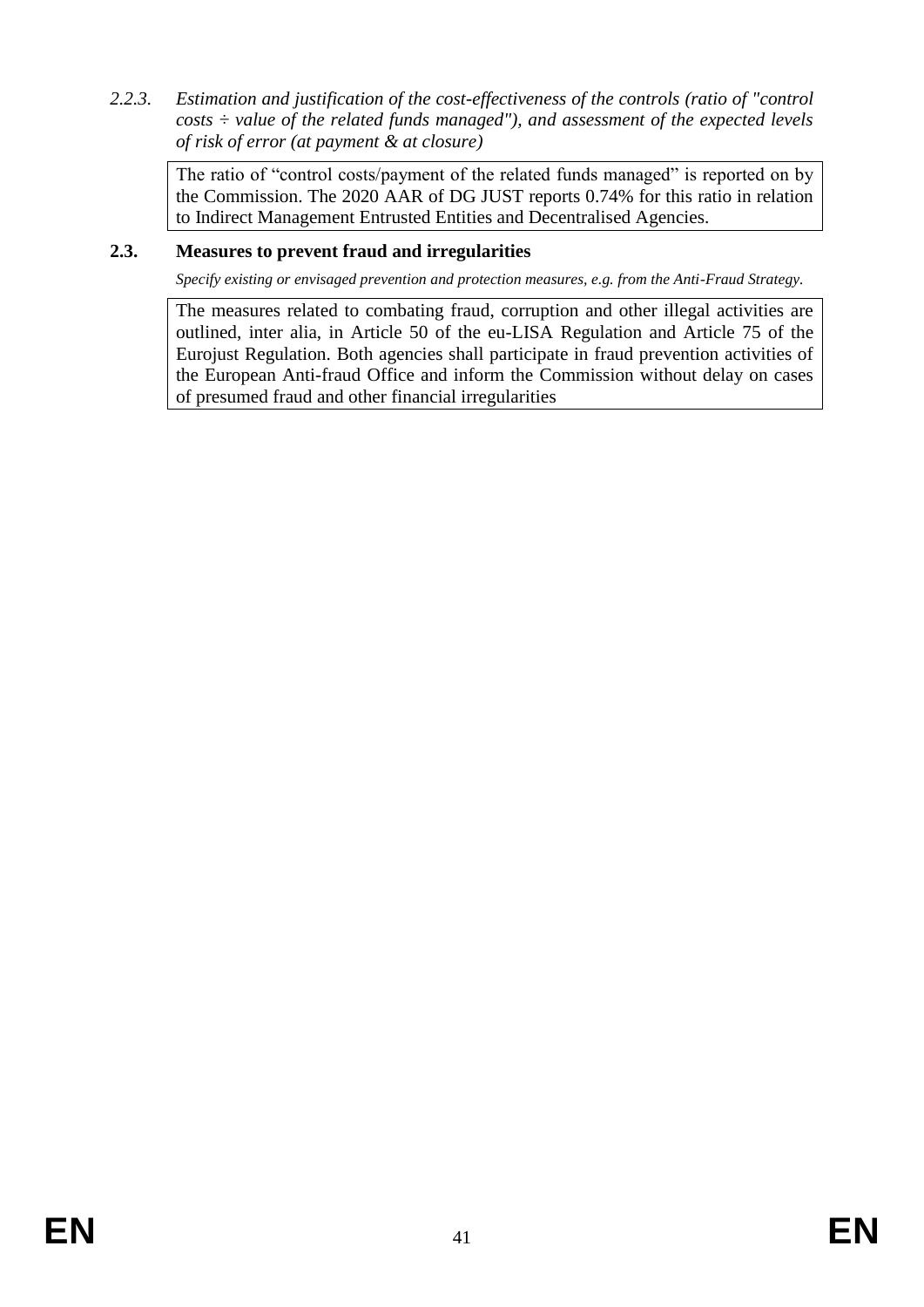### <span id="page-42-0"></span>**3. ESTIMATED FINANCIAL IMPACT OF THE PROPOSAL/INITIATIVE**

### <span id="page-42-1"></span>**3.1. Heading(s) of the multiannual financial framework and expenditure budget line(s) affected**

• Existing budget lines

| Heading of                            | Budget line                           | Type of<br>expenditure   | Contribution                           |                                                |                         |                                                                               |  |
|---------------------------------------|---------------------------------------|--------------------------|----------------------------------------|------------------------------------------------|-------------------------|-------------------------------------------------------------------------------|--|
| multiannual<br>financial<br>framework | Number                                | Diff./Non-<br>diff. $33$ | from<br><b>EFTA</b><br>countries<br>34 | from<br>candidate<br>$countries$ <sup>35</sup> | from third<br>countries | within the meaning<br>of Article $21(2)(b)$<br>of the Financial<br>Regulation |  |
| 1                                     | Single market, innovation and digital | Diff./No<br>n-diff.      | N <sub>O</sub>                         | N <sub>O</sub>                                 | N <sub>O</sub>          | N <sub>O</sub>                                                                |  |
| $\overline{2}$                        | Cohesion, resilience and values       | Diff./No<br>n-diff.      | N <sub>O</sub>                         | N <sub>O</sub>                                 | N <sub>O</sub>          | N <sub>O</sub>                                                                |  |
| $\overline{4}$                        | Migration and border control          | Diff./No<br>n-diff.      | N <sub>O</sub>                         | N <sub>O</sub>                                 | N <sub>O</sub>          | N <sub>O</sub>                                                                |  |
| 7                                     | European public administration        | Non-<br>diff.            | N <sub>O</sub>                         | N <sub>O</sub>                                 | N <sub>O</sub>          | N <sub>O</sub>                                                                |  |

*In order of multiannual financial framework headings and budget lines.*

### • New budget lines requested

### *In order of multiannual financial framework headings and budget lines.*

|                                                     | Budget line   | Type of<br>expenditure | Contribution                     |                                |                         |                                                                                  |  |  |
|-----------------------------------------------------|---------------|------------------------|----------------------------------|--------------------------------|-------------------------|----------------------------------------------------------------------------------|--|--|
| Heading of<br>multiannual<br>financial<br>framework | Number        | Diff./Non-<br>diff.    | from<br><b>EFTA</b><br>countries | from<br>candidate<br>countries | from third<br>countries | within the<br>meaning of<br>Article $21(2)(b)$ of<br>the Financial<br>Regulation |  |  |
|                                                     | [XX.YY.YY.YY] |                        | YES/NO                           | YES/NO                         | YES/NO                  | YES/NO                                                                           |  |  |

<sup>33</sup>  $33$  Diff. = Differentiated appropriations / Non-diff. = Non-differentiated appropriations.<br>BETA: European Free Trade Association

 $^{34}$  EFTA: European Free Trade Association.<br> $^{35}$  Candidate countries and where applicable

Candidate countries and, where applicable, potential candidates from the Western Balkans.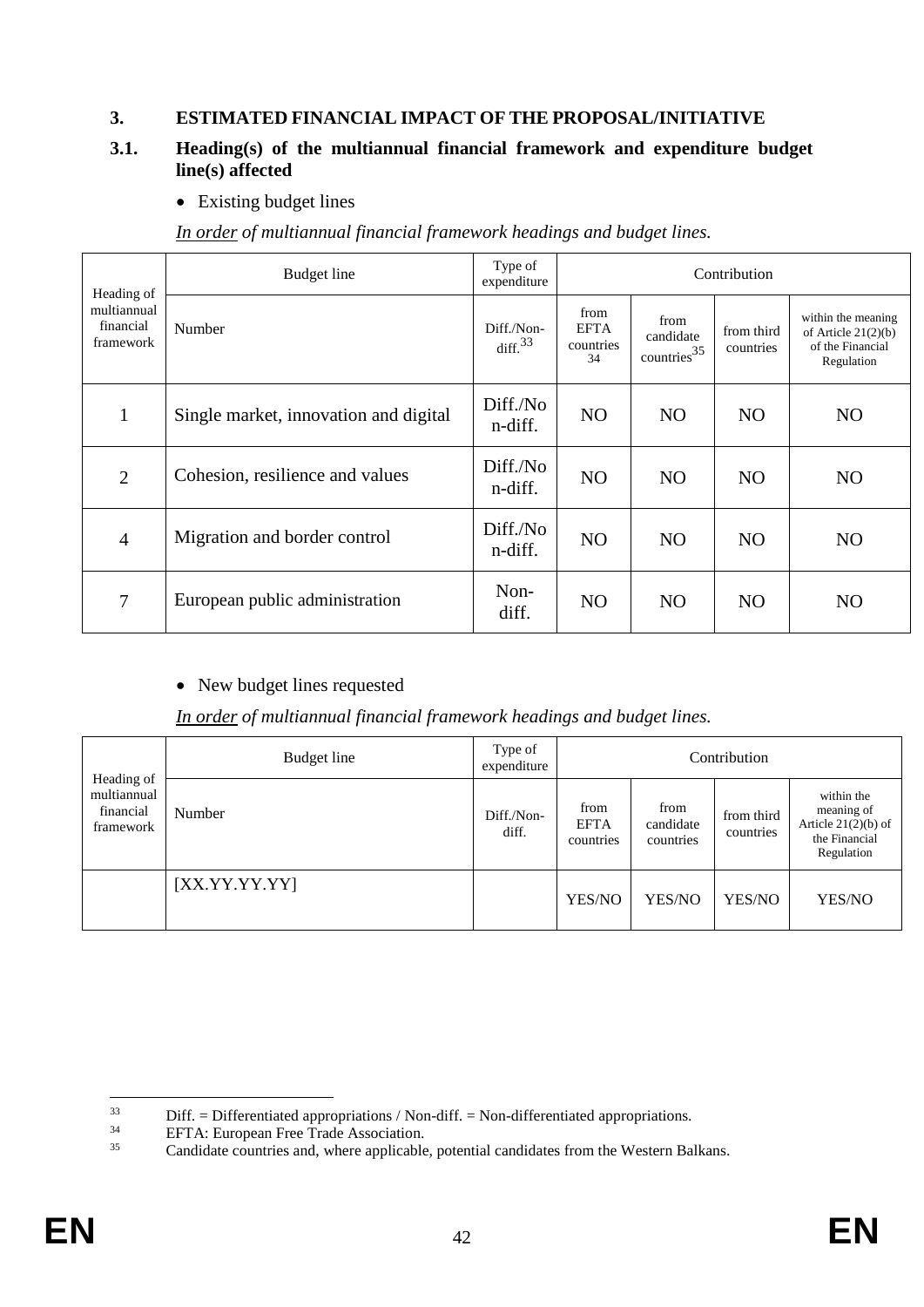#### **3.2. Estimated impact on expenditure**

#### *3.2.1. Summary of estimated impact on expenditure*

EUR million (to three decimal places)

| <b>Heading of multiannual financial</b><br>framework |  | Single market, innovation and digital (budget line 02.04).<br>The appropriations will be made available from the Digital Europe Programme<br>in the context of the preparation of the Work Programmes 2023-2027 and<br>through contribution agreement based on Article 7 of the Financial Regulation.<br>Their ultimate allocation will be subject to the prioritisation for funding in the<br>context of the underpinning adoption procedure and agreement of the<br>respective Programme Committee. |
|------------------------------------------------------|--|-------------------------------------------------------------------------------------------------------------------------------------------------------------------------------------------------------------------------------------------------------------------------------------------------------------------------------------------------------------------------------------------------------------------------------------------------------------------------------------------------------|
|------------------------------------------------------|--|-------------------------------------------------------------------------------------------------------------------------------------------------------------------------------------------------------------------------------------------------------------------------------------------------------------------------------------------------------------------------------------------------------------------------------------------------------------------------------------------------------|

<span id="page-43-1"></span><span id="page-43-0"></span>

| eu-LISA                                           |             |                  | Year<br>202436 | Year<br>2025 | Year<br>2026 | Year<br>2027 | <b>TOTAL 2024-</b><br>2027 |
|---------------------------------------------------|-------------|------------------|----------------|--------------|--------------|--------------|----------------------------|
|                                                   | Commitments | (1)              | 0.608          | 1.216        | 1.380        | 1.380        | 4.584                      |
| Title 1: Staff expenditures                       | Payments    | (2)              | 0.608          | 1.216        | 1.380        | 1.380        | 4.584                      |
| 2:<br>operating<br>Infrastructure<br>Title<br>and | Commitments | (1a)             |                |              |              |              |                            |
| expenditures                                      | Payments    | (2a)             |                |              |              |              |                            |
| Title 3: Operational expenditures                 | Commitments | (3a)             | 3.000          | 2.900        | 1.700        | 1.700        | 9.300                      |
|                                                   | Payments    | (3b)             |                | 3.000        | 4.600        | 1.700        | 9.300                      |
| <b>TOTAL</b> appropriations                       | Commitments | $=1+1a$<br>$+3a$ | 3.608          | 4.116        | 3.080        | 3.080        | 13.884                     |
| for eu-LISA                                       | Payments    | $=2+2a$<br>$+3b$ | 0.608          | 4.216        | 5.980        | 3.080        | 13.884                     |

<sup>36</sup> <sup>36</sup> Year 2024 is the year in which implementation of the proposal starts – following the planned adoption in 2023.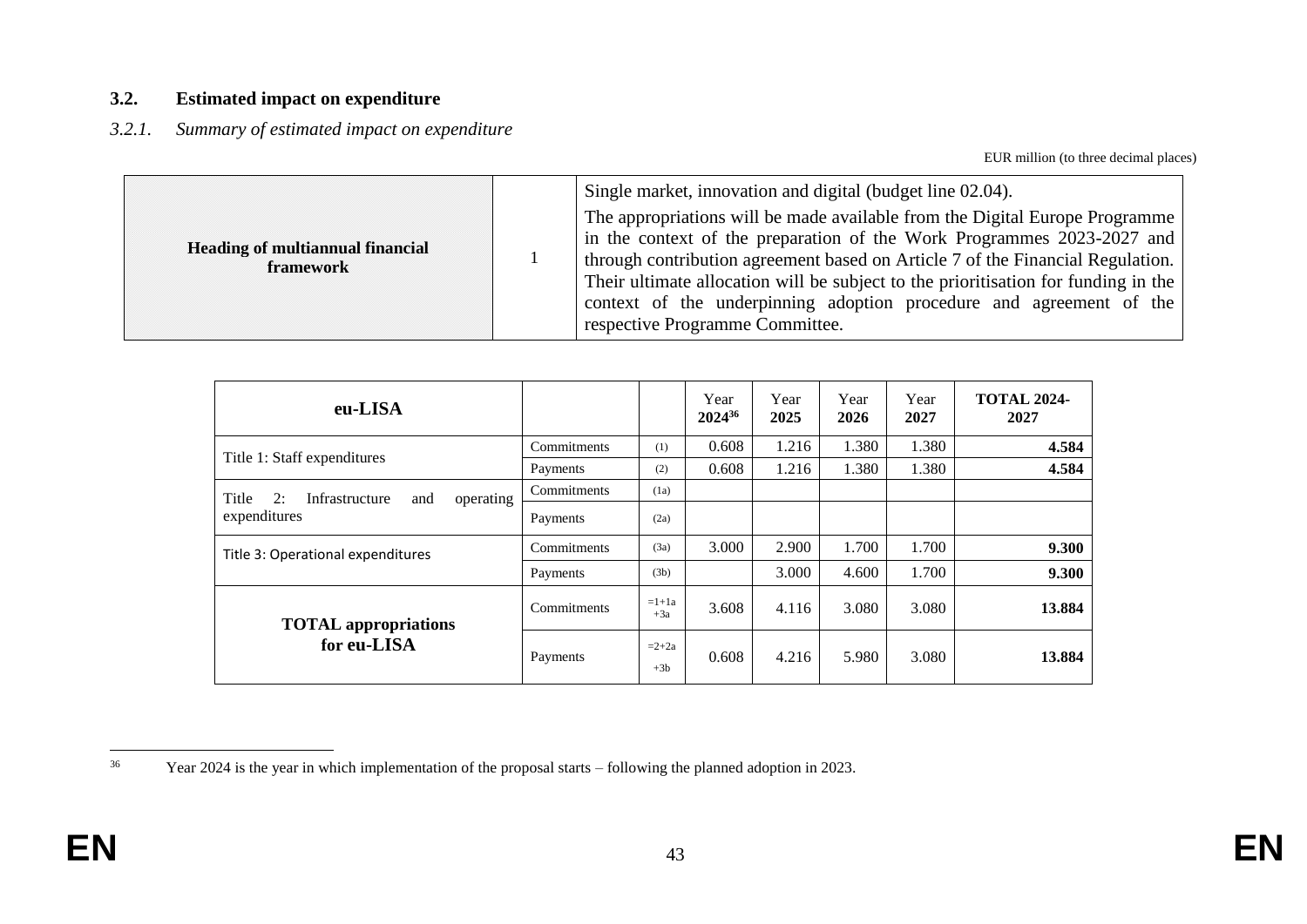| <b>Heading of multiannual financial</b><br>tramework |  | Cohesion, resilience and values |
|------------------------------------------------------|--|---------------------------------|
|------------------------------------------------------|--|---------------------------------|

| <b>Eurojust</b>                                   |             |                  | Year<br>$2024^{37}$ | Year<br>2025 | Year<br>2026 | Year<br>2027 | <b>TOTAL 2024-</b><br>2027 |
|---------------------------------------------------|-------------|------------------|---------------------|--------------|--------------|--------------|----------------------------|
|                                                   | Commitments | (1)              |                     | 0.086        | 0.346        | 0.519        | 0.951                      |
| Title 1: Staff expenditures                       | Payments    | (2)              |                     | 0.086        | 0.346        | 0.519        | 0.951                      |
| 2:<br>Title<br>operating<br>Infrastructure<br>and | Commitments | (1a)             |                     |              |              |              |                            |
| expenditures                                      | Payments    | (2a)             |                     |              |              |              |                            |
|                                                   | Commitments | (3a)             |                     | 0.250        |              |              | 0.250                      |
| Title 3: Operational expenditures                 | Payments    | (3b)             |                     | 0.250        |              |              | 0.250                      |
| <b>TOTAL</b> appropriations                       | Commitments | $=1+1a$<br>$+3a$ |                     | 0.336        | 0.346        | 0.519        | 1.201                      |
| for Eurojust                                      | Payments    | $=2+2a$<br>$+3b$ |                     | 0.336        | 0.346        | 0.519        | 1.201                      |

<sup>37</sup> <sup>37</sup> Year 2024 is the year in which implementation of the proposal starts – following the planned adoption in 2023.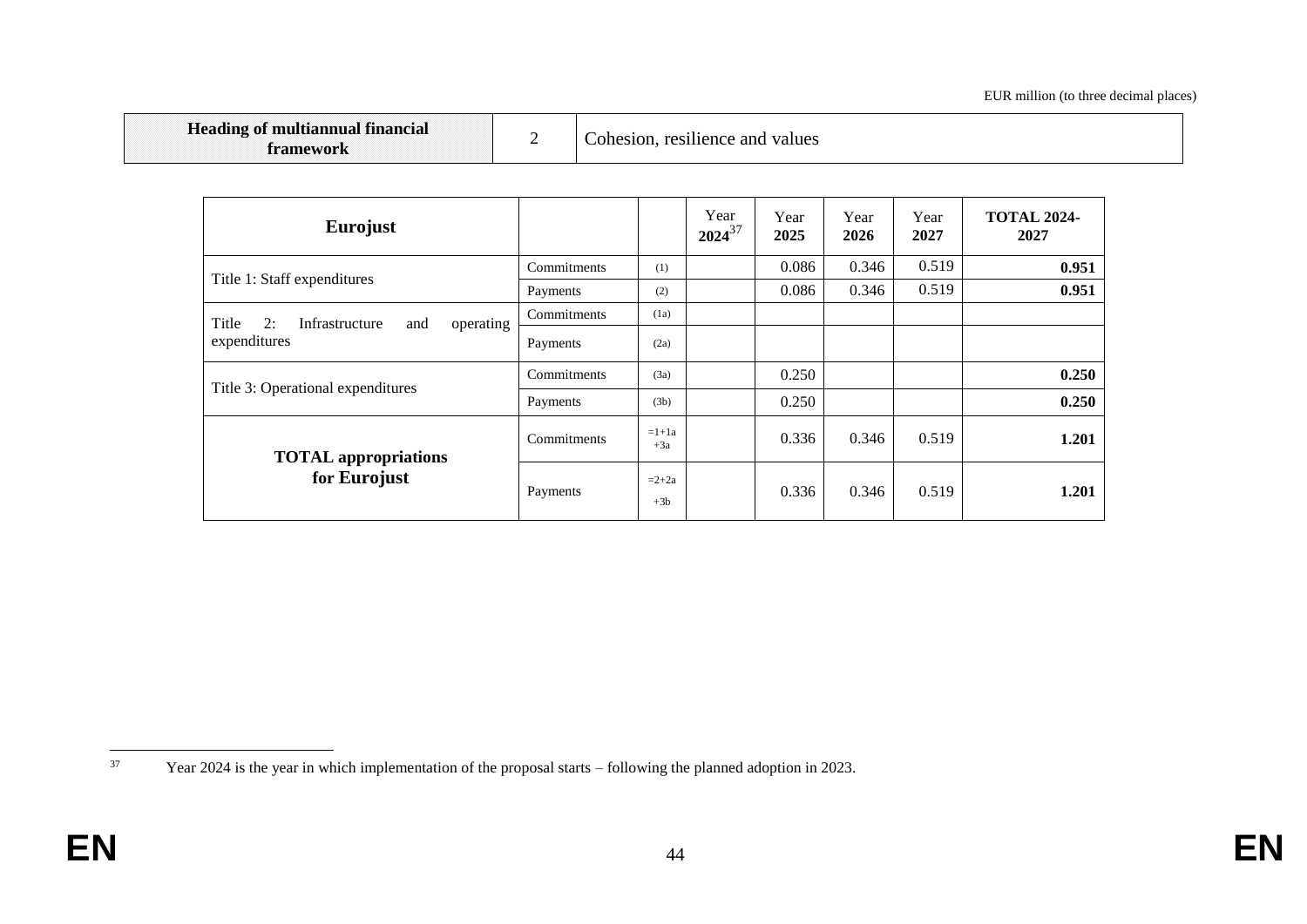| Heading of multiannual financial<br>tramework |  | Migration and border<br>: control |
|-----------------------------------------------|--|-----------------------------------|
|-----------------------------------------------|--|-----------------------------------|

| eu-LISA                                           |             |                  | Year<br>202438 | Year<br>2025 | Year<br>2026 | Year<br>2027 | <b>TOTAL 2024-</b><br>2027 |
|---------------------------------------------------|-------------|------------------|----------------|--------------|--------------|--------------|----------------------------|
| Title 1: Staff expenditures                       | Commitments | (1)              |                |              |              |              |                            |
|                                                   | Payments    | (2)              |                |              |              |              |                            |
| 2:<br>Infrastructure<br>operating<br>Title<br>and | Commitments | (1a)             |                |              |              |              |                            |
| expenditures                                      | Payments    | (2a)             |                |              |              |              |                            |
| Title 3: Operational expenditures                 | Commitments | (3a)             |                | 2.500        |              |              | 2.500                      |
|                                                   | Payments    | (3b)             |                |              | 2.500        |              | 2.500                      |
| <b>TOTAL</b> appropriations                       | Commitments | $=1+1a$<br>$+3a$ |                | 2.500        |              |              | 2.500                      |
| for eu-LISA                                       | Payments    | $=2+2a$<br>$+3b$ |                |              | 2.500        |              | 2.500                      |

<sup>38</sup> <sup>38</sup> Year 2024 is the year in which implementation of the proposal starts – following the planned adoption in 2023.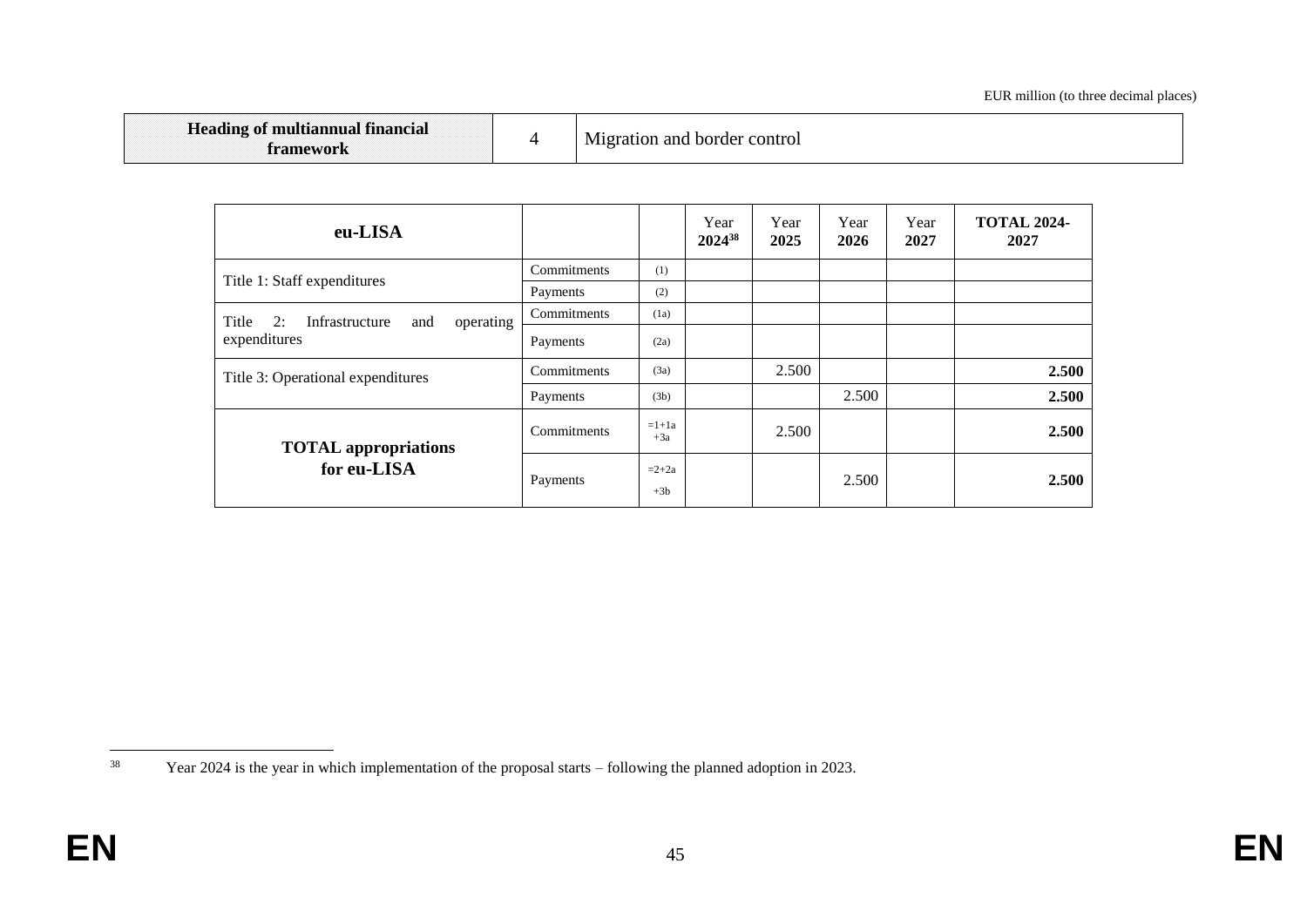| <b>Heading of multiannual financial</b><br>tramework | - Eur | admınıst<br>public<br>ration<br>pean |  |
|------------------------------------------------------|-------|--------------------------------------|--|
|------------------------------------------------------|-------|--------------------------------------|--|

|                                    |                | Year<br>2024 | Year<br>2025 | Year<br>2026 | Year<br>2027 | <b>TOTAL 2024-</b><br>2027 |
|------------------------------------|----------------|--------------|--------------|--------------|--------------|----------------------------|
| <b>DG JUST</b>                     |                |              |              |              |              |                            |
| • Human Resources                  |                |              | 0.152        | 0.152        | 0.152        | 0.608                      |
| • Other administrative expenditure |                |              |              |              |              |                            |
| <b>TOTAL DG JUST</b>               | Appropriations | 0.152        | 0.152        | 0.152        | 0.152        | 0.608                      |

| <b>TOTAL</b> appropriations<br>under HEADING 7<br>of the multiannual financial framework | Total<br>commitments<br>Total payments) | 52 |  | 0.152 | 0.152 | 0.608 |
|------------------------------------------------------------------------------------------|-----------------------------------------|----|--|-------|-------|-------|
|------------------------------------------------------------------------------------------|-----------------------------------------|----|--|-------|-------|-------|

|                                                                 |             | Year<br>2024 | Year<br>2025 | Year<br>2026 | Year<br>2027 | <b>TOTAL 2024-</b><br>2027 |
|-----------------------------------------------------------------|-------------|--------------|--------------|--------------|--------------|----------------------------|
| <b>TOTAL</b> appropriations                                     | Commitments | 3.760        | 7.104        | 3.578        | 3.751        | 18.193                     |
| under HEADINGS 1 to 7<br>of the multiannual financial framework | Payments    | 0.760        | 4.704        | 8.978        | 3.751        | 18.193                     |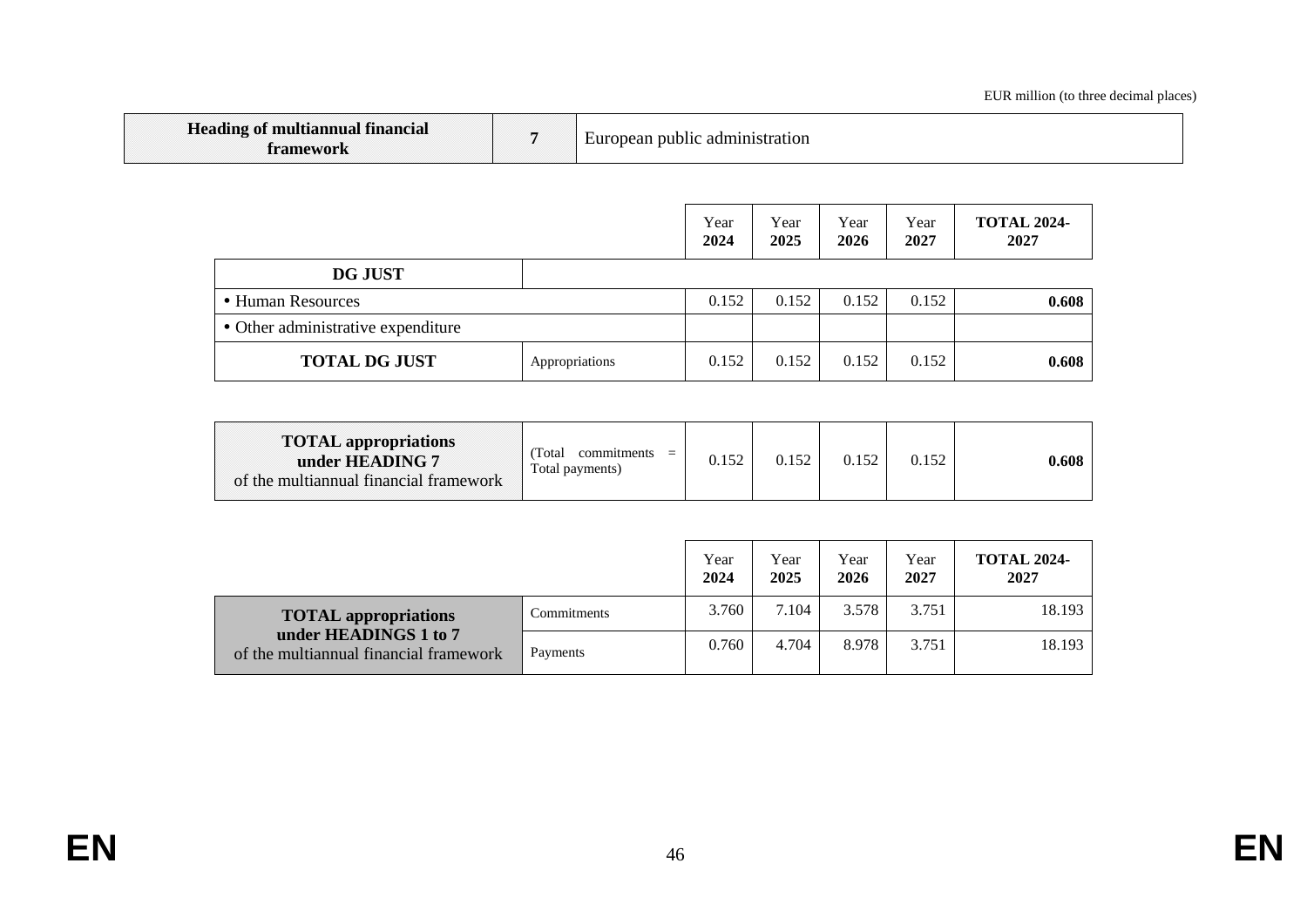### *3.2.2. Estimated impact on Eurojust's appropriations*

- $\Box$  The proposal/initiative does not require the use of operational appropriations
- $\boxtimes$  The proposal/initiative requires the use of operational appropriations, as explained below:

<span id="page-47-0"></span>

| <b>Indicate</b><br>objectives and                                                                                    |      |                  |                           | Year<br>2024 |             | Year<br>2025 |                               | Year<br>2026 |                               | Year<br>2027 |                         | <b>TOTAL 2024-2027</b> |
|----------------------------------------------------------------------------------------------------------------------|------|------------------|---------------------------|--------------|-------------|--------------|-------------------------------|--------------|-------------------------------|--------------|-------------------------|------------------------|
| outputs                                                                                                              |      |                  |                           |              |             |              |                               |              |                               |              |                         |                        |
| Eurojust<br>$\rm \Phi$                                                                                               | Type | Avera<br>ge cost | $\mathsf{S}^{\mathsf{o}}$ | Cost         | $\tilde{z}$ | Cost         | $\rm \stackrel{\circ}{\rm X}$ | Cost         | $\rm \stackrel{\circ}{\rm X}$ | Cost         | Total<br>N <sub>o</sub> | Total cost             |
| SPECIFIC OBJECTIVE No 1<br>To develop the necessary technical<br>adaptations of the relevant Eurojust IT<br>systems  |      |                  |                           |              |             |              |                               |              |                               |              |                         |                        |
| Development of<br>the<br>necessary<br>technical<br>adaptations<br>of<br>relevant<br>the<br>IT<br>Eurojust<br>systems |      |                  |                           |              |             | 0.250        |                               |              |                               |              |                         | 0.250                  |
| staff<br>Internal<br>for<br>required<br>of<br>development<br>technical<br>the<br>adaptations                         |      |                  |                           |              |             | 0.086        |                               | 0.173        |                               | 0.173        |                         | 0.432                  |
| Subtotal for specific objective No 1                                                                                 |      |                  |                           |              |             | 0.336        |                               | 0.173        |                               | 0.173        |                         | 0.682                  |

Commitment appropriations in EUR million (to three decimal places)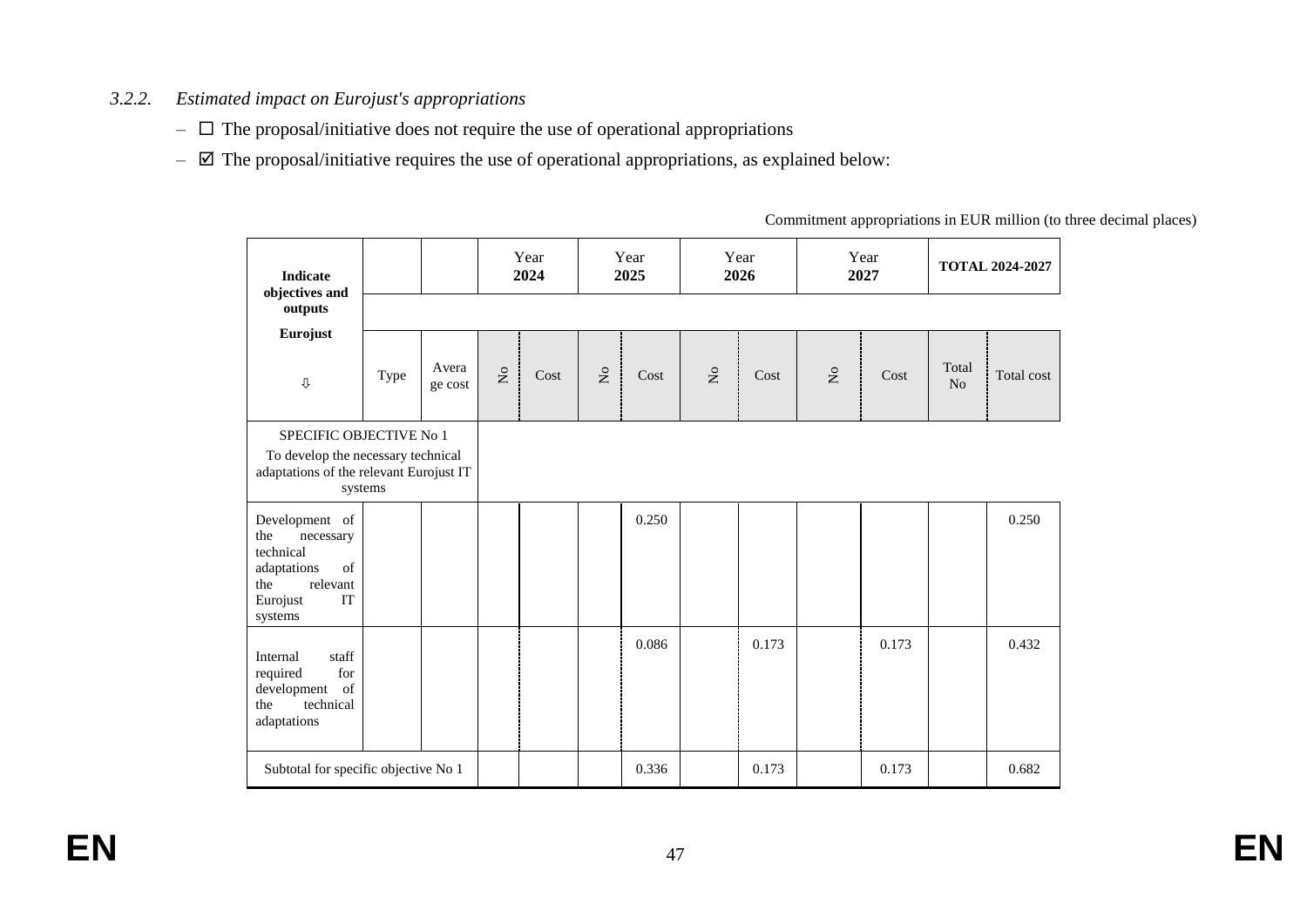| SPECIFIC OBJECTIVE No 2<br>To provide administrative support to<br>the JITs collaboration platform users                       |                   |  |  |  |       |       |       |
|--------------------------------------------------------------------------------------------------------------------------------|-------------------|--|--|--|-------|-------|-------|
| Internal staff<br>required to<br>provide<br>administrative<br>support to the<br><b>JITs</b><br>collaboration<br>platform users |                   |  |  |  | 0.173 | 0.346 | 0.519 |
| Subtotal for specific objective No 2                                                                                           |                   |  |  |  | 0.173 | 0.346 | 0.519 |
|                                                                                                                                | <b>TOTAL COST</b> |  |  |  |       |       | 1.201 |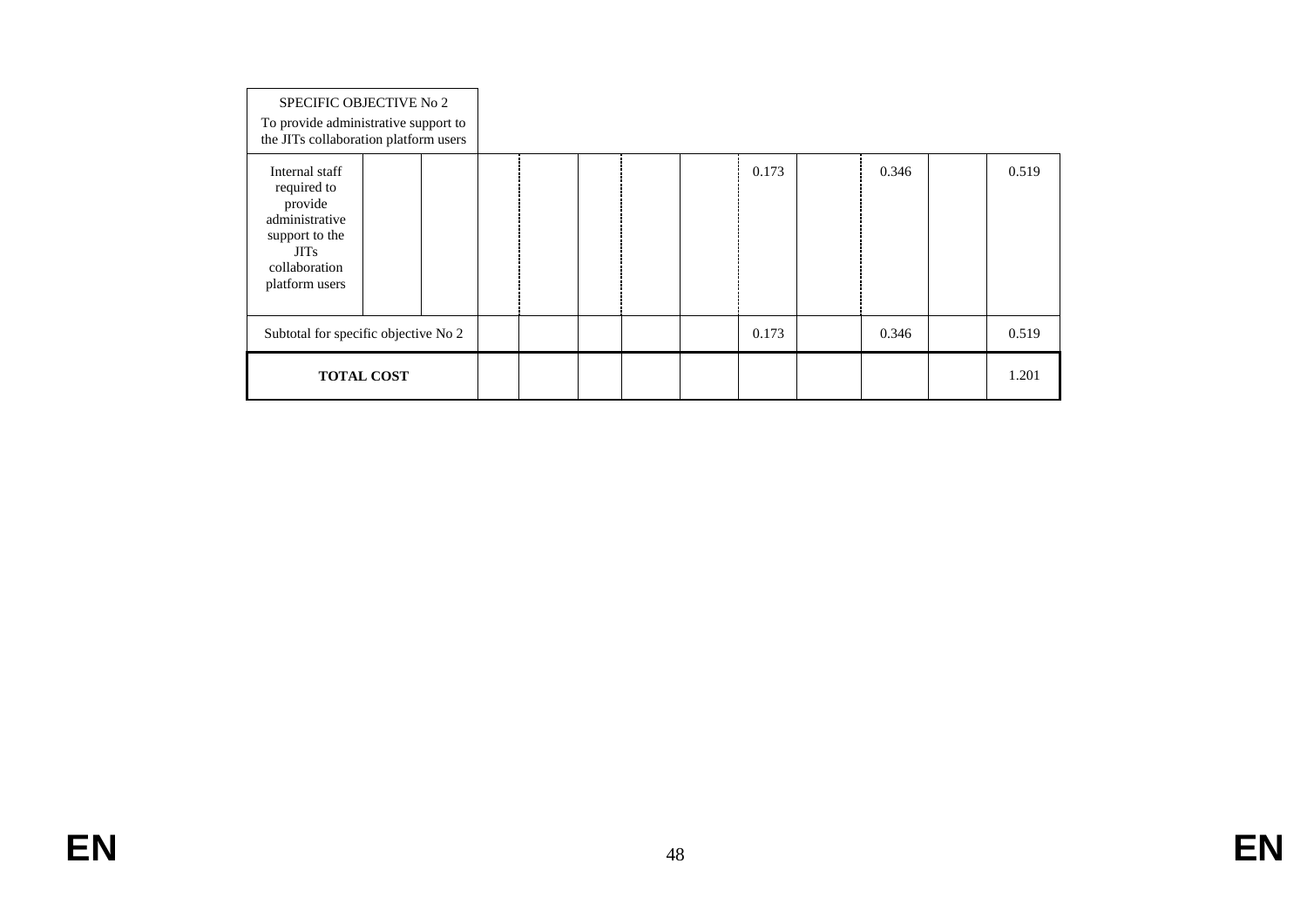### <span id="page-49-0"></span>*3.2.3. Estimated impact on eu-LISA's appropriations*

- $\Box$  The proposal/initiative does not require the use of operational appropriations
- $\boxtimes$  The proposal/initiative requires the use of operational appropriations, as explained below:

| <b>Indicate</b><br>objectives and                                                                                               |          |                     |             | Year<br>2024 |                                | Year<br>2025 |                                    | Year<br>2026 |                    | Year<br>2027 |             | <b>TOTAL 2024-</b><br>2027 |
|---------------------------------------------------------------------------------------------------------------------------------|----------|---------------------|-------------|--------------|--------------------------------|--------------|------------------------------------|--------------|--------------------|--------------|-------------|----------------------------|
| outputs                                                                                                                         |          |                     |             |              |                                |              |                                    |              |                    |              |             |                            |
| eu-LISA<br>$\hat{\Upsilon}$                                                                                                     | Type     | Avera<br>ge<br>cost | $\rm _{No}$ | Cost         | $\stackrel{\circ}{\mathsf{X}}$ | Cost         | $\rm \stackrel{\circ}{\mathbf{Z}}$ | Cost         | $\rm _{N}^{\circ}$ | Cost         | Total<br>No | Total<br>cost              |
| SPECIFIC OBJECTIVE No 1<br>To develop the JITs collaboration                                                                    | platform |                     |             |              |                                |              |                                    |              |                    |              |             |                            |
| Professional<br>Services<br>design,<br>development &<br>testing<br>costs<br>(contractors)                                       |          |                     |             | 0.500        |                                | 0.200        |                                    |              |                    |              |             | 0.700                      |
| Security design,<br>management,<br>testing<br>and<br>compliance                                                                 |          |                     |             | 1.000        |                                |              |                                    |              |                    |              |             | 1.000                      |
| Infrastructure<br>(hardware,<br>software<br>and<br>network<br>provisions)                                                       |          |                     |             | 0.500        |                                | 4.500        |                                    |              |                    |              |             | 5.000                      |
| Infrastructure -<br>security controls<br>development,<br>security<br>capabilities<br>analysis,<br>integration and<br>monitoring |          |                     |             | 1.000        |                                | 0.700        |                                    |              |                    |              |             | 1.700                      |
| Internal<br>$_{\mbox{staff}}$<br>required<br>for<br>development of<br><b>JITs</b><br>the<br>collaboration<br>platform           |          |                     |             | 0.608        |                                | 1.216        |                                    |              |                    |              |             | 1.824                      |
| Subtotal for specific objective No 1                                                                                            |          |                     |             | 3.608        |                                | 6.616        |                                    |              |                    |              |             | 10.224                     |

Commitment appropriations in EUR million (to three decimal places)

SPECIFIC OBJECTIVE No 2

To maintain and operate the JITs

collaboration platform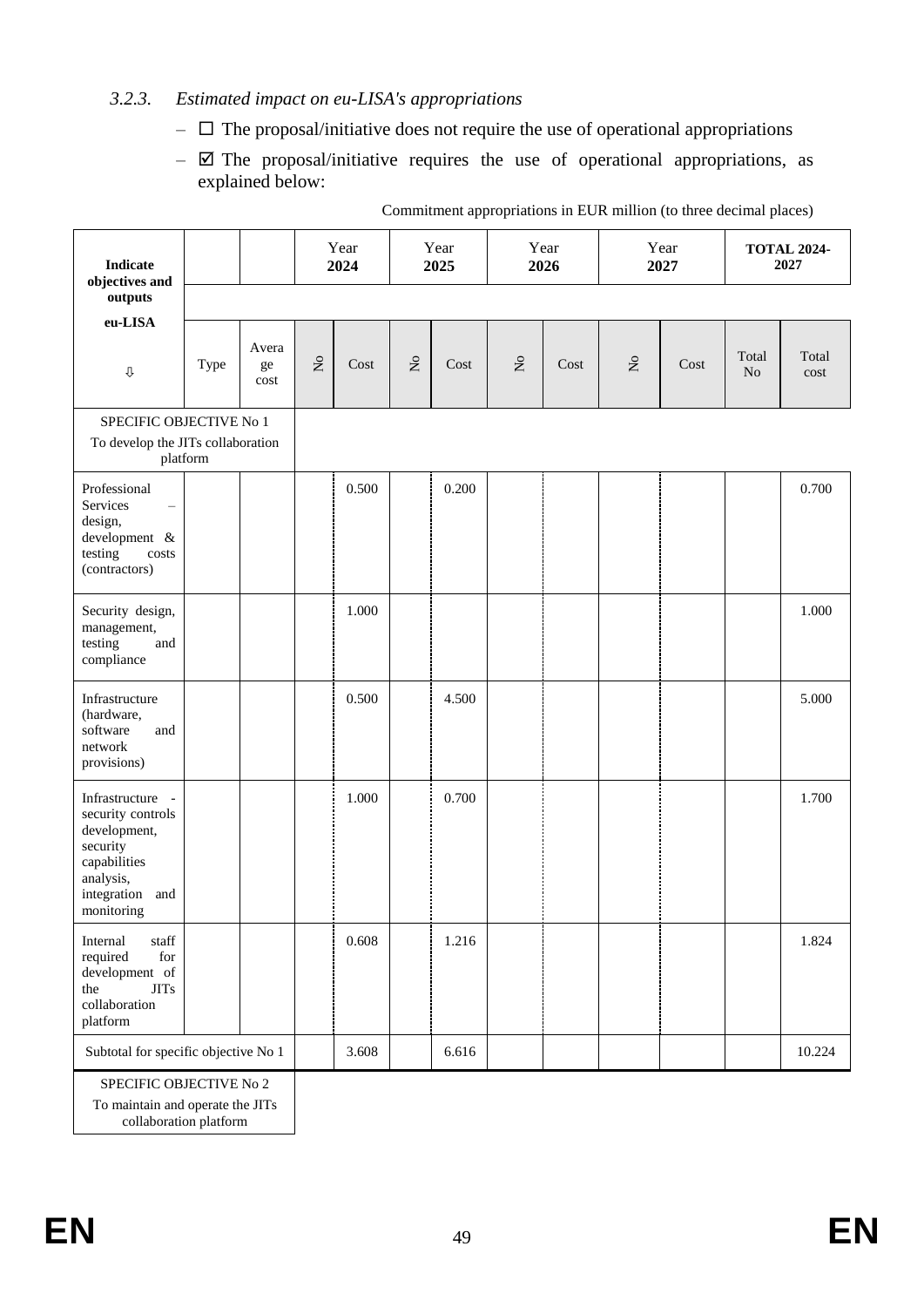| Infrastructure<br>$\blacksquare$<br>security controls                                                                                                                          |       |       | 0.700 | 0.700 | 1.400  |
|--------------------------------------------------------------------------------------------------------------------------------------------------------------------------------|-------|-------|-------|-------|--------|
| $\&$<br>Security<br>management                                                                                                                                                 |       |       | 0.300 | 0.300 | 0.600  |
| $\&$<br>Corrective<br>adaptive<br>maintenance<br>$\equiv$<br>including<br>software,<br>licencing<br>$\&$<br>hosting, security<br>provisions<br>$\&$<br>technical<br>evolutions |       |       | 0.700 | 0.700 | 1.400  |
| staff<br>Internal<br>required for the<br>of<br>maintenance<br>the<br><b>JITs</b><br>collaboration<br>platform                                                                  |       |       | 1.380 | 1.380 | 2.760  |
| Subtotal for specific objective No 2                                                                                                                                           |       |       | 3.080 | 3.080 | 6.160  |
| <b>TOTAL COST</b>                                                                                                                                                              | 3.608 | 6.616 | 3.080 | 3.080 | 16.384 |

#### <span id="page-50-0"></span>*3.2.4. Estimated impact on Eurojust's human resources*

#### 3.2.4.1. Summary

- $\Box$  The proposal/initiative does not require the use of appropriations of an administrative nature
- $\boxtimes$  The proposal/initiative requires the use of appropriations of an administrative nature, as explained below<sup>39</sup>:

EUR million (to three decimal places)

| Eurojust | Y ear | Year | Y ear | Year | <b>TOTAL</b> |
|----------|-------|------|-------|------|--------------|
|          | 2024  | 2025 | 2026  | 2027 | 2024-2027    |

| Temporary agents (AD<br>Grades)            | 0.086 | 0.346 | 0.519 | 0.951 |
|--------------------------------------------|-------|-------|-------|-------|
| Temporary<br>agents<br>(AST grades)        |       |       |       |       |
| Contract staff                             |       |       |       |       |
| <b>Seconded National</b><br><b>Experts</b> |       |       |       |       |

39 The costs estimates for staff are cumulative and have been made on the basis of the average costs for temporary staff, indexed to the correction coefficient applicable for the Netherlands as of 07/2020 (113,9%).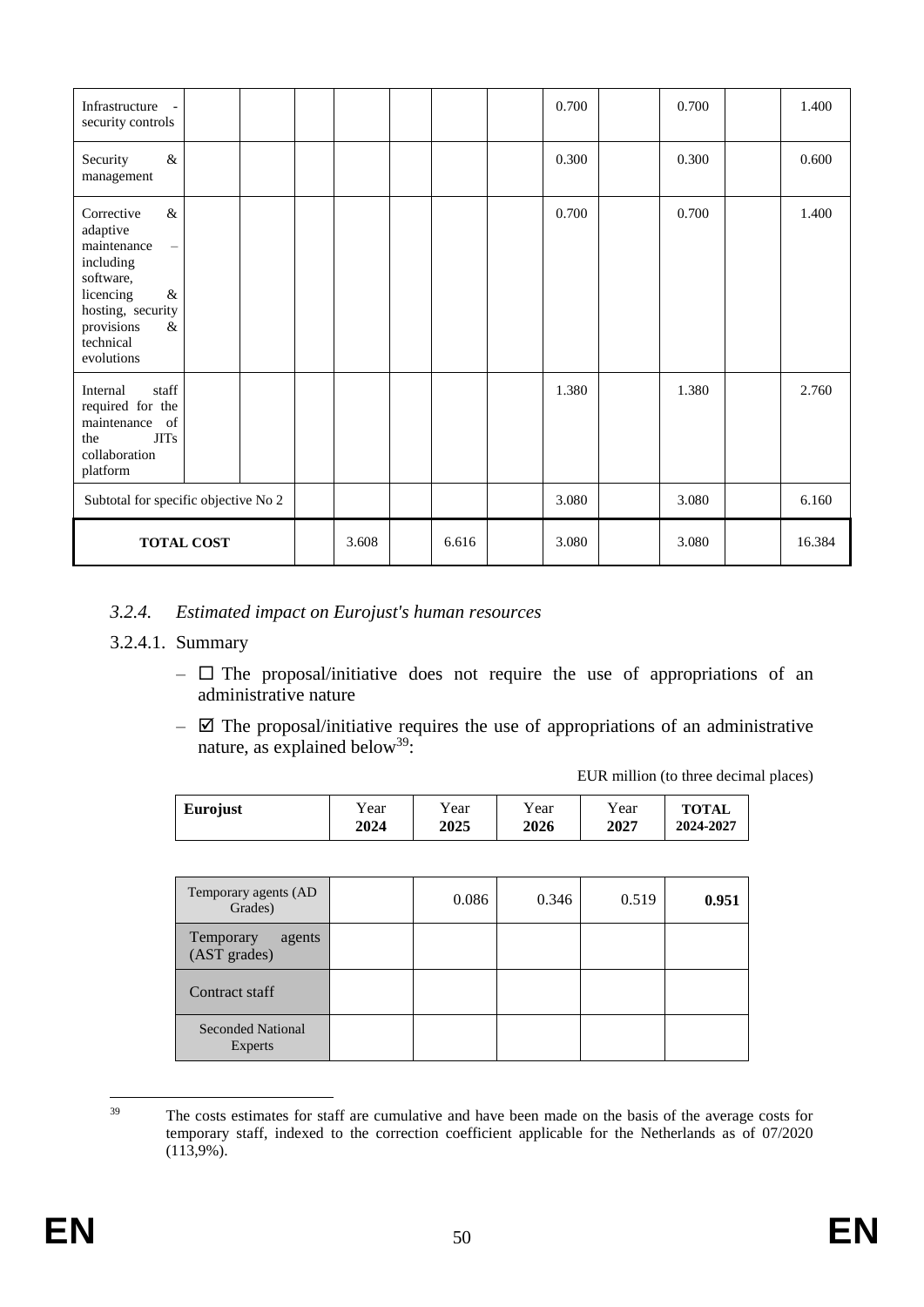Staff requirements<sup>40</sup> (FTE):

| Eurojust                            | Year<br>2024 | Year<br>2025 | Year<br>2026 | Year<br>2027 | <b>TOTAL</b><br>2024-2027 |
|-------------------------------------|--------------|--------------|--------------|--------------|---------------------------|
|                                     |              |              |              |              |                           |
| Temporary agents (AD<br>Grades)     |              | л            | 3            | 3            | 3                         |
| Temporary<br>agents<br>(AST grades) |              |              |              |              |                           |
| Contract staff                      |              |              |              |              |                           |
| <b>Seconded National</b><br>Experts |              |              |              |              |                           |

|--|

Recruitement dates are planned at beginning of the year. No assumptions have been made for a potential increase of the salary indexation or the correction coefficient applicable to the Netherlands.

Staff required for the SPECIFIC OBJECTIVE No 1 - to develop the necessary technical adaptations of the relevant Eurojust IT systems:

| Profile                   | No. | Type    |
|---------------------------|-----|---------|
| IT Officer - Architecture |     | TA (AD) |
| <b>TOTAL</b>              |     |         |

Staff required for the SPECIFIC OBJECTIVE No 2 - to provide administrative support to the JITs collaboraton platform users:

| Profile                | No.<br>Type |   |  |
|------------------------|-------------|---|--|
| Administrative support | TA (AD)     |   |  |
| TOTAL                  |             | - |  |

 $40^{\circ}$ <sup>40</sup> Cumulative. The number indicated under each year is the number of old staff from the previous year(s) and newly recruited staff.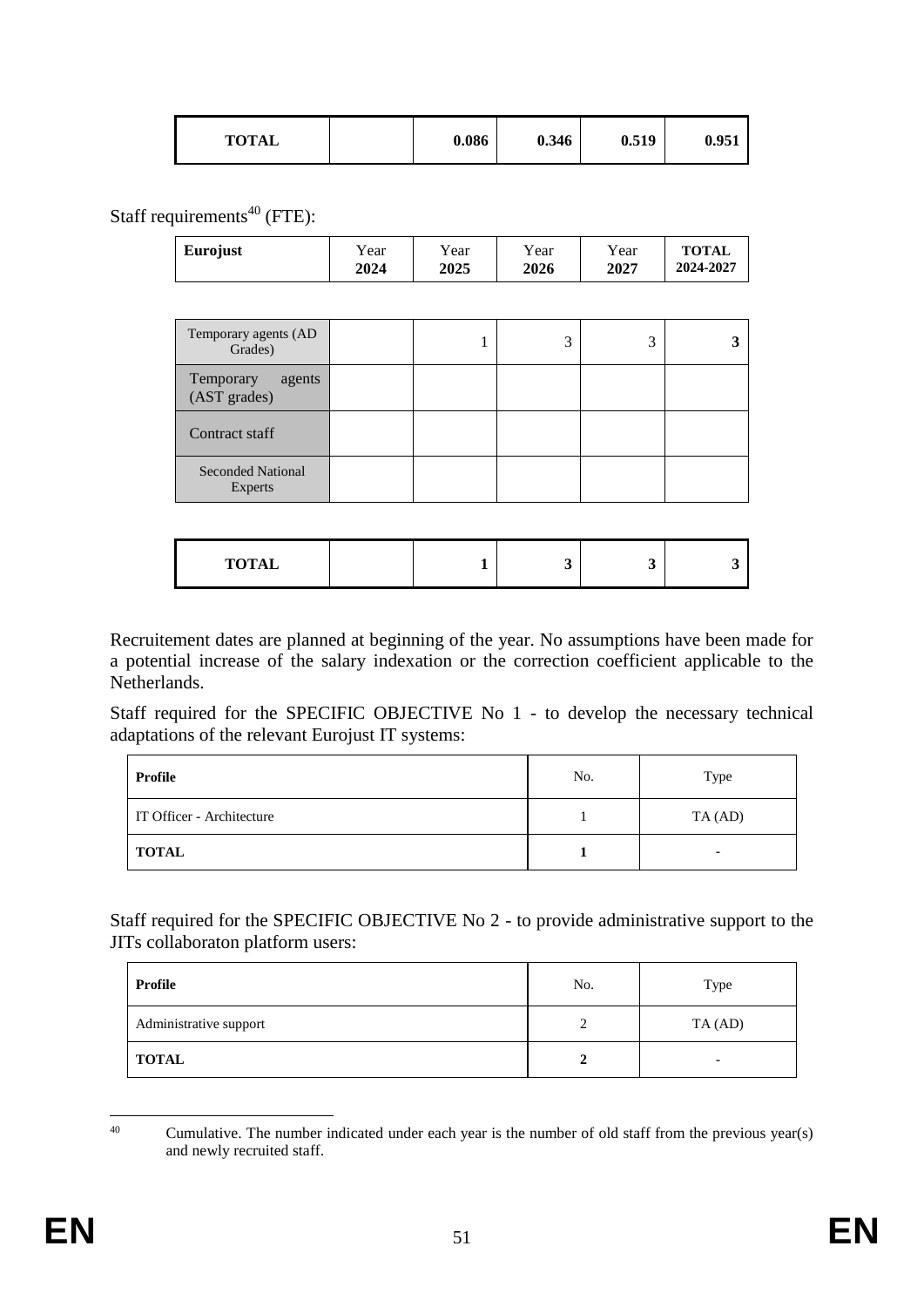Description of the profiles:

IT Officer – Architecture - to work with the contractors on the design documents and validate (at solution and application level). Also, to be involved in any business/use cases/architectural assessments and Implementing & Delegated Acts.

Administrative support – managing individual JIT collaboration spaces on behalf of the JIT members, creating accounts, enabling access to persons authorised by national authorities, training and tutorials for users, uploading tools and materials for platform, support users.

#### <span id="page-52-0"></span>*3.2.5. Estimated impact on eu-LISA's human resources*

#### 3.2.5.1. Summary

- $\Box$  The proposal/initiative does not require the use of appropriations of an administrative nature
- $\boxtimes$  The proposal/initiative requires the use of appropriations of an administrative nature, as explained below<sup>41</sup>:

EUR million (to three decimal places)

| eu-LISA | r ear | Y ear | Year | Year | <b>TOTAL</b> |
|---------|-------|-------|------|------|--------------|
|         | 2024  | 2025  | 2026 | 2027 | 2024-2027    |

| Temporary agents (AD<br>Grades)     | 0.608 | 1.216 | 1.216 | 1.216 | 4.256 |
|-------------------------------------|-------|-------|-------|-------|-------|
| Temporary<br>agents<br>(AST grades) |       |       |       |       |       |
| Contract staff                      |       |       | 0.164 | 0.164 | 0.328 |
| <b>Seconded National</b><br>Experts |       |       |       |       |       |

| <b>TOTAL</b> | 0.608 | 1.216 | 1.380 | 1.380 | 4.584 |
|--------------|-------|-------|-------|-------|-------|
|--------------|-------|-------|-------|-------|-------|

### Staff requirements<sup>42</sup> (FTE):

| eu-LISA                         | Year<br>2024   | Year<br>2025 | Year<br>2026 | Year<br>2027 | <b>TOTAL</b><br>2024-2027 |
|---------------------------------|----------------|--------------|--------------|--------------|---------------------------|
|                                 |                |              |              |              |                           |
| Temporary agents (AD<br>Grades) | $\overline{4}$ | 8            | 8            | 8            | 8                         |

 $41$ The costs estimates for staff are cumulative and have been made on the basis of the average costs for temporary and contract staff.

<sup>&</sup>lt;sup>42</sup> Cumulative. The number indicated under each year is the number of old staff from the previous year(s) and newly recruited staff.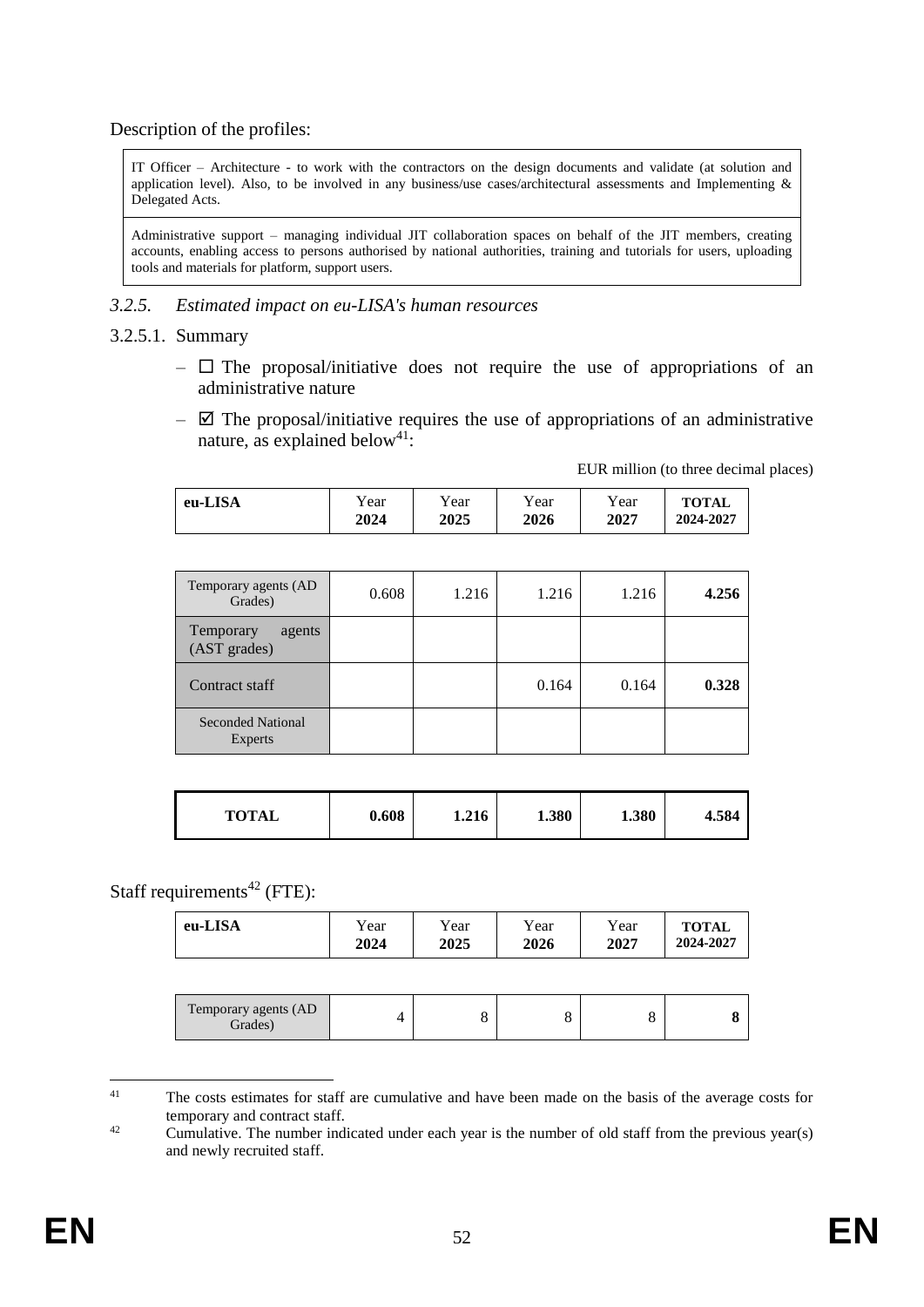| Temporary<br>agents<br>(AST grades) |  |   |   |  |
|-------------------------------------|--|---|---|--|
| Contract staff                      |  | ◠ | 2 |  |
| <b>Seconded National</b><br>Experts |  |   |   |  |
|                                     |  |   |   |  |

| <b>TOTAL</b><br>10<br>10<br>О |
|-------------------------------|
|-------------------------------|

Recruitement dates are planned at beginning of the year. No assumptions have been made for a potential increase of the salary indexation or the correction coefficient applicable to Estonia and France.

Staff required for the SPECIFIC OBJECTIVE No 1 - to develop the JITs collaboration platform:

| <b>Profile</b>                                      | No. | Type    |
|-----------------------------------------------------|-----|---------|
| IT Officer - Architecture                           | 1   | TA (AD) |
| <b>Test Management</b>                              | 1   | TA (AD) |
| Network Management                                  | 1   | TA (AD) |
| Security Management                                 | 1   | TA (AD) |
| Infrastructure Management                           | 0.5 | TA (AD) |
| Programme and Project management                    | 1   | TA (AD) |
| System & Application Administration                 | 0.5 | TA (AD) |
| Transversal Services (Finance & Procurement and HR) | 1   | TA (AD) |
| Business Relationship & Stakeholders' Management    | 1   | TA (AD) |
| <b>TOTAL</b>                                        | 8   |         |

Staff required for the SPECIFIC OBJECTIVE No 2 - to maintain and operate the JITs collaboration platform:

| Profile                     | No.<br>Type    |         |
|-----------------------------|----------------|---------|
| IT Officer - Architecture   | 0.5            | TA (AD) |
| <b>Test Management</b>      | 0.5<br>TA (AD) |         |
| Release & Change Management | 0.5            | TA (AD) |
| Network Management          |                | TA (AD) |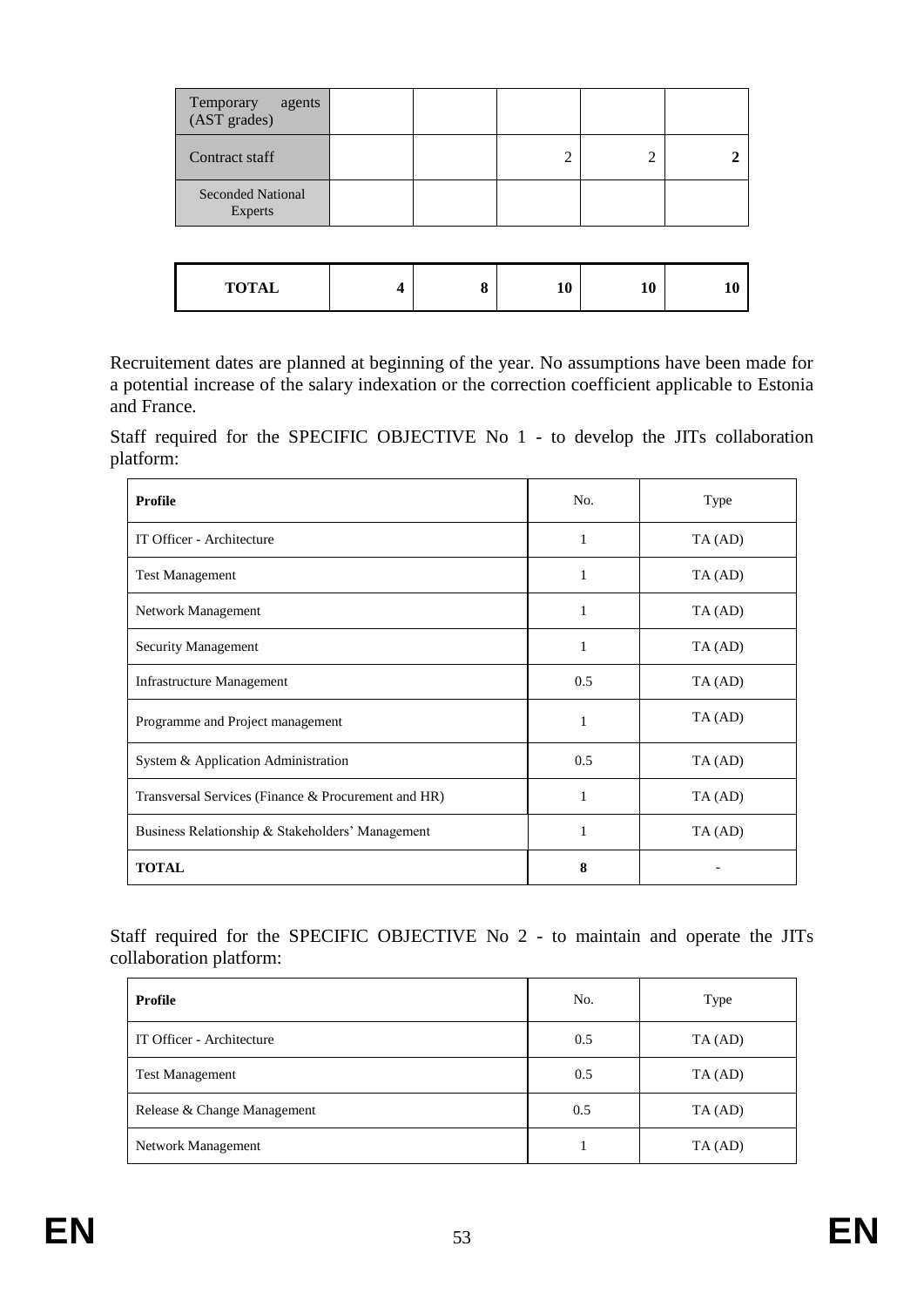| <b>Security Management</b>                          | ш   | TA (AD)   |
|-----------------------------------------------------|-----|-----------|
| 1st level support operator $(24x7)$                 |     | CA.       |
| $2nd$ level support administrator (24x7)            | 1   | <b>CA</b> |
| Infrastructure Management                           | 0.5 | TA (AD)   |
| Product/Service Owner                               | 1   | TA (AD)   |
| System & Application Administration                 |     | TA (AD)   |
| Transversal Services (Finance & Procurement and HR) |     | TA (AD)   |
| Business Relationship & Stakeholders' Management    |     | TA (AD)   |
| <b>TOTAL</b>                                        | 10  |           |

#### Description of the profiles:

IT Officer – Architecture - to work with the contractors on the design documents and validate (at solution and application level). Also, to be involved in any business/use cases/architectural assessments and Implementing & Delegated Acts.

Test Management – to test the overall solution

Release & Change Management – to ensure the transition management including Software Development Lifecycle Development (SDLC)

Network Management – to administer and to architect the network

Security Management - to work on the security architecture and all the security controls/solution to be put in place, including data protection.

1st level support operator (24x7) – to ensure the 1st level support for the JITs collaboration platform, as per SLA

 $2<sup>nd</sup>$  level support administrator (24x7) - to ensure the 2nd level support for the JITs collaboration platform, as per SLA

Infrastructure Management – to be in charge of the infrastructure

Programme and Project management - to take care of the coordination of the overall programme/project management

Product/Service Owner – to be in charge of the product once operational

System & Application Administration – to take care of the infrastructure (hardware, software, application) build  $\&$ further administration

Transversal Services (Finance & Procurement and HR) – to work on horizontal aspects related with transversal services.

Business Relationship & Stakeholders' Management - to work on business requirements, the implementing acts, stakeholders' meetings (e.g. Advisory Group, Expert Group, etc.).

3.2.5.2. Estimated requirements of human resources for the parent DG

 $\Box$  The proposal/initiative does not require the use of human resources.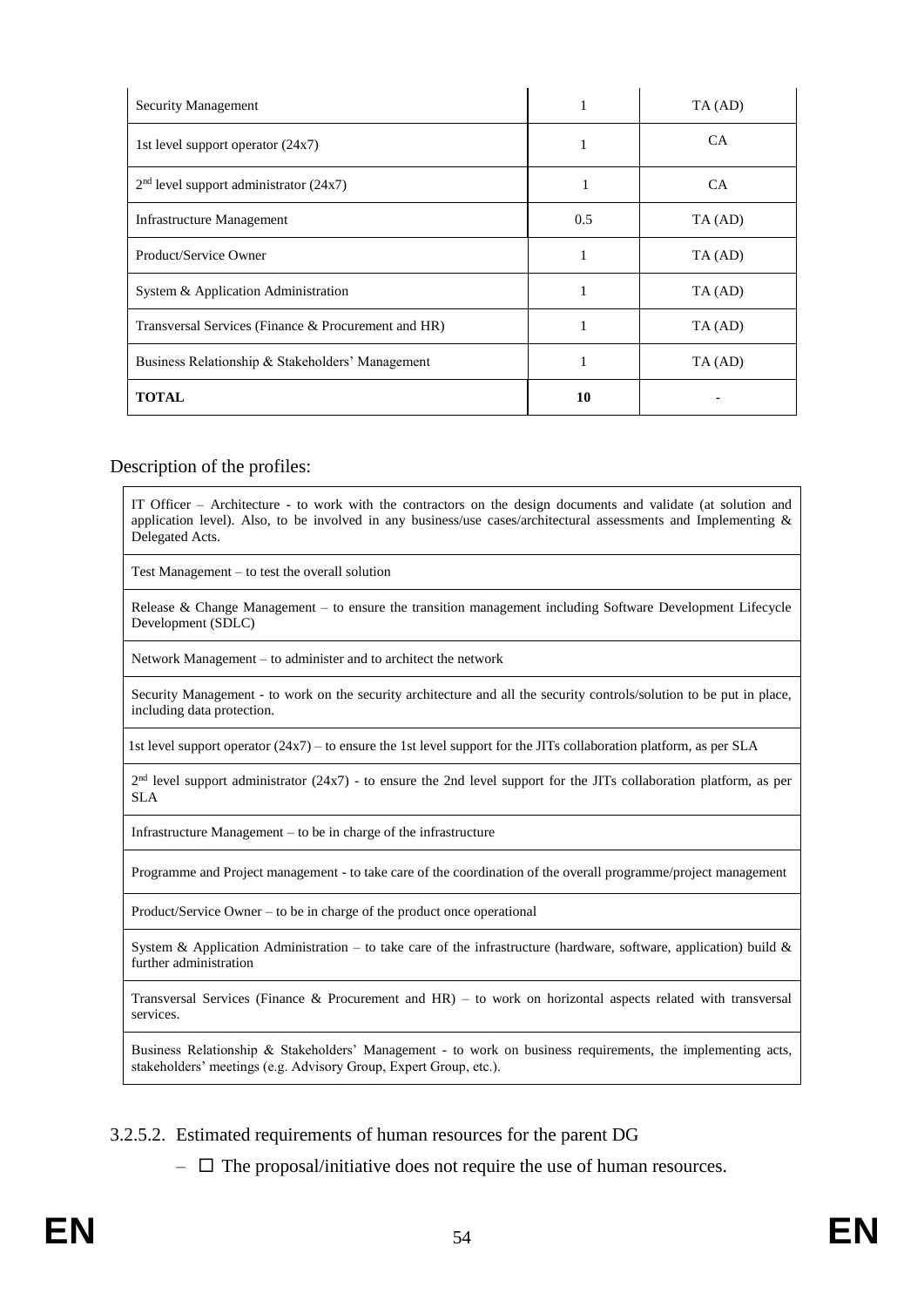$\boxtimes$  The proposal/initiative requires the use of human resources, as explained below:

|                                                                       |                                                                                                 | Year<br>2024 | Year<br>2025 | Year<br>2026 | Year<br>2027 |
|-----------------------------------------------------------------------|-------------------------------------------------------------------------------------------------|--------------|--------------|--------------|--------------|
| • Establishment plan posts (officials and<br>temporary staff)         |                                                                                                 |              |              |              |              |
|                                                                       | 20 01 02 01 and 20 01 02 02<br>(Headquarters and Commission's<br><b>Representation Offices)</b> | 1            | 1            | 1            | $\mathbf{1}$ |
|                                                                       | 20 01 02 03 (Delegations)                                                                       |              |              |              |              |
| 01 01 01 01 (Indirect research)                                       |                                                                                                 |              |              |              |              |
|                                                                       | 10 01 05 01 (Direct research)                                                                   |              |              |              |              |
|                                                                       |                                                                                                 |              |              |              |              |
| <b>• External staff (in Full Time Equivalent</b><br>unit: $FTE)^{43}$ |                                                                                                 |              |              |              |              |
| 20 02 01 (AC, END, INT from the<br>'global envelope')                 |                                                                                                 |              |              |              |              |
| 20 02 03 (AC, AL, END, INT and<br>JPD in the Delegations)             |                                                                                                 |              |              |              |              |
| <b>Budget</b><br>line(s)                                              | - at<br>Headquarters <sup>45</sup>                                                              |              |              |              |              |
| (specify)<br>44                                                       | $-$ in<br>Delegations                                                                           |              |              |              |              |
| 01 01 01 02 (AC, END, INT $-$<br>Indirect research)                   |                                                                                                 |              |              |              |              |
| Direct research)                                                      | 10 01 05 02 (AC, END, INT -                                                                     |              |              |              |              |
|                                                                       | Other budget lines (specify)                                                                    |              |              |              |              |
| <b>TOTAL</b>                                                          |                                                                                                 | 1            | 1            | 1            | 1            |

*Estimate to be expressed in full amounts (or at most to one decimal place)*

The human resources required will be met by staff from the DG who are already assigned to management of the action and/or have been redeployed within the DG, together if necessary with any additional allocation which may be granted to the managing DG under the annual allocation procedure and in the light of budgetary constraints.

Description of tasks to be carried out:

| Officials and temporary staff<br>to represent the Commission in the Programme Management Board and the<br><b>Advisory Group:</b> |
|----------------------------------------------------------------------------------------------------------------------------------|
|----------------------------------------------------------------------------------------------------------------------------------|

 $\overline{a}$ <sup>43</sup> AC = Contract Staff; AL = Local Staff; END = Seconded National Expert; INT = agency staff; JPD = Junior Professionals in Delegations.

44 Sub-ceiling for external staff covered by operational appropriations (former 'BA' lines).<br>45 Mainly for the EU Cohesion Policy Eunds, the European Agricultural Eund for Rurs

Mainly for the EU Cohesion Policy Funds, the European Agricultural Fund for Rural Development (EAFRD) and the European Maritime Fisheries and Aquaculture Fund (EMFAF).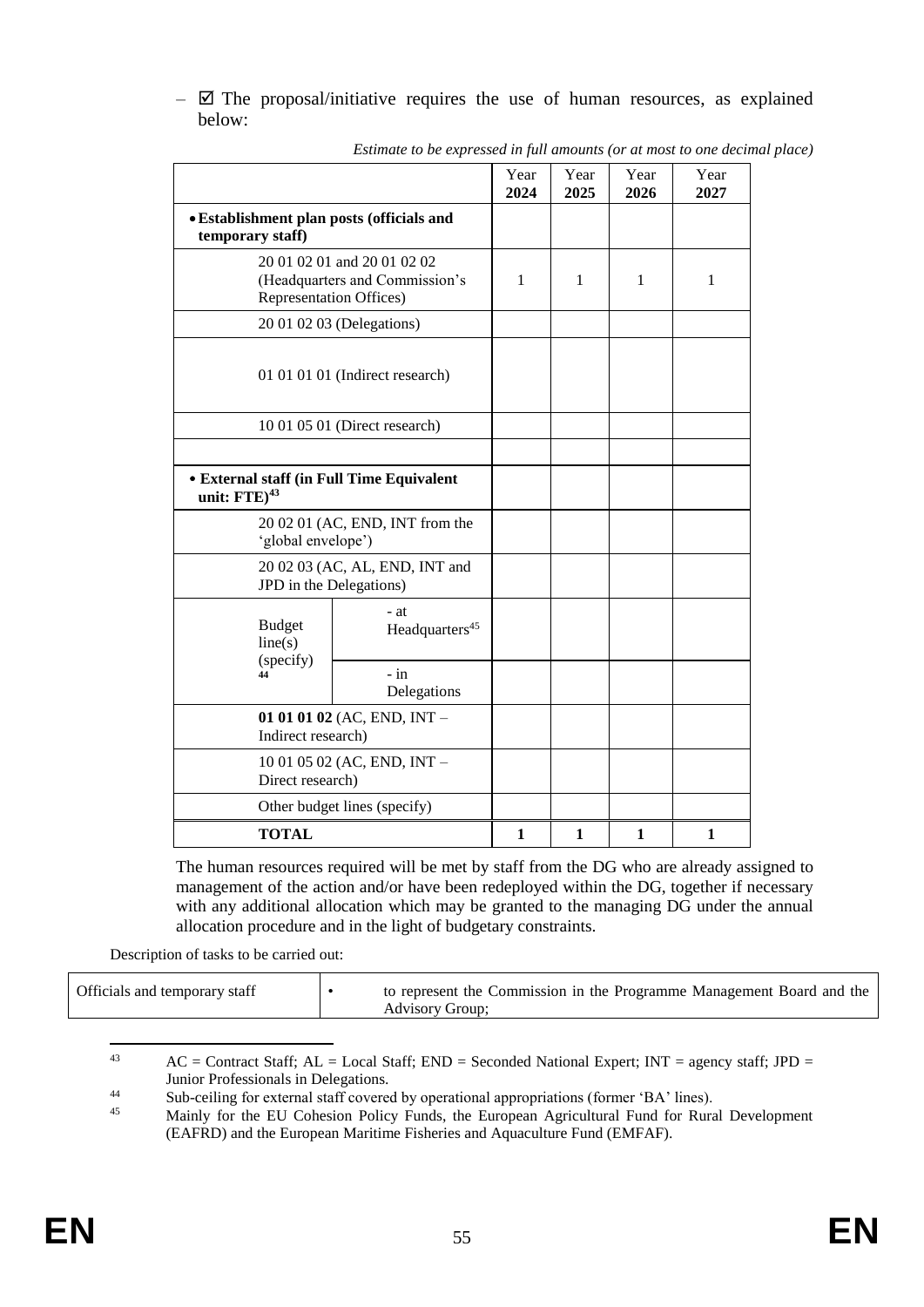|                | to carry out collection of business requirements during the design phase of the<br>project;<br>to prepare and negotiate the required Implementing Acts;<br>to manage meetings of the respective Expert Group;<br>to assist eu-LISA throughout the development phase of the project;<br>to monitor the platform's operations and maintenance. |
|----------------|----------------------------------------------------------------------------------------------------------------------------------------------------------------------------------------------------------------------------------------------------------------------------------------------------------------------------------------------|
| External staff | N/A                                                                                                                                                                                                                                                                                                                                          |

Description of the calculation of cost for FTE units should be included in the Annex V, section 3.

### <span id="page-56-0"></span>*3.2.6. Compatibility with the current multiannual financial framework*

 $\boxtimes$  The proposal/initiative can be partially financed through redeployment within the relevant heading of the Multiannual Financial Framework (MFF).

Concerning appropriations for eu-LISA, the proposal requires use of heading 1 of MFF - the Digital Europe Programme (budget line 02.04) - as well as margin under the heading 4 of the MFF.

 $\boxtimes$  The proposal/initiative requiresuse of the unallocated margin under the relevant heading of the MFF and/or use of the special instruments as defined in the MFF Regulation.

Concerning appropriations for Eurojust, the proposal requires use of the unallocated margin under the heading 2b of the MFF.

- <span id="page-56-1"></span>*3.2.7. Third-party contributions* 
	- $\boxtimes$  The proposal/initiative does not provide for co-financing by third parties.
	- $\Box$  The proposal/initiative provides for the co-financing estimated below:

EUR million (to three decimal places)

|                                        | Year<br>N | Year<br>$N+1$ | Year<br>$N+2$ | Year<br>$N+3$ | Enter as many years as necessary<br>to show the duration of the<br>impact (see point 1.6) |  |  | Total |
|----------------------------------------|-----------|---------------|---------------|---------------|-------------------------------------------------------------------------------------------|--|--|-------|
| Specify the co-financing<br>body       |           |               |               |               |                                                                                           |  |  |       |
| appropriations<br>TOTAL<br>co-financed |           |               |               |               |                                                                                           |  |  |       |